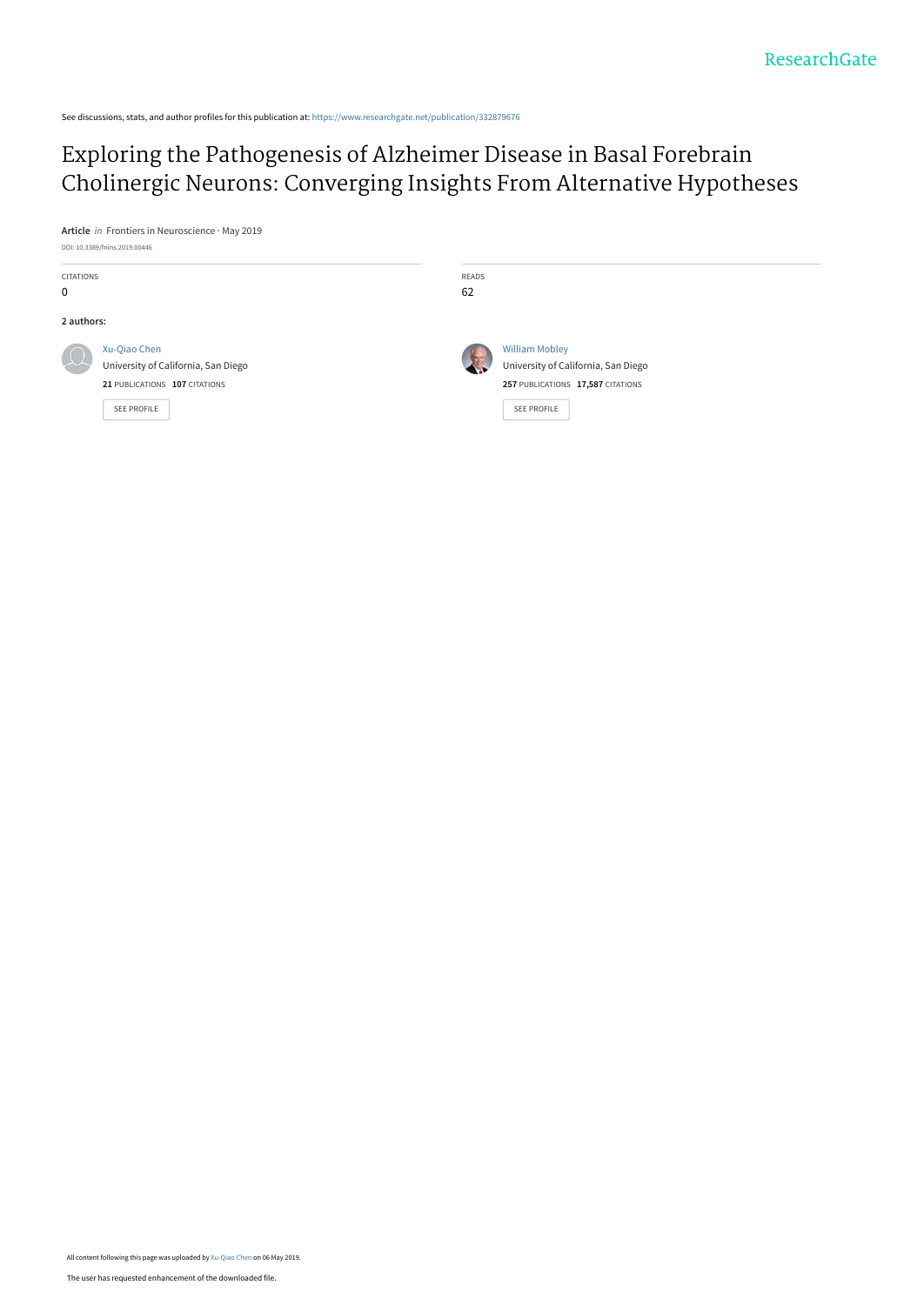



# Exploring the Pathogenesis of [Alzheimer Disease in Basal Forebrain](https://www.frontiersin.org/articles/10.3389/fnins.2019.00446/full) Cholinergic Neurons: Converging Insights From Alternative Hypotheses

#### [Xu-Qiao Chen](http://loop.frontiersin.org/people/727982/overview)\* and [William C. Mobley](http://loop.frontiersin.org/people/159738/overview)\*

Department of Neurosciences, University of California, San Diego, La Jolla, CA, United States

#### **OPEN ACCESS**

#### Edited by:

A. Claudio Cuello, McGill University, Canada

#### Reviewed by:

Filippo Caraci, Università degli Studi di Catania, Italy Lotta Granholm, University of Denver, United States

#### \*Correspondence:

Xu-Qiao Chen q0chen@ucsd.edu William C. Mobley wmobley@ucsd.edu

#### Specialty section:

This article was submitted to Neurodegeneration, a section of the journal Frontiers in Neuroscience

Received: 30 January 2019 Accepted: 18 April 2019 Published: 07 May 2019

#### Citation:

Chen X-Q and Mobley WC (2019) Exploring the Pathogenesis of Alzheimer Disease in Basal Forebrain Cholinergic Neurons: Converging Insights From Alternative Hypotheses. Front. Neurosci. 13:446. doi: [10.3389/fnins.2019.00446](https://doi.org/10.3389/fnins.2019.00446)

Alzheimer disease (AD) represents an oncoming epidemic that without an effective treatment promises to exact extraordinary financial and emotional burdens [\(Apostolova,](#page-12-0) [2016\)](#page-12-0). Studies of pathogenesis are essential for defining critical molecular and cellular events and for discovering therapies to prevent or mitigate their effects. Through studies of neuropathology, genetic and cellular, and molecular biology recent decades have provided many important insights. Several hypotheses have been suggested. Documentation in the 1980s of selective loss of cholinergic neurons of the basal forebrain, followed by clinical improvement in those treated with inhibitors of acetylycholinesterase, supported the "cholinergic hypothesis of age-related cognitive dysfunction" [\(Bartus et al.,](#page-13-0) [1982\)](#page-13-0). A second hypothesis, prompted by the selective loss of cholinergic neurons and the discovery of central nervous system (CNS) neurotrophic factors, including nerve growth factor (NGF), prompted the "deficient neurotrophic hypothesis" [\(Chen et al.,](#page-13-1) [2018\)](#page-13-1). The most persuasive hypothesis, the amyloid cascade hypothesis first proposed more than 25 years ago [\(Selkoe and Hardy,](#page-17-0) [2016\)](#page-17-0), is supported by a wealth of observations. Genetic studies were exceptionally important, pointing to increased dose of the gene for the amyloid precursor protein (APP) in Down syndrome (DS) and a familial AD (FAD) due to duplication of APP and to mutations in APP and in the genes for Presenilin 1 and 2 (PSEN1, 2), which encode the γ-secretase enzyme that processes APP [\(Dorszewska et al.,](#page-14-0) [2016\)](#page-14-0). The "tau hypothesis" noted the prominence of tau-related pathology and its correlation with dementia [\(Kametani and](#page-15-0) [Hasegawa,](#page-15-0) [2018\)](#page-15-0). Recent interest in induction of microglial activation in the AD brain, as well as other manifestations of inflammation, supports the "inflammatory hypothesis" [\(Mcgeer et al.,](#page-16-0) [2016\)](#page-16-0). We place these findings in the context of the selective, but by no means unique, involvement of BFCNs and their trophic dependence on NGF signaling and speculate as to how pathogenesis in these neurons is initiated, amplified and ultimately results in their dysfunction and death. In so doing we attempt to show how the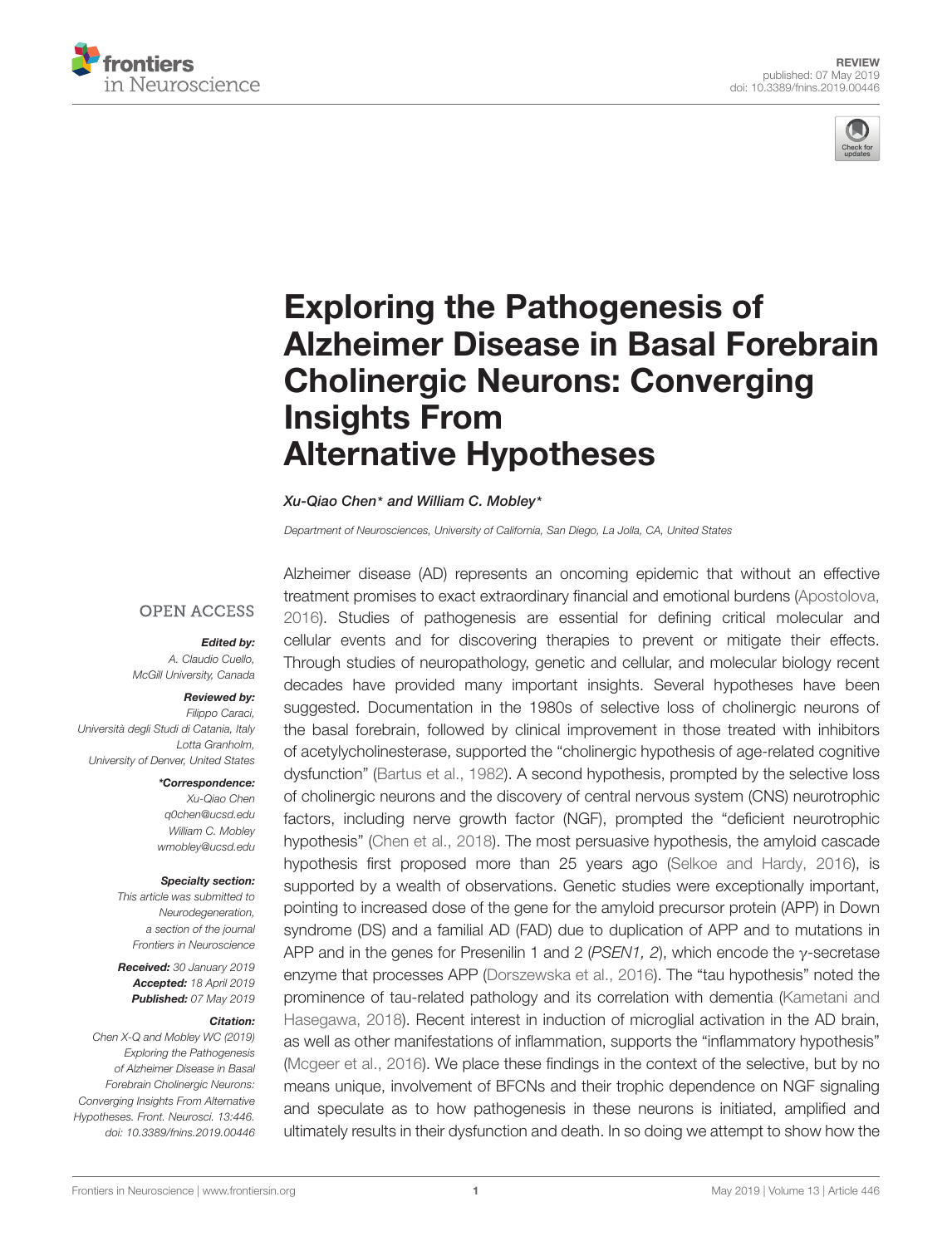different hypotheses for AD may interact and reinforce one another. Finally, we address current attempts to prevent and/or treat AD in light of advances in understanding pathogenetic mechanisms and suggest that studies in the DS population may provide unique insights into AD pathogenesis and treatment.

Keywords: Alzheimer disease, Down syndrome, BFCNs, Aβ, NGF, signaling endosome, Rab5

#### INTRODUCTION

Alzheimer disease (AD) is the most common cause of dementia, accounting for up to 70% of cases [\(Apostolova,](#page-12-0) [2016\)](#page-12-0). Clinical manifestations, which are insidious in onset, include memory loss and cognitive decline as well as behavioral dysfunction and failure to maintain function in activities of daily living [\(Scheltens et al.,](#page-17-1) [2016\)](#page-17-1). Patients progress from normal cognition to mild cognitive impairment (MCI) followed by increasing dementia severity (i.e., mild, moderate, and severe). While most cases are sporadic and occur late in life, other types of AD are recognized that present with earlier onset. Autosomal dominant forms of AD, which typically present in middle age, are due to mutations in the amyloid precursor protein (APP) [\(Bateman et al.,](#page-13-2) [2011;](#page-13-2) [Van Cauwenberghe et al.,](#page-17-2) [2016\)](#page-17-2), increased copy number for APP gene, and mutations in Presenilin 1 and 2, whose protein products regulate APP processing [\(Bateman et al.,](#page-13-2) [2011;](#page-13-2) [Van Cauwenberghe et al.,](#page-17-2) [2016\)](#page-17-2). APP, a type 1 transmembrane protein, is processed by sequential cleavage via either β- or α-secretase to produce the C-terminal fragments, β-CTF (or C99), or a-CTF (or C83), respectively. C99 is then cleaved by γ-secretase to yield the APP intracellular domain (AICD) and Aβ peptides of varying length; C83 cleavage yields the AICD and the P3 peptide [\(Thinakaran and Koo,](#page-17-3) [2008\)](#page-17-3). A large body of evidence points to a pathogenic role for APP and its products in AD [\(Selkoe and Hardy,](#page-17-0) [2016\)](#page-17-0). Down syndrome (DS), the most common genetic cause of AD, is due to trisomy for all or part of a third copy of chromosome 21. It is typically associated with the presence of a number of abnormal clinical phenotypes, including characteristic changes in craniofacial anatomy, and is universally marked by mild to moderate intellectual disability. The clinical presentation of dementia follows a course similar to AD, with problems with recall, explicit memory, and receptive language function before frank dementia. In those aged 30–40 the process may feature changes in behavior and personality [\(Ballard et al.,](#page-13-3) [2016\)](#page-13-3). Almost all adults with DS develop AD-like neuropathology by the age of 40. More than 50% display progressive cognitive impairment, leading to a diagnosis of dementia [\(Hithersay](#page-14-1) [et al.,](#page-14-1) [2017\)](#page-14-1). The cause of death in DS is dementia in about 70% of cases [\(Hithersay et al.,](#page-14-2) [2018\)](#page-14-2). Given these findings this disorder is now termed AD in DS (AD-DS). The APP gene is present on chromosome 21 and is thus triplicated in DS [\(Megarbane et al.,](#page-16-1) [2009;](#page-16-1) [Ballard et al.,](#page-13-3) [2016;](#page-13-3) [Antonarakis,](#page-12-1) [2017\)](#page-12-1). Correspondingly, the majority of adults with DS show increased expression of the gene with increases in the levels of the full length APP protein (Fl-APP) and all of its products

[\(Prasher et al.,](#page-16-2) [1998;](#page-16-2) [Korbel et al.,](#page-15-1) [2009;](#page-15-1) [Wiseman et al.,](#page-18-0) [2015;](#page-18-0) [Ballard et al.,](#page-13-3) [2016\)](#page-13-3). Importantly, data are compelling that increased APP gene dose is necessary for AD-DS [\(Prasher et al.,](#page-16-2) [1998;](#page-16-2) [Korbel et al.,](#page-15-1) [2009;](#page-15-1) [Doran et al.,](#page-14-3) [2017\)](#page-14-3).

The neuropathology of AD manifests several cardinal features, including neuritic amyloid plaques and neurofibrillary tangles (NFTs) [\(Serrano-Pozo et al.,](#page-17-4) [2011a\)](#page-17-4). These markers are present in all types of AD, including AD-DS [\(Ballard et al.,](#page-13-3) [2016\)](#page-13-3). Amyloid plaques mark the extracellular accumulation and deposition of Aβ peptides, while aberrantly folded, and abnormally phosphorylated isoforms of the microtubule-associated protein tau serve as the principle constituent of NFTs. Both amyloid and tau pathologies show characteristic regional distributions and temporal patterns of evolution. Amyloid deposition begins in the frontal, temporal, and occipital lobes with later spread to hippocampus, the entorhinal, insular and cingulate cortices and amygdala; this is followed by involvement of several subcortical regions, including basal forebrain cholinergic nuclei, and later the substantia nigra, several brainstem nuclei, and the molecular layer of the cerebellum [\(Thal et al.,](#page-17-5) [2002\)](#page-17-5). While Aβ deposition is a prominent feature of AD pathology, studies do not support a role for plaque deposition in the temporal progression of dementia [\(Arriagada et al.,](#page-12-2) [1992;](#page-12-2) [Bierer](#page-13-4) [et al.,](#page-13-4) [1995;](#page-13-4) [Giannakopoulos et al.,](#page-14-4) [2003\)](#page-14-4). Deposition of NFTs also follows a stereotypical spatiotemporal pattern, but one that is different than that for amyloid plaques. Braak and Braak defined six stages (i.e., Stages I-VI) in NFT involvement [\(Braak and Braak,](#page-13-5) [1991\)](#page-13-5). The pattern features initial involvement of medial temporal cortex; later there is involvement of most of neocortex but with relative sparing of sensory, motor, and visual cortex. In contrast to plaque burden, the progressive involvement by NFTs is strongly linked to increasing cognitive deficits, with respect both the severity and duration of dementia [\(Arriagada et al.,](#page-12-2) [1992;](#page-12-2) [Bierer et al.,](#page-13-4) [1995;](#page-13-4) [Gomez-Isla et al.,](#page-14-5) [1997;](#page-14-5) [Giannakopoulos et al.,](#page-14-4) [2003\)](#page-14-4).

While for many years pathogenesis theories focused on amyloid plaques and tangles, an increasing body of evidence points to toxic Aβ and tau oligomers as having a primary causal role in the induction and spread of pathology and neuronal dysfunction and loss [\(Shafiei et al.,](#page-17-6) [2017;](#page-17-6) [Cline et al.,](#page-13-6) [2018\)](#page-13-6). In addition to plaques and tangles, other neuropathological hallmarks of AD include synapse loss and neuronal loss [\(Ball,](#page-12-3) [1977;](#page-12-3) [Whitehouse et al.,](#page-17-7) [1981;](#page-17-7) [Dekosky and Scheff,](#page-14-6) [1990;](#page-14-6) [Scheff et al.,](#page-16-3) [1990,](#page-16-3) [2006,](#page-17-8) [2007;](#page-17-9) [Scheff and Price,](#page-17-10) [1993;](#page-17-10) [Gomez-Isla et al.,](#page-14-7) [1996;](#page-14-7) [Serrano-Pozo et al.,](#page-17-4) [2011a;](#page-17-4) [Andrade-](#page-12-4)[Moraes et al.,](#page-12-4) [2013;](#page-12-4) [Calderon-Garciduenas and Duyckaerts,](#page-13-7) [2017\)](#page-13-7) whose significance for disease manifestations is obvious. In addition, there is granulovacuolar degeneration (GVD),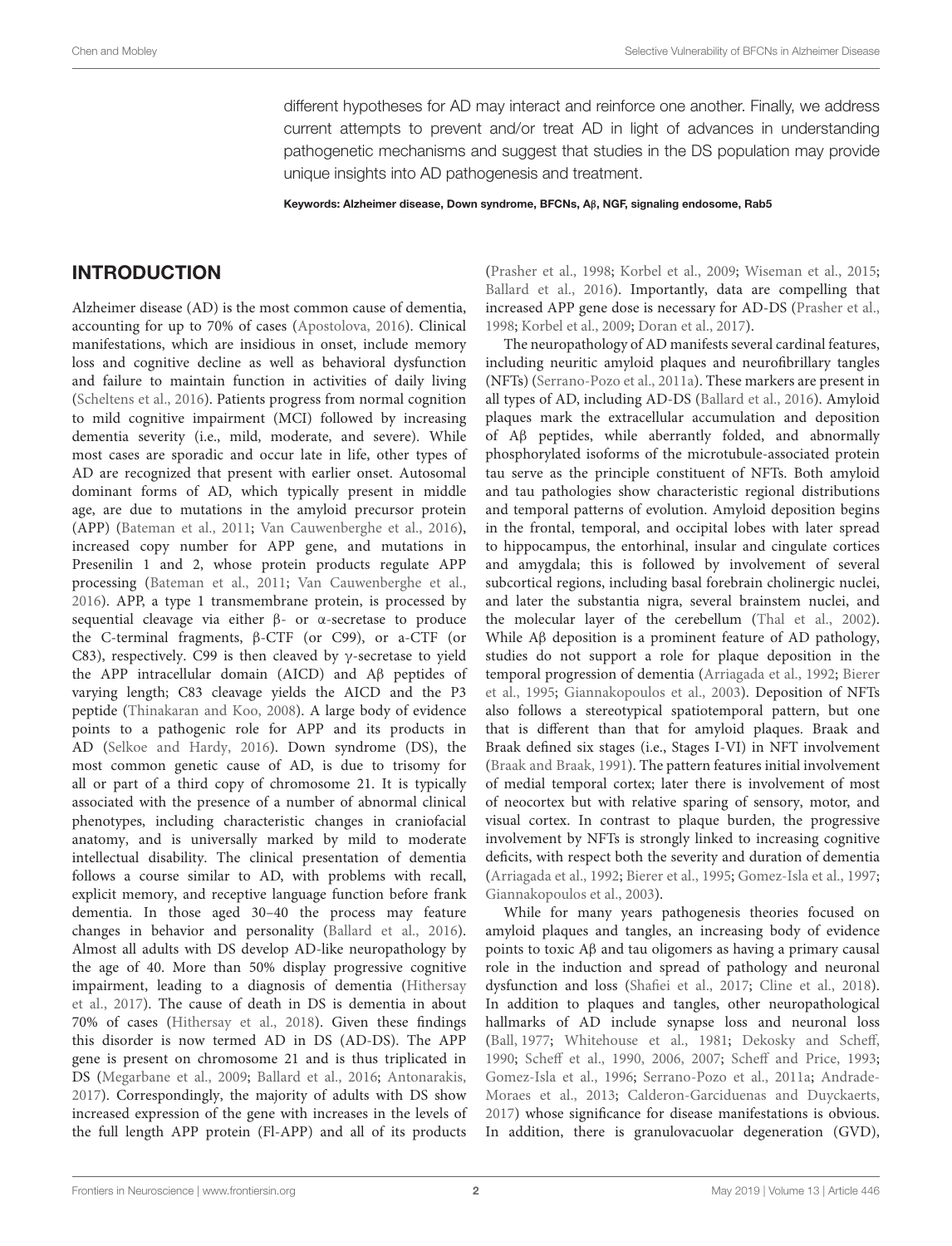Hirano Bodies [\(Ball,](#page-12-3) [1977,](#page-12-3) [1978;](#page-12-5) [Xu et al.,](#page-18-1) [1992;](#page-18-1) [Hirano,](#page-14-8) [1994\)](#page-14-8), astrocytosis and microgliosis [\(Serrano-Pozo et al.,](#page-17-11) [2011b\)](#page-17-11). Importantly, changes in early endosomes are also manifestations in early stages of AD and AD-DS [\(Chen et al.,](#page-13-1) [2018\)](#page-13-1). Deficient endosomal transport of neurotrophic signals may play an important role in pathogenesis, as supported herein [\(Chen et al.,](#page-13-1) [2018\)](#page-13-1).

## SELECTIVE VULNERABILITY IN AD: LESSONS FROM PARKINSON'S DISEASE

Deciphering the pathogenesis and discovering treatments for AD has benefitted greatly by defining pathological manifestations in selectively vulnerable neurons. Studies in Parkinson's disease (PD) provided a model for pursuit of selective vulnerability of AD. PD is a movement disorder whose cardinal features include bradykinesia (slowness of movement), rigidity, tremor at rest, and impairment of gait. The evolution of the dopaminergic hypothesis of PD, and its impact on therapeutic drug discovery, is a fascinating lesson in disease neurobiology [\(Fahn,](#page-14-9) [2018\)](#page-14-9). PD was first described clinically by James Parkinson in 1817. More than 100 years would intercede before several key discoveries would guide the elaboration of the dopaminergic hypothesis and development of effective PD treatments: (1) the synthesis of dopamine (DA) in the 1910s; (2) in the late 1930s and 1940s, recognition of DA as an intermediate in the catecholamine synthetic pathway leading to norepinephrine and epinephrine [\(Blaschko,](#page-13-8) [1942\)](#page-13-8); (3) documentation of its presence in brain and mapping its presence in several neuronal populations, including nigro-striatal DA neurons by Carlsson, Hokfelt, Fuxe, Dahlstrom, and colleagues in the late 1950s and 1960s [\(Carlsson et al.,](#page-13-9) [1958;](#page-13-9) [Anden et al.,](#page-12-6) [1964,](#page-12-6) [1966;](#page-12-7) [Dahlstroem and Fuxe,](#page-13-10) [1964;](#page-13-10) [Fuxe,](#page-14-10) [1965a](#page-14-10)[,b\)](#page-14-11) (4) evidence for reductions in DA in the brains of patients with PD, including the substantia nigra, in the early 1960s [\(Ehringer](#page-14-12) [and Hornykiewicz,](#page-14-12) [1960\)](#page-14-12); (5) the demonstration in 1965 that neurons of the substantia nigra pars compacta were the source of DA in striatum [\(Poirier and Sourkes,](#page-16-4) [1965\)](#page-16-4); (6) in the same year, evidence that lesioning the substantia nigra resulted in loss of DA in striatum [\(Poirier and Sourkes,](#page-16-4) [1965\)](#page-16-4); and (7) increasing recognition during the same and later years that selective degeneration of DA-synthesizing neurons of the substantia nigra pars compacta is a fundamental neuropathological feature of PD [\(Fahn,](#page-14-9) [2018\)](#page-14-9). These and related events motivated treatments to restore DA in PD patients. Cotzias and colleagues published the first definitive report of the utility of L-3,4-dihydroxyphenylalanine (L-Dopa, the precursor to DA) therapy, documenting its value in improving akinesia, rigidity and tremor, with sustained improvement ranging from moderate to dramatic in most of the 28 patients treated [\(Cotzias et al.,](#page-13-11) [1969\)](#page-13-11). While there is much yet to learn about the pathogenesis of PD, L-Dopa, and DA-based treatments continue to serve as the gold-standard of symptomatic treatment [\(Fahn,](#page-14-9) [2018\)](#page-14-9). Thus, successful treatment was built on an approach that linked the loss of a specific population

of neurons and their neurotransmitter with efforts to restore neurotransmitter levels.

## THE CHOLINERGIC HYPOTHESIS: FROM ALZHEIMER'S DESCRIPTION TO TREATMENT

Studies leading to the cholinergic hypothesis of age-related memory loss can be viewed in the context of those supporting the development of dopaminergic hypothesis. Key questions included: (1) is there a neurotransmitter whose actions critically support memory; (2) if so, are there changes in that neurotransmitter in disorders of age-related memory loss, most importantly in Alzheimer disease (AD); (3) if so, what neurons are responsible for producing the neurotransmitter; (4) do these neurons undergo degeneration in AD; and (5) will replacing the neurotransmitter confer symptomatic improvement. For AD, the first clinical description was that of Alois Alzheimer who described at a scientific conference in 1906 the case of a 51 year old woman, Auguste Deter, who presented in 1901 with reduced comprehension and memory, confusion, disorientation, changes in language including paraphasic errors, and perseveration, as well as psychiatric manifestations including paranoia and hallucinations [\(Maurer et al.,](#page-16-5) [1997\)](#page-16-5). She survived for 5 years. In 1907, in his full paper on the case Alzheimer noted that in addition to brain atrophy, silver staining methods showed "numerous small military foci," now known to be amyloid  $\beta$  (A $\beta$ )containing plaques, and that within cells "there stands out one or several fibrils due to their characteristic thickness and peculiar impregnability," the lesions we now refer to as neurofibrillary tangles. These findings were reconfirmed when the original slides were reexamined in the late 1990s [\(Maurer et al.,](#page-16-5) [1997;](#page-16-5) [Toodayan,](#page-17-12) [2016\)](#page-17-12). The disorder was first named AD by Kraepelin in 1910 who indicated that the "anatomical findings suggest that we are dealing with a particularly serious form of senile dementia" but nevertheless noted that 'this disease sometimes starts as early as the late forties" [\(Maurer et al.,](#page-16-5) [1997\)](#page-16-5). Subsequent years confirmed the existence of AD as a distinct entity and as the leading cause of dementia in the elderly [\(Reitz and Mayeux,](#page-16-6) [2014\)](#page-16-6) with a worldwide prevalence of ∼4% of those greater than age 60 and an estimated number affected globally of 24 million [\(Calderon-Garciduenas and Duyckaerts,](#page-13-7) [2017\)](#page-13-7).

As for PD, decades elapsed between the clinical description of AD, and the first effective treatment. But the focus on a possible role for acetylcholine in AD followed a somewhat different path than for DA. Indeed, already by the 1920s Otto Loewi had defined acetylcholine (ACh) as a neurotransmitter released by the vagus nerve to act on the heart to reduce its frequency of contractions, thus identifying ACh as a neurotransmitter [\(Loewi,](#page-15-2) [1921;](#page-15-2) [Zimmer,](#page-18-2) [2006\)](#page-18-2). Furthermore, by showing that physostigmine potentiated the actions of ACh, Loewi, and Navratil established that the heart contains an endogenous esterase for ACh, supporting the concept of a "cholinesterase" [\(Loewi and Navratil,](#page-16-7) [1926\)](#page-16-7). In the next 15 years ACh was shown to serve as a neurotransmitter in autonomic ganglia and at the neuromuscular junction [\(Feldberg and Gaddum,](#page-14-13) [1934;](#page-14-13) [Dale et al.,](#page-13-12) [1936\)](#page-13-12). The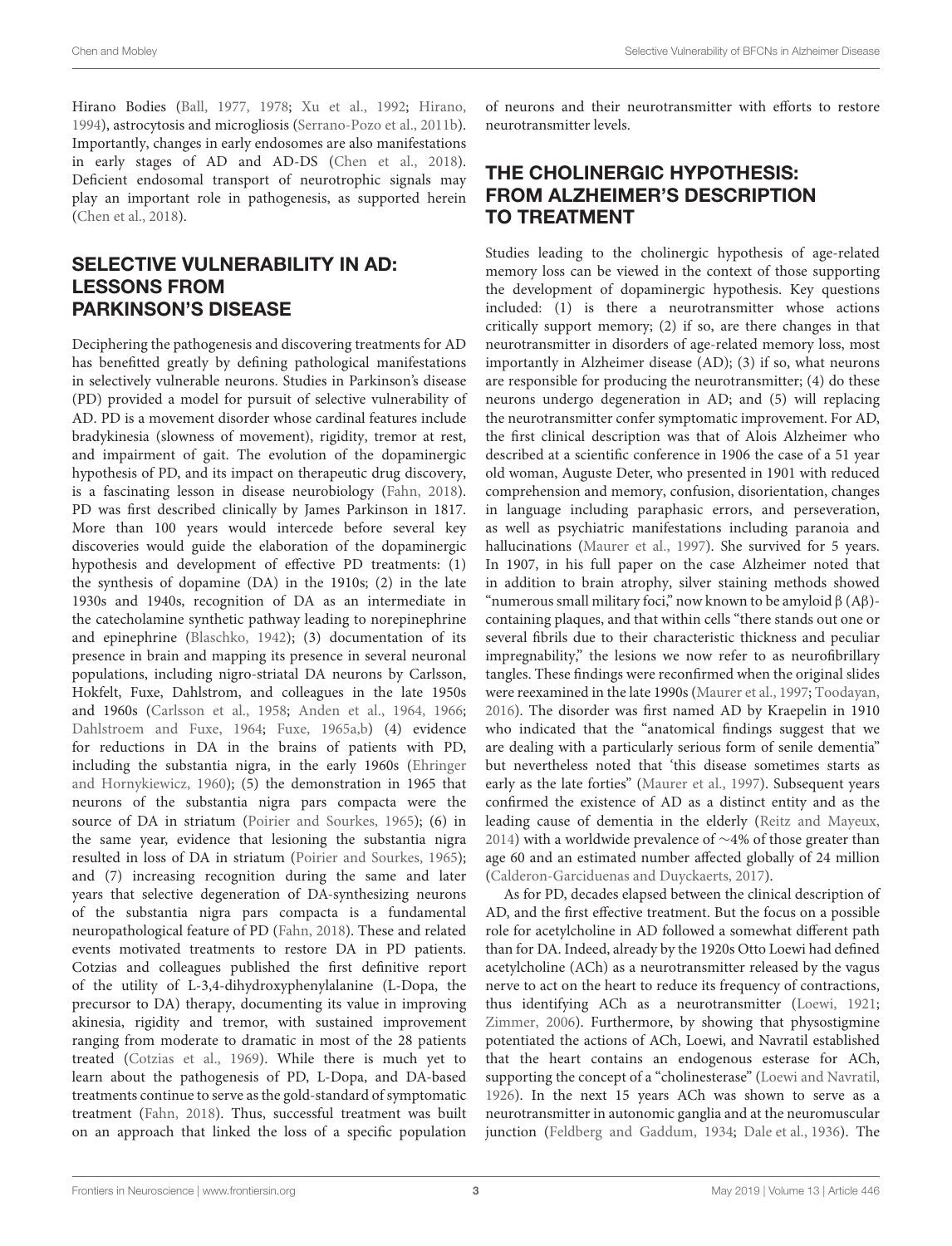demonstration that ACh was released by simulation of motor nerves, that direct injection in muscle produced the kind of contraction elicited by nerve stimulation and that the response to ACh was increased by blocking cholinesterase activity strongly supported its role as a neurotransmitter for motor neurons [\(Feldberg and Gaddum,](#page-14-13) [1934;](#page-14-13) [Brown et al.,](#page-13-13) [1936;](#page-13-13) [Bennett,](#page-13-14) [2000\)](#page-13-14).

The case for ACh as a neurotransmitter in CNS built on insights from studies of its actions in the peripheral nervous system. Indeed, the use of drugs that increased the levels of ACh or blocked its actions played a key role in implicating ACh in memory. In memory studies on rodents, Deutsch and colleagues provided compelling evidence, demonstrating that effects of drugs that impact ACh levels are a function of the age of the memory, the dose of the drug, and the efficiency with which a task was initially learned [\(Deutsch,](#page-14-14) [1971;](#page-14-14) [Squire,](#page-17-13) [1982\)](#page-17-13). Importantly, while cholinergic neuronal systems were thus implicated in memory, the possible participation on noncholinergic systems was considered possible. Studies in humans confirmed a role for cholinergic neurotransmission in memory. Those of Drachman and Levitt proved highly influential. Treatment with scopolamine, a competitive antagonist of acetylcholine at muscarinic receptors, induced in normal young human subjects impairment of memory storage, and retrieval as well as cognitive non-memory tasks with sparing of immediate memory [\(Drachman and Leavitt,](#page-14-15) [1974\)](#page-14-15). The authors noted that the changes were strikingly similar to the changes seen in normal aged subjects (average age of  $~\sim$ 67 years) and speculated that deficits in cholinergic function might underlie age-related memory loss. That the latter was a common occurrence in humans and other mammals was widely appreciated by mid- to late 1970s, leading to the enunciation of the "cholinergic hypothesis of age-related memory dysfunction" and the consideration that such changes were present during both normal aging as well as, and to a greater extent in, AD [\(Bartus et al.,](#page-13-0) [1982\)](#page-13-0). An important development came from studies in AD brain noting selective reduction of the activity of the acetylcholine synthetic enzyme choline acetyltransferase (ChAT) in hippocampus, a region known to participate in memory functions, as well as in cortex and amygdala, with lesser reductions in other brain regions. A similar pattern of reduced activity was noted for acetylcholinesterase (AChE), but not for the activity of glutamic acid decarboxylase (GAD), the synthetic enzyme for g-aminobutyric acid (GABA). These data pointed to selective failure of the cholinergic system and raised the possibility that this change contributed to the pathogenesis of AD [\(Davies and Maloney,](#page-14-16) [1976\)](#page-14-16). The reduction of ChAT activity was later confirmed and expanded to other brain regions of AD patients [\(Perry et al.,](#page-16-8) [1977;](#page-16-8) [Davies,](#page-13-15) [1979\)](#page-13-15). Remarkably, when cases were stratified by age, a decrease in ChAT activity was apparent in older vs. younger controls, suggesting age-related changes in cholinergic function in asymptomatic aged people [\(Davies,](#page-13-15) [1979\)](#page-13-15). A correlation between ChAT activity and mental test score in demented subjects suggested that deficits in ACh synthesis could underlie cognitive dysfunction [\(Perry et al.,](#page-16-9) [1978\)](#page-16-9).

With a role for cholinergic dysfunction posited for AD, the next step was to define the cholinergic neurons whose axons innervate cortex. The first documentation was provided by Johnston, McKinney, and Coyle in 1979 [\(Johnston et al.,](#page-15-3) [1979\)](#page-15-3). Studies in which kainic acid was used to selectively lesion neurons in the basal forebrain of rats resulted in striking reductions in ChAT, ACh, and the activity of synaptosomal high-affinity choline uptake, but not in neurochemical markers of GABAergic, noradrenergic, or serotoninergic neurons in ipsilateral neocortex. The locus of ChAT expressing neurons was defined as the nucleus basalis of Meynert (NBM) [\(Johnston et al.,](#page-15-3) [1979\)](#page-15-3) (see below for the anatomy of basal forebrain cholinergic neurons (BFCNs). With the locus of cortical cholinergic afferents now established, it remained to be described whether or not they were impacted in AD. This was evidenced by marked loss neurons of NBM neurons in the postmortem AD brain [\(Whitehouse et al.,](#page-17-7) [1981,](#page-17-7) [1982\)](#page-17-14). The role ascribed to hippocampus in memory pointed to cholinergic denervation of this region as likely contributing to memory loss, a suggestion consistent with evidence for marked neuron loss in the NBM in AD patient samples [\(Coyle et al.,](#page-13-16) [1983\)](#page-13-16).

Additional persuasive support for the "cholinergic hypothesis" came from clinical trials demonstrating efficacy for an AChE inhibitor in improving cognition in patients with AD. The initial effort, led by Summers and colleagues, evaluated tetrahydroaminoacridine (THA; Tacrine) treatment of subjects with AD using daily global assessment, the Names Learning Test, the Orientation Test, and the Alzheimer Deficit Scale. They showed improvement: (1) in an unblinded study ( $n = 17$ ); and (2) in a blinded, placebo-controlled, crossover trial ( $n = 15$ ) of the original group). Long term treatment ( $n = 12$  of the original group) reported showing no serious side-affects and as providing continued symptomatic cognitive benefit of varying degree [\(Summers et al.,](#page-17-15) [1986\)](#page-17-15). The authors pointed to THA as a symptomatic, not curative, treatment and suggested that benefits would not be long-lasting. One follow-on study demonstrated statistically significant, dose-related improvements on clinician interview-based impression (CIBI), and the Alzheimer's disease assessment scale-cognitive subscale (ADAS-Cog) [\(Knapp et al.,](#page-15-4) [1994\)](#page-15-4). But not all such studies confirmed benefits for cognition and behavior and concerns were raised due to evidence of hepatic dysfunction. Approved by the FDA in 1993, Tacrine was later withdrawn due to concern for hepatotoxicity [\(Anand and Singh,](#page-12-8) [2013\)](#page-12-8). Nevertheless, robust efforts to build on the cholinergic hypothesis led to discovery and development of additional AChE inhibitors. Currently, three such agents are FDA-approved for treatment of AD-related cognitive dysfunction: donepezil, rivastigmine, and galantamine [\(Anand and Singh,](#page-12-8) [2013\)](#page-12-8). Metaanalyses of their use demonstrate significant effects on improving cognition, typically as assessed using the ADAS-Cog, as well as clinician-rated global measures and measures of function and behavior. It is important to note that while such changes are significant, and long-term use is correlated with benefits for cognition and function, the benefits conferred by AChE inhibitors are modest [\(Deardorff et al.,](#page-14-17) [2015\)](#page-14-17).

Subsequent years have seen significant advances in understanding the anatomy of the basal forebrain cholinergic complex and the role BFCNs play in cognition. The cell bodies of BFCNs are found in a series of nuclei in the basal forebrain, including the medial septal nucleus (MSN), the diagonal band of Broca (DBB) (including both vertical and horizontal domains),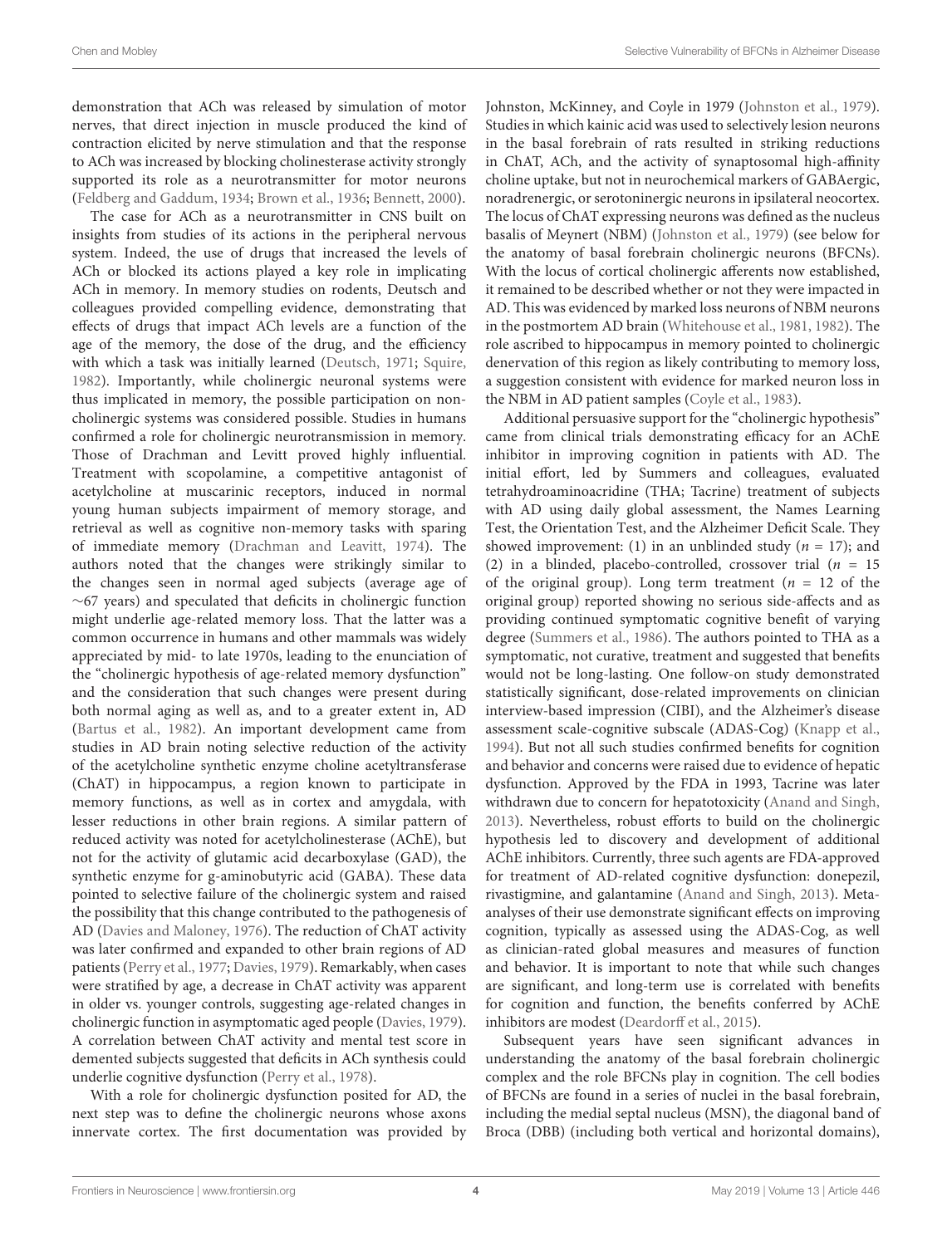the NBM, and the substantia innominate (SI) [\(Ballinger et al.,](#page-13-17) [2016\)](#page-13-17). In primates, the cholinergic nuclear groups are referred to as:  $Ch1 = MSN$ ;  $Ch2 = vertical limb$  of the DBB;  $Ch3 = horizontal$ limb of the DBB; and Ch4 = the basal magnocellular complex that includes the SI, the NBM, the magnocellular preoptic nucleus and ventral pallidum [\(Mesulam et al.,](#page-16-10) [1983\)](#page-16-10). The axons emerging from these nuclei demonstrate distinct and characteristic pattern of innervation: the MSN and vertical limb of the DBB send axons to hippocampus, entorhinal cortex, and parahippocampus; the horizontal limb of the DBB, NBM, and SI send projections to neocortex and amygdala. A wealth of data now point to BFCNs, and their release of ACh, as supporting cognitive processes, including attention and memory [\(Ballinger et al.,](#page-13-17) [2016\)](#page-13-17). In earlier studies, selective lesions of BFCNs using saporin conjugated to an antibody against p75 neurotrophin receptor (p75NTR) (see below) impaired cognitive functions [\(Johnson](#page-15-5) [et al.,](#page-15-5) [2002;](#page-15-5) [Conner et al.,](#page-13-18) [2003;](#page-13-18) [Knox,](#page-15-6) [2016\)](#page-15-6). More recently, optogenetics has been used to explore BFCN contributions to learning and memory, demonstrating a role in a range of cognitive behaviors [\(Hangya et al.,](#page-14-18) [2015\)](#page-14-18). As expected, different portions of the forebrain cholinergic complex are implicated in different cognitive functions [\(Knox,](#page-15-6) [2016;](#page-15-6) [Boskovic et al.,](#page-13-19) [2018;](#page-13-19) [Staib et al.,](#page-17-16) [2018\)](#page-17-16). Dysfunction and loss of BFCNs is now accepted as playing a significant role in cognitive dysfunction in AD [\(Ballinger et al.,](#page-13-17) [2016\)](#page-13-17).

The emergence and testing of the cholinergic hypothesis stands as an important milestone in the pursuit of the pathogenesis and treatment of AD. But it was evident that cholinergic hypothesis would not account fully for the pathophysiology of AD. Indeed, even as the cholinergic hypothesis emerged observations pointed to degeneration of other non-cholinergic populations in AD [\(Price et al.,](#page-16-11) [1985\)](#page-16-11). Nor did inhibition of AChE provide more than a modest benefit for cognition. Nevertheless the cholinergic hypothesis was highly influential. Some years later, Mesulam commented: "The cholinergic pathway emanating from the basal forebrain constitutes one of the most important modulatory afferents of the mammalian cortex. The initial expectation that the cholinergic deficiency would provide a unifying pathophysiological basis for Alzheimer's disease and that cholinergic therapies would cure the dementia were clearly too optimistic. Nonetheless, the cortical cholinergic denervation remains one of the earliest, most severe, and most consistent transmitter changes in this disease. The cholinergic depletion may provide an important substrate for the neuropsychological features of Alzheimer's disease, and may eventually yield important clues to its pathogenesis." Indeed, this has proven to be the case as the involvement of BFCNs inspired studies of other approaches to pathogenesis. One such approach pursued a search for neurotrophic factors active on BFCNs to decipher whether deficient trophic support contributes to pathogenesis.

#### NGF-CHOLINERGIC NEURON AXIS

The selective vulnerability of neuronal populations in AD and AD-DS should serve as a source of insights into pathogenesis. The early, selective loss of cholinergic neurons is yet to be fully understood, but an early suggested a link to deficient neurotrophic support. As suggested by Appel, neurodegeneration may be due to failure of innervated cells, including hippocampal and cortical neurons, to supply a relevant cholinergic neurotrophic factor (NTF), resulting in functional impairment of MSN and NBM neurons [\(Appel,](#page-12-9) [1981\)](#page-12-9). If a deficient supply of a NTF contributes to pathogenesis it is rational to propose that treatment with an exogenous source of the NTF would restore the deficit and protect neurons from dysfunction and death. At the time of the Appel hypothesis, which might be called "the neurotrophic factor deficiency hypothesis," relatively few NTFs had been identified and none were known to be active on CNS neurons. The first and best characterized was nerve growth factor (NGF) a small polypeptide discovered in the early 1950s by Levi-Montalcini and Hamburger with robust effects on sensory and sympathetic neurons [\(Levi-Montalcini](#page-15-7) [and Hamburger,](#page-15-7) [1951\)](#page-15-7). The first convincing suggestion that NGF might act in the brain was the demonstration by Seiler and Schwab that injecting radiolabeled NGF in the cortex of the rat was followed by selective retrograde transport to the basal forebrain cholinergic complex [\(Seiler and Schwab,](#page-17-17) [1984\)](#page-17-17). This suggested that BFCNs expressed a receptor for NGF and may be responsive to NGF. Though the significance of this finding was little appreciated at the time it inspired studies over the next decade that provided a convincing demonstration that NGF does serve as a target-derived NTF for BFCNs. The key elements of such a demonstration include the following: (1) that the factor is produced in the target of innervation; (2) that it is released therein to bind to specific receptors on innervating axons; (3) that receptor-mediated signaling is registered in receptive neurons; and (4) that signaling events are linked to differentiation and/or maintenance of these neurons. Each of these criteria were satisfied for NGF and BFCNs. Critical steps in this line of investigation began with demonstrating that NGF acts on BFCNs and later to the demonstration of its expression in target territories and the expression of its receptors on BFCNs. Thus, the following was shown: (1) in vitro and in vivo, NGF acted in a dose-dependent fashion on the neurochemical differentiation of cholinergic neurons of the basal forebrain by significantly increasing the expression of activity of ChAT [\(Gnahn et al.,](#page-14-19) [1983;](#page-14-19) [Hefti et al.,](#page-14-20) [1985;](#page-14-20) [Mobley](#page-16-12) [et al.,](#page-16-12) [1985,](#page-16-12) [1986;](#page-16-13) [Hagg et al.,](#page-14-21) [1989;](#page-14-21) [Li et al.,](#page-15-8) [1995\)](#page-15-8); (2) NGF intracerebroventricular (ICV) injection resulted in sparing of BFCNs in several lesion models, as measured by neuron size and number [\(Hefti,](#page-14-22) [1986;](#page-14-22) [Williams et al.,](#page-17-18) [1986;](#page-17-18) [Kromer,](#page-15-9) [1987;](#page-15-9) [Figueiredo et al.,](#page-14-23) [1996\)](#page-14-23); (3) NGF treatment reversed atrophy of BFCNs in a mouse model of DS [\(Holtzman et al.,](#page-15-10) [1993\)](#page-15-10); (4) NGF mRNA and protein were demonstrated in the target regions of BFCNs in hippocampus and cortex, with greater NGF expression in interneurons [\(Korsching et al.,](#page-15-11) [1985;](#page-15-11) [Large](#page-15-12) [et al.,](#page-15-12) [1986;](#page-15-12) [Shelton and Reichardt,](#page-17-19) [1986;](#page-17-19) [Whittemore et al.,](#page-17-20) [1986;](#page-17-20) [Ayer-Lelievre et al.,](#page-12-10) [1988;](#page-12-10) [Rocamora et al.,](#page-16-14) [1996\)](#page-16-14); (5) NGF present in target territories was selectively internalized and retrogradely transported in the axons of BFCNs [\(Seiler](#page-17-17) [and Schwab,](#page-17-17) [1984\)](#page-17-17); (6) cholinergic denervation of hippocampus induced a transient accumulation of NGF in hippocampus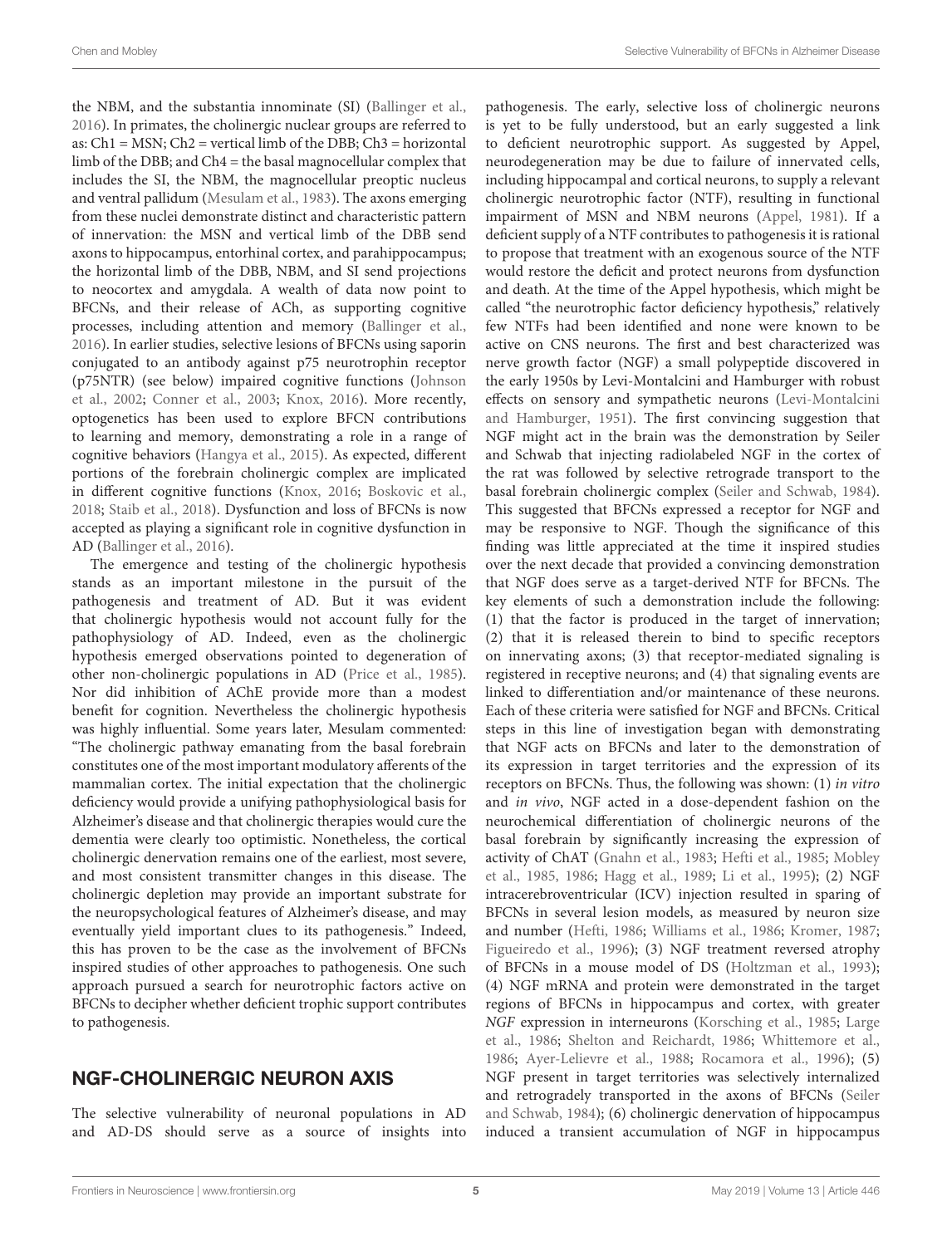without a change in NGF mRNA [\(Korsching et al.,](#page-15-13) [1986\)](#page-15-13); (7) in developing rodents, disrupting NGF gene expression, or antibody-mediated sequestration of NGF, decreased expression of ChAT, and reduced the developmental increase in BFCN size and number [\(Crowley et al.,](#page-13-20) [1994;](#page-13-20) [Li et al.,](#page-15-8) [1995;](#page-15-8) [Debeir et al.,](#page-14-24) [1999\)](#page-14-24).

An interesting feature of the NGF-BFCN connection was evidence not just of the continued presence of NGF in target territories of mature BFCNs but that NGF acting on mature neurons robustly regulates trophic status. For example, prolonged infusion of NGF in adult mice deleted for one copy of NGF (i.e.,  $\text{NGF}^{+/-}$  mice) increased the cell size of BFCNs and the density of cholinergic innervation in hippocampus [\(Chen](#page-13-21) [et al.,](#page-13-21) [1997\)](#page-13-21). In another example, in the elderly Ts65Dn mouse model of DS, in which there was reduction in the size and number of these neurons as well as decreased in cholinergic innervation of hippocampus, intraventricular delivery of NGF restored each of these measures to normal [\(Cooper et al.,](#page-13-22) [2001\)](#page-13-22). The latter findings were attributed to the ability of NGF to reverse the "phenotypic silence" of BFCNs – i.e., the downregulation of markers of BFCN differentiation in the setting of deficient supply of NGF signaling [\(Cooper et al.,](#page-13-22) [2001\)](#page-13-22). Moreover, NGF treatment of the wild type controls of aged Ts65Dn mice also increased the density of their cholinergic fibers in hippocampus, suggesting that augmenting normal levels of NGF serves to increase trophic status in normal neurons [\(Cooper et al.,](#page-13-22) [2001\)](#page-13-22). Continued NGF signaling in BFCNs may point to a role for NGF in dynamically modulating the synaptic function in hippocampal and cortical circuits. The robust responsiveness of BFCNs to increasing NGF levels mirrors a much earlier demonstration of the same phenomenon in sympathetic neurons in which it was speculated that endogenous NGF acting on adult neurons plays a regulatory role directed at maintenance of the adrenergic terminal network [\(Bjerre et al.,](#page-13-23) [1975\)](#page-13-23).

As work on NGF progressed a critical task was to identify the receptor(s) that mediated NGF signaling. Two receptors were discovered. The first was p75NTR [\(Johnson et al.,](#page-15-14) [1986;](#page-15-14) [Radeke et al.,](#page-16-15) [1987\)](#page-16-15). p75NTR is a transmembrane glycoprotein that binds with approximately nanomolar affinity to all members of the neurotrophin family, of which NGF is a member together with BDNF (brain-derived neurotrophic factor), NT3 (neurotrophin 3), and NT4 [\(Sofroniew et al.,](#page-17-21) [2001;](#page-17-21) [Chao,](#page-13-24) [2003\)](#page-13-24). p75NTR also binds to the pro-forms of NGF and other neurotrophins with subnanomolar affinity. A member of the death domain-containing receptor subgroup of the tumor necrosis factor (TNF) receptor family, p75NTR signaling appears to serve a number of functions. Its signaling is cell context-specific, owing to the existence of co-receptors, signaling adaptors, and possibly other cell-specific features. p75NTR signaling shares features with other death receptors, including signaling through NF-κB and c-Jun N-terminal kinase (JNK) pathways as well as through RhoA. In perhaps the best studied neuronal population, p75NTR signaling in sympathetic neurons promotes axonal degeneration and cell death [\(Bothwell,](#page-13-25) [2016\)](#page-13-25). Moreover, it appears that p75NTR regulates pruning of BFCN axonal arbors. Cre-mediated knockout of p75NTR in BFCNs significantly increased synaptic connectivity in medial prefrontal cortex, an effect that was prevented by coexpressing the p75NTR intracellular domain in these neurons. Thus, p75NTR appears to control BFCN synaptic arborization [\(Boskovic et al.,](#page-13-19) [2018\)](#page-13-19) and may do so in the mature CNS. What role(s) are played by retrograde axonal transport of p75NTR and its signaling properties in BFCNs is unknown, but recent data point to transport of the intracellular domain of p75NTR in mediating pro-apoptotic signaling in sympathetic neurons [\(Pathak et al.,](#page-16-16) [2018\)](#page-16-16). Consistent with these data, and in agreement with earlier studies pointing to increased differentiation and numbers of BFCNs in p75NTR knockout mice, a recent study showed that selective loss of p75NTR in BFCNs resulted in reduced cell death during the early postnatal period [\(Yeo et al.,](#page-18-3) [1997;](#page-18-3) [Naumann et al.,](#page-16-17) [2002;](#page-16-17) [Boskovic et al.,](#page-13-26) [2014\)](#page-13-26).

Another p75NTR function is to positively modulate trophic signaling through tropomyosin receptor kinase A (TrkA) [\(Davies](#page-13-27) [et al.,](#page-13-27) [1993;](#page-13-27) [Bibel et al.,](#page-13-28) [1999\)](#page-13-28), the second NGF receptor discovered [\(Kaplan et al.,](#page-15-15) [1991\)](#page-15-15). TrkA, a member of the Trk receptor family which also includes TrkB (a receptor for BDNF and NT-4), and TrkC (a receptor for NT-3 receptor) [\(Huang](#page-15-16) [and Reichardt,](#page-15-16) [2001;](#page-15-16) [Chao,](#page-13-24) [2003\)](#page-13-24) is activated by NGF alone among the neurotrophins [\(Belliveau et al.,](#page-13-29) [1997\)](#page-13-29). TrkA is a receptor tyrosine kinase whose activation by NGF leads to dimerization with tyrosine auto-phosphorylation resulting in the activation of classical signaling cascades of the mitogenactivated protein kinases (MAPK), phosphoinositide 3-kinase (PI3K), and phospholipase C-γ (PLC-γ) pathways [\(Bothwell,](#page-13-25) [2016\)](#page-13-25). TrkA activation is responsible for the classical trophic effects of NGF on BFCNs. TrkA knockout mice show a marked decrease in the number of BFCNs and decreased cholinergic fiber density in hippocampus, indicating that NGF signaling through TrkA is essential for the normal development of BFCNs [\(Fagan et al.,](#page-14-25) [1997\)](#page-14-25). Enabling target-derived trophic support for BFCNs, retrograde axonal transport of activated TrkA delivers trophic signals to BFCN cell bodies [\(Xu et al.,](#page-18-4) [2016\)](#page-18-4). Both p75NTR and TrkA are robustly expressed in BFCNs and both are present on their axons [\(Holtzman et al.,](#page-15-17) [1992,](#page-15-17) [Kordower and Mufson,](#page-15-18) [1993;](#page-15-18) [Holtzman et al.,](#page-15-19) [1995;](#page-15-19) [Fagan](#page-14-25) [et al.,](#page-14-25) [1997\)](#page-14-25). Remarkably, as one facet of the response to NGF, expression of both TrkA and p75NTR were induced by NGF treatment in vivo [\(Miller et al.,](#page-16-18) [1994;](#page-16-18) [Li et al.,](#page-15-8) [1995\)](#page-15-8), pointing to the possibility that NGF signaling positively reinforces later signaling events.

Additional studies are needed to address the specific roles for p75NTR and TrkA in the development and maintenance of BFCNs and to address possible interactions between these receptors. In this context it is noteworthy that increased levels of pro-NGF were present in the AD and the adult DS brain, evidently due to reduced processing to the mature form of NGF. This raises the possibility that increased levels of pro-NGF, acting through p75NTR in BFCN axons, could compromise the integrity of axonal arbors, and synaptic function in AD [\(Bruno et al.,](#page-13-30) [2009;](#page-13-30) [Iulita and Cuello,](#page-15-20) [2014;](#page-15-20) [Iulita et al.,](#page-15-21) [2014\)](#page-15-21). Moreover, p75NTR has been identified as one of the receptors for Aβ [\(Yaar et al.,](#page-18-5) [1997;](#page-18-5) [Yaar et al.,](#page-18-6)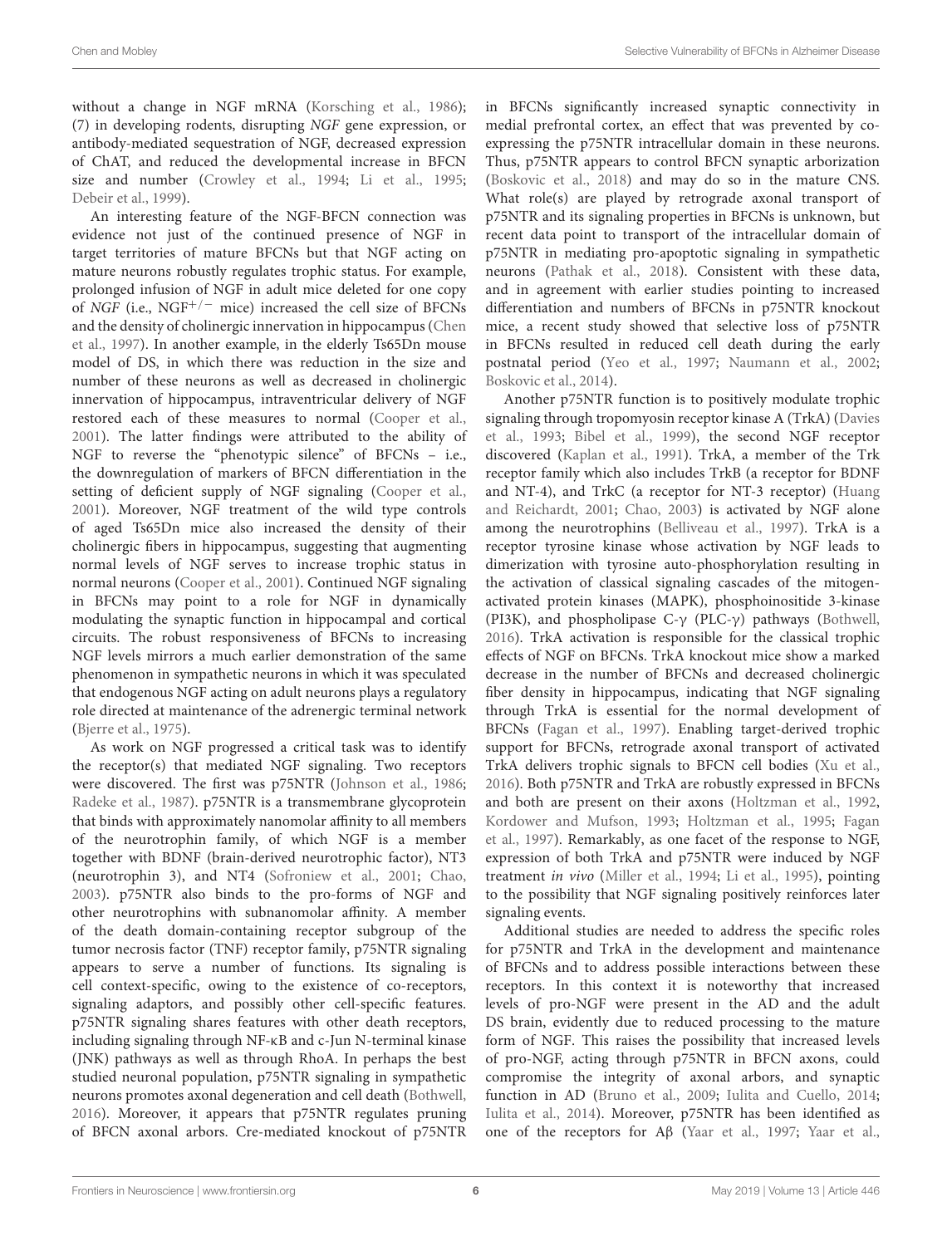[2002\)](#page-18-6); robust p75NTR expression in BFCNs could thereby predispose them to Aβ-mediated signaling and endocytosis. Finally, speaking to the importance of continued NGF signaling in mature BFCNs, viral-mediated suppression of TrkA receptor expression in BFCNs acted selectively in aged rats to compromise attentional performance, reduce ACh release, and reduce ChAT immunostaining in BFCN cell bodies and cortical axons [\(Parikh](#page-16-19) [et al.,](#page-16-19) [2013\)](#page-16-19). Taken together, the data are compelling that NGF and its receptors play critical roles in the development and maintenance of BFCNs and that studies of deficits in NGF and NGF signaling are germane to discussions of AD pathogenesis.

### NGF/Trk SIGNALING FROM ENDOSOMES; THE SIGNALING ENDOSOME HYPOTHESIS

For target-derived NTFs to impact the function of neurons they must communicate signals over the long distances between the ends of axons and the corresponding neuron cell bodies. The most well studied means by which this occurs begins with endocytosis of the NTF/receptor complex. The NTF/receptor complex first identified as playing a role in long distance signal transmission consisted of NGF bound to its activated TrkA receptor. Endocytosis of the NGF/activated TrkA complex was shown to form the "signaling endosome," an organelle that can then be retrogradely transported to the soma via dyneinbased transport [\(Howe and Mobley,](#page-15-22) [2005;](#page-15-22) [Wu et al.,](#page-18-7) [2009;](#page-18-7) [Harrington and Ginty,](#page-14-26) [2013;](#page-14-26) [Chen et al.,](#page-13-1) [2018\)](#page-13-1). Remarkably, and apropos its name, the NGF/TrkA signaling endosome contains not only the internalized NGF/active TrkA complex but also on its cytosolic surface the activated isoforms of many signaling molecules involved in the MAPK, Akt and PLCγ pathways [\(Howe](#page-15-23) [et al.,](#page-15-23) [2001;](#page-15-23) [Delcroix et al.,](#page-14-27) [2003;](#page-14-27) [Zweifel et al.,](#page-18-8) [2005;](#page-18-8) [Chen et al.,](#page-13-1) [2018\)](#page-13-1). Excellent reviews speak to the formation, composition and regulation of signaling endosomes [\(Harrington and Ginty,](#page-14-26) [2013;](#page-14-26) [Cosker and Segal,](#page-13-31) [2014;](#page-13-31) [Scott-Solomon and Kuruvilla,](#page-17-22) [2018\)](#page-17-22).

Studies in vivo and in vitro showed that Rab5-positive early endosomes were the first endocytic compartment in the retrograde pathway for transmitting the NGF/TrkA signaling endosomes [\(Wu et al.,](#page-18-9) [2001;](#page-18-9) [Delcroix et al.,](#page-14-27) [2003;](#page-14-27) [Cui et al.,](#page-13-32) [2007;](#page-13-32) [Liu et al.,](#page-15-24) [2007\)](#page-15-24). Recent studies point to the participation of other endocytic compartment(s) in this process and raise the possibility of neuron-specific differences in cargo management [\(Saxena et al.,](#page-16-20) [2005;](#page-16-20) [Deinhardt et al.,](#page-14-28) [2006;](#page-14-28) [Chen et al.,](#page-13-1) [2018;](#page-13-1) [Ye et al.,](#page-18-10) [2018\)](#page-18-10). It follows that retrograde signaling of NGF is impacted by factors that regulate the endocytic pathway and that dysregulation of such factors could disrupt the ability of signaling endosomes to support the long-distance communication needed to ensure normal neuronal structure and function. Rab5 belongs to the Ras superfamily of small Rab GTPases. Active Rab5 localizes to both the plasma membrane and early endosomes. Through its localization it is poised to regulate endocytosis of surface proteins and to regulate their trafficking through the early endosomal compartment [\(Zerial and Mcbride,](#page-18-11) [2001\)](#page-18-11). It is noteworthy that AD risk variants include several genes whose proteins regulate endocytosis and transport, among which are Bin1, and Rin3 [\(Karch and Goate,](#page-15-25) [2015\)](#page-15-25).

### NGF SIGNALING DYSREGULATION IN AD AND AD-DS

The Appel hypothesis, pointing to a deficiency of NTF support as contributing to neurodegeneration, suggested that changes in the expression and release of such factors would be responsible. Given the robust harvest of data since that time, it is now possible to think about several levels at which an NTF deficiency might arise: NTF synthesis, NTF release, NTF binding to receptors, endocytosis of the NTF and its activated receptors into signaling endosomes, retrograde transport of signaling endosomes, and the robustness of signaling events catalyzed by signaling endosomes in the neuronal soma. There are data for many of these aspects for NGF and BFCNs in AD. NGF mRNA levels were not reduced in AD cortex or hippocampus in comparison to controls [\(Phillips](#page-16-21) [et al.,](#page-16-21) [1991;](#page-16-21) [Jette et al.,](#page-15-26) [1994;](#page-15-26) [Fahnestock et al.,](#page-14-29) [1996;](#page-14-29) [Hock](#page-15-27) [et al.,](#page-15-27) [1998\)](#page-15-27). In contrast, NGF protein levels were found to be increased in cortex and hippocampus [\(Crutcher et al.,](#page-13-33) [1993;](#page-13-33) [Scott et al.,](#page-17-23) [1995;](#page-17-23) [Fahnestock et al.,](#page-14-29) [1996;](#page-14-29) [Hock et al.,](#page-15-28) [2000\)](#page-15-28). Suggesting that decreased retrograde NGF transport contributed to this finding was that in the same brains increased NGF levels in cortex contrasted with decreased NGF levels in the cholinergic basal forebrain NBM [\(Scott et al.,](#page-17-23) [1995\)](#page-17-23). Supporting this interpretation, in the Ts65Dn mouse model of DS NGF transport from hippocampus to the basal forebrain was shown to be deficient, a change correlated with increased NGF in hippocampus and a trend to decreased levels in the MSN of the basal forebrain [\(Cooper et al.,](#page-13-22) [2001\)](#page-13-22). In contrast to the findings for NGF in the AD brain, BDNF protein was reduced in hippocampus and cortex as were BDNF mRNA levels [\(Siegel](#page-17-24) [and Chauhan,](#page-17-24) [2000\)](#page-17-24) suggesting a decrease in local synthesis for this NTF. There is little data for the temporal characteristics of NGF release in the targets of BFCNs, but one report speaks to long-lived increases in cortex following stimulation of the NBM [\(Hotta et al.,](#page-15-29) [2007\)](#page-15-29), suggesting that deficient innervation of cortex could reduce release.

Unlike NGF, there were decreases in the levels of both the mRNA and protein levels for TrkA in AD. Indeed, in surviving BFCNs in the NBM there was decreased TrkA mRNA [\(Boissiere et al.,](#page-13-34) [1997;](#page-13-34) [Ginsberg et al.,](#page-14-30) [2006\)](#page-14-30); the decreases were correlated with decreases in mini-mental state examination (MMSE) scores [\(Ginsberg et al.,](#page-14-30) [2006\)](#page-14-30). Reductions in mRNAs for TrkB and TrkC were also evident [\(Ginsberg et al.,](#page-14-30) [2006\)](#page-14-30). Corresponding to the reduction in mRNA, TrkA protein levels were also decreased in cell bodies of BFCNs as well as in AD cortex [\(Mufson et al.,](#page-16-22) [1997\)](#page-16-22). TrkA protein levels were also reduced in surviving neurons in NBM in DS (average age ∼50) [\(Sendera et al.,](#page-17-25) [2000\)](#page-17-25). In contrast to the findings for TrkA there was no change in the mRNA for p75NTR in basal forebrain, including the NBM [\(Goedert et al.,](#page-14-31) [1989;](#page-14-31) [Ginsberg et al.,](#page-14-30) [2006\)](#page-14-30). However, in one report remaining neurons and their processes were less immunoreactive for p75NTR [\(Salehi et al.,](#page-16-23) [2000\)](#page-16-23).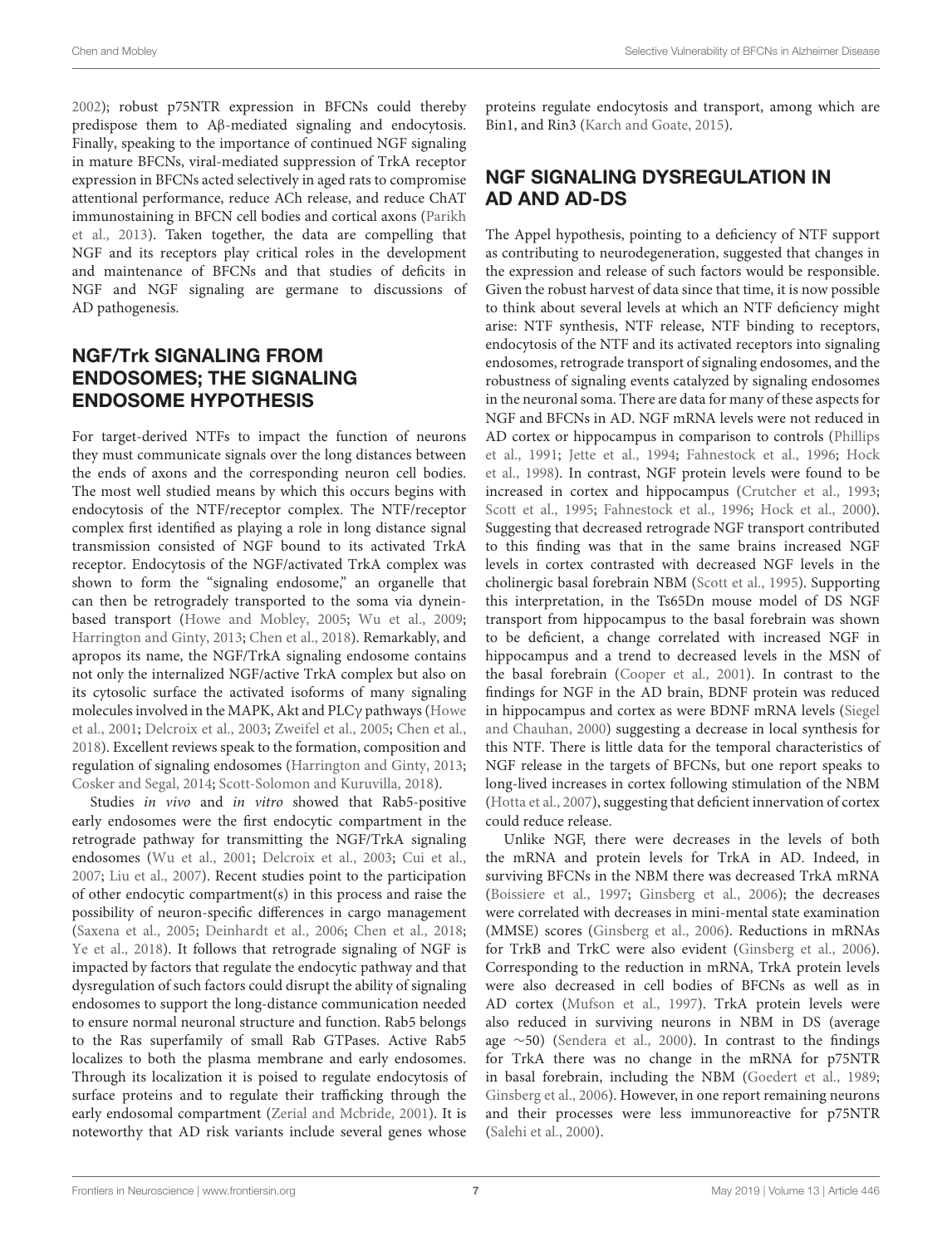The studies just reviewed are evidence against a change in NGF gene expression as responsible for degeneration of BFCNs. The reduction in TrkA raises the possibility that this could contribute, but given evidence for decreased NGF retrograde transport and studies showing that NGF positively regulates TrkA gene expression, reduced retrograde NGF signaling could explain the decrease in TrkA gene expression. The question then is whether reduced retrograde transport of NGF signaling contributes to the degeneration of BFCNs in AD. This question has been addressed in a model of DS, the Ts65Dn mouse, whose genome is segmentally trisomic for approximately 100 mouse orthologs on human chromosome 21. The mouse App gene is present in three copies. In vivo increased App dose caused endosomal defects in retrograde trafficking of NGF in BFCNs in these mice [\(Salehi et al.,](#page-16-24) [2006\)](#page-16-24). This was manifest in BFCN axons in hippocampus by increased immunostaining for APP and its CTFs in enlarged Rab5-positive endosomes; thus, endosomes containing NGF and its receptors were significantly larger in cholinergic axons in Ts65Dn vs. control (2N) mice. Correspondingly, transport of NGF from hippocampus to basal forebrain was reduced to ∼10% of 2N controls [\(Salehi et al.,](#page-16-24) [2006\)](#page-16-24); synaptosomal studies showed that decreased transport was not due decreased NGF binding or internalization [\(Cooper et al.,](#page-13-22) [2001\)](#page-13-22). The defect in transport was largely restored by normalizing App dose. Significantly, reducing App dose also prevented the degeneration of BFCNs in the Ts65Dn mouse, pointing to defective retrograde signaling of NGF as responsible for BFCN loss [\(Salehi et al.,](#page-16-24) [2006\)](#page-16-24). Using the same methods to examine NGF transport, mice that overexpressed wild type human  $APP$  or a mutant of human  $APP$ ,  $APP<sub>Swe</sub>$  also showed a modest but significant reduction in NGF transport [\(Salehi](#page-16-24) [et al.,](#page-16-24) [2006\)](#page-16-24). That App overexpressing mice demonstrate a more general disruption of endosomal function is evidence that transport of BDNF signaling was also deficient in the Ts65Dn cortex. Thus, enlarged Rab5-positive endosomes containing activated TrkB receptors were seen in synapses and there was a corresponding decrease in TrkB-positive endosomes in cell bodies [\(Nosheny et al.,](#page-16-25) [2015\)](#page-16-25).

To explore the molecular basis by which increased APP gene dose compromises NGF retrograde transport studies were carried out on rat BFCNs in vitro. Overexpression of APP or C99, in BFCNs each induced increased activation of Rab5 and enlargement of early endosomes. These changes were correlated with decreased retrograde axonal transport of NGF, decreased NGF signaling, and atrophy of BFCNs [\(Jiang et al.,](#page-15-30) [2010;](#page-15-30) [Kim et al.,](#page-15-31) [2016;](#page-15-31) [Xu et al.,](#page-18-4) [2016\)](#page-18-4). Significantly, C99 mediated atrophy was mediated by increased activation of Rab5 because it was prevented when a dominant negative version of Rab5 was coexpressed [\(Xu et al.,](#page-18-4) [2016\)](#page-18-4). These data are evidence that increased APP gene dose, as reflected in increased levels of its products, including C99, acts to increase activation of Rab5 and reduce retrograde transport of NGF and NGF signaling in BFCNs. These findings may be directly relevant to dysfunction and loss of BFCNs in both AD and AD-DS.

## EXPLAINING THE SELECTIVE VULNERABILITY OF BFCNs: A ROLE FOR DEFICIENT NGF SIGNALING

Selective vulnerability of neurons is a well appreciated but poorly understood feature of many neurodegenerative disorders. As discussed above, selective loss of BFCNs characterizes AD. This question arises as to why BFCNs are more vulnerable than many other populations. Amyloid and tau pathologies, including NFTs and p-tau in pre-tangles, impact BFCNs relatively early in AD. It is likely that these markers significantly postdate the presence and toxic actions of oligomers of Aβ and tau. Such species are likely to have direct access to BFCNs. Addressing this suggestion, one can ask how oligomers of Aβ and tau might predelict BFCNs for degeneration. Below we speculate a series of events by which the biology of BFCNs and their dependence on NGF may feature in selective vulnerability. The stages of degeneration are assigned to distinct, but likely overlapping, temporal phases: initiation, amplification and termination (**[Figure 1](#page-9-0)**).

### Initiation

What events might initiate the process of BFCN degeneration? Increasing levels of soluble oligomeric Aβ42 species in BFCNs may represent the earliest molecular provocation. Absolute increases in Aβ42 are present in DS and FAD due to APP gene triplication. Pathogenic mutations in PSEN and APP converge on impairment of the sequential cleavage efficiency, leading to production of longer and more hydrophobic Aβ peptides [\(Szaruga et al.,](#page-17-26) [2017\)](#page-17-26). Indeed, due to γ-secretase dysfunction, reduced clearance of longer and more hydrophobic Aβ peptides, or both, Aβ42 accumulates in both FAD and SAD [\(Selkoe and](#page-17-0) [Hardy,](#page-17-0) [2016\)](#page-17-0). Focusing on BFCNs, Geula and colleagues showed that intraneuronal immunopositivity for Aβ42, including the amino terminus of Aβ, was present in these neurons in young brains (ages 20–66) as well as in older non-demented and AD cases. There was no quantitative difference between groups. Staining with one Aβ42 antibody revealed granular, punctate staining consistent with the presence of Aβ42 within a vesicular compartment. Virtually all BFCNs were immunopositive at all ages and immunoreactivity in BFCNs exceeded that in cortical regions and in another magnocellular group in globus pallidus. Interestingly, BFCN homogenates demonstrated oligomeric Aβ species of a variety of sizes, with increased levels of a cluster of bands between ∼35 and 44 kDa in non-demented elderly, and to a greater extent, in AD, in the absence of increases in either APP or total Aβ [\(Baker-Nigh et al.,](#page-12-11) [2015\)](#page-12-11). The presence of Aβ within early endosomes may be especially relevant to initiation of pathogenesis. Aβ is present in early endosomes in early stage AD and in the young DS brain. The finding that early endosomal enlargement is one of the earliest pathological manifestations of AD and AD in DS, raises the possibility that Aβ within endosomes acts to induce hyperactivation of Rab5 with dysregulation of this compartment and endosomal enlargement through increased fusion of early endosomes. Whether or not and how Aβ within endosomes induces activation of Rab5 is unknown, but if Aβ impacts processing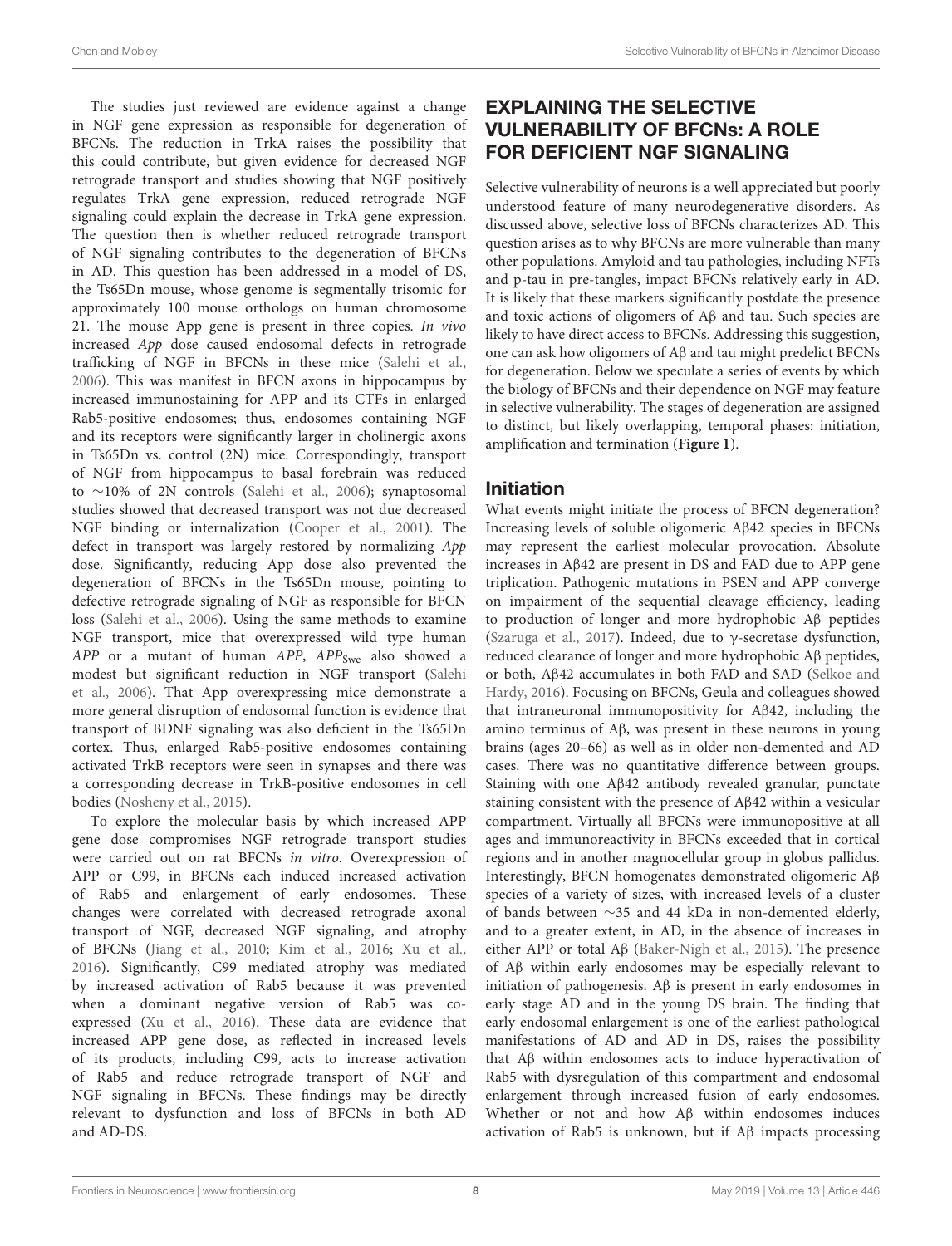

<span id="page-9-0"></span>FIGURE 1 | Speculative scheme to explain selective vulnerability of BFCNs in AD and AD-DS. Normal: dynein-mediated retrograde transport provides a steady flow of NGF/TrkA-containing Rab5-positive signaling endosomes from synapses to cell bodies. In this way target-derived NGF released by target neurons in hippocampus and cortex dynamically regulate the structure and function of BFCNs. The remarkable length of BFCN axons and their widespread arborization in target fields creates the need to move trophic signals over long distances. Initiation: Aβ42 and Aβ oligomeric species accumulate in BFCNs. Together with increased levels of C99 these species may contribute to the dysregulation of early endosomes seen at this stage. Dysregulation of endosomes reduces axonal transport of NGF/TrkA signaling endosomes, thus compromising trophic support of BFCNs. p75NTR binds and internalizes Aβ. Tau in pre-tangles is present, possibly reflecting increasing levels of tau oligomers which may also impact axonal transport. Meanwhile, resting microglial cells respond to Aβ and become activated and migrate to plaques to phagocytose Aβ. Amplification: Intracellular Aβ continues to impact BFCNs and failing retrograde transport of NGF signals results in BFCN dysfunction as measured by reduced expression of the genes for TrkA and ChAT. Reduced synthesis and anterograde transport of proteins needed for synaptic function and maintenance of axonal arbors reduces synapse number and function. p75NTR gene expression is relatively maintained, creating an imbalance in NGF signaling with excessive pruning of axonal arbors. Deficient activation of BFCN-responsive postsynaptic neurons may result in reduced processing of pro-NGF to mature NGF. Increased pro-NGF may increase p75NTR signaling. Termination: continuing compromise of retrograde axonal transport of NGF/TrkA signaling endosomes severely compromises the trophic status of BFCNs with marked changes in cell bodies and further shrinkage of axonal arbors and synaptic dysfunction. Sustained microglial activation results in defective Aβ phagocytosis and release of proinflammatory cytokines. The cumulative effect of these changes is atrophy and eventual death of BFCNs.

of APP within endosomes, for example by compromising the activity of γ-secretase, this would lead to increased levels of C99. Importantly, C99 levels are increased in FAD and, more variably, in SAD [\(Pera et al.,](#page-16-26) [2013\)](#page-16-26). Due to increased APP dose C99 levels are also increased in the DS brain. With disruption of endosome size comes a reduction in endosomal trafficking, as has been demonstrated [\(Xu et al.,](#page-18-4) [2016\)](#page-18-4). While a variety of cargoes would be impacted, in BFCNs this would prominently impact retrograde transport of NGF signaling endosomes and thus compromise their trophic support of BFCNs, including the genetic and cellular programs that support structure and function of these neurons (**[Figure 1](#page-9-0)**). Quite possibly this stage also features interaction of Aβ-mediated and tau-mediated toxic events; the latter may include compromised transport of TrkA [\(Vossel et al.,](#page-17-27) [2010,](#page-17-27) [2015\)](#page-17-28). Aβ-mediated dysregulation of tau homeostasis, which has been demonstrated [\(Zheng et al.,](#page-18-12) [2002;](#page-18-12) [Stoothoff and Johnson,](#page-17-29) [2005\)](#page-17-29), could initiate increased levels of p-tau and tau oligomer formation. In this context it is noteworthy that tangle and p-tau pre-tangle cytopathology and immunoreactivity were present in the NBM in aged normals as well as in those with MCI, with increased frequency in the latter. Remarkably, in cognitively

unimpaired subjects at the earliest stages of tau pathology (i.e., Braak Stage 1 and 2), apart from the medial temporal lobe, the NBM was the only forebrain structure to show tau cytopathology, pointing to an unusual propensity to tau accumulation in these cells [\(Mesulam et al.,](#page-16-27) [2004\)](#page-16-27). In this early AD stage microglia would respond to Aβ by becoming activated and migrating to plaques to phagocytose and clear Aβ [\(Kinney et al.,](#page-15-32) [2018\)](#page-15-32).

### Amplification

What elements of BFCNs would amplify the effect of increasing levels of toxic Aβ and tau oligomers on pathogenesis? Several possibilities can be envisioned. First, the need for BFCNs to engage in both volume-based and point-to-point synaptic neurotransmission may impose considerable metabolic demands [\(Ballinger et al.,](#page-13-17) [2016\)](#page-13-17). Second, there is need for continued NGF signaling to maintain the differentiated status of BFCNs [\(Counts](#page-13-35) [and Mufson,](#page-13-35) [2005\)](#page-13-35). Third, the remarkable length of BFCN axons and their widespread arborization in target fields creates the need to move trophic signals over very long distances in relatively thin unmyelinated axons. A recent study notes that a single human BFCN may be ∼100 m long and that the highly arborized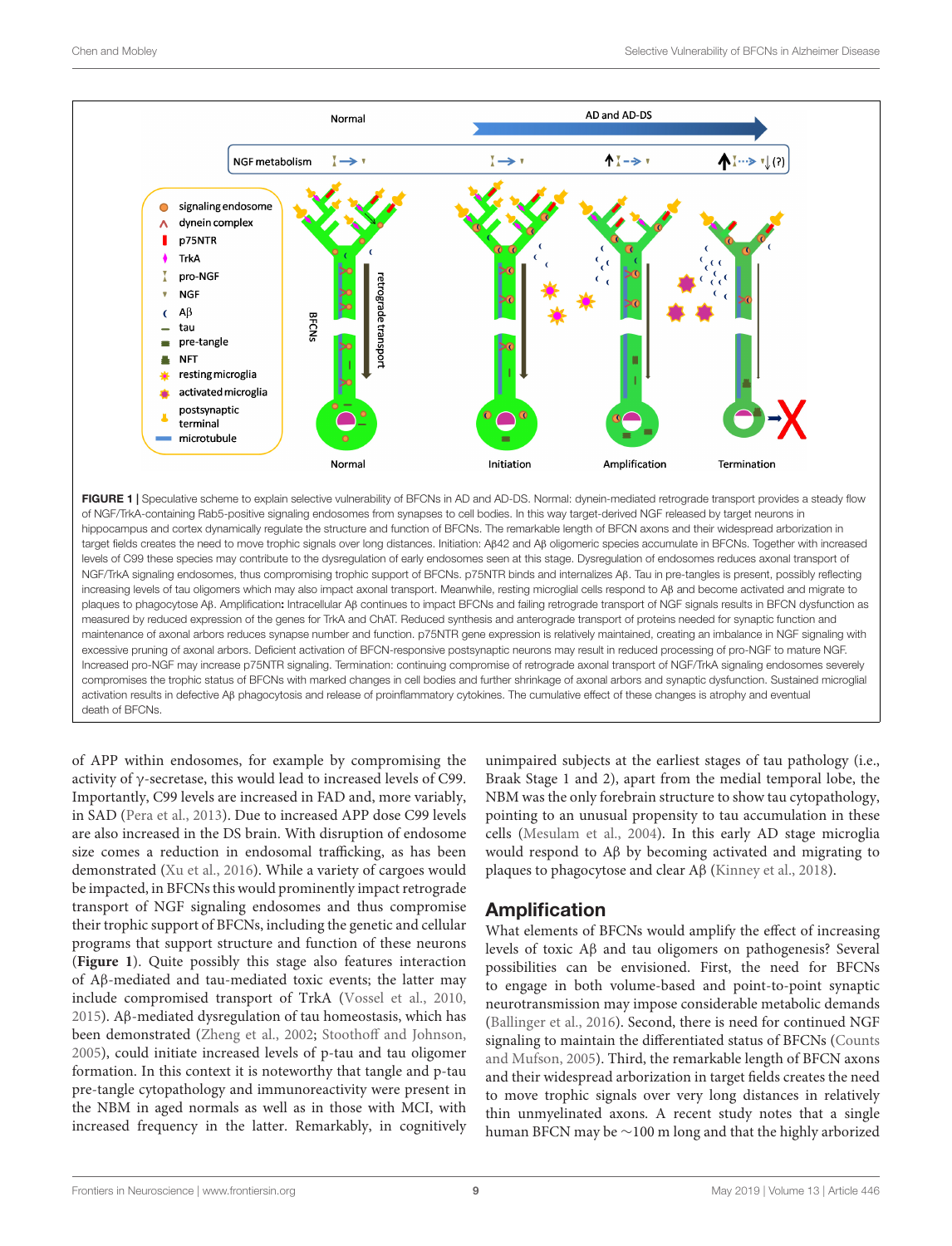distal axon, with perhaps more than a 1000 branch points per arbor, covers a very large volume of cortex. Added to this, the arbors converge on a single relatively long (10 cm) proximal axon whose diameter is ∼0.3 µm [\(Wu et al.,](#page-18-13) [2014\)](#page-18-13). Fourth, given complex axonal arbors, as additional burden may attend trafficking of NGF signals within enlarged, abnormal endosomes. Fifth, the presence on BFCN axons of p75NTR may serve to bind and internalize Aβ [\(Yaar et al.,](#page-18-6) [2002\)](#page-18-6) and possibly AβOs. Indeed, there is evidence that soluble and aggregated Aβ bind to p75NTR [\(Yaar et al.,](#page-18-5) [1997\)](#page-18-5). Sixth, with failed retrograde transport of NGF signals there would be reduced expression of TrkA receptors, as has been demonstrated [\(Mufson et al.,](#page-16-22) [1997\)](#page-16-22), further compromising the ability to respond to NGF present in target territories. Given that p75NTR gene expression appears to be less severely affected [\(Ginsberg et al.,](#page-14-30) [2006\)](#page-14-30), persistence of p75NTR on BFCN axons may negatively impact axonal arbors, possibly through pruning [\(Schuldiner and Yaron,](#page-17-30) [2015\)](#page-17-30). One consequence of deficient signaling to postsynaptic neurons could be reduced ability to properly process NGF in cholino-receptive target neurons, leading to the presence of increased levels of pro-NGF, a ligand for p75NTR that could signal to further disrupt axonal arbors and synaptic function. The progressive decrease in ChAT activity characteristic of later stages in AD [\(Davis et al.,](#page-14-32) [1999\)](#page-14-32) could be explained by increasing failure to transport NGF signaling to the cell bodies of BFCNs (**[Figure 1](#page-9-0)**).

## **Termination**

The events just outlined would lead to a significant and increasingly severe compromise of the ability of BFCNs to maintain key facets of its differentiated state with downregulation of genetic and cellular programs that support maintenance of and synaptic signaling from axonal arbors. Another feature at this stage of disease could be sustained activation of microglial cells, which might exacerbate AD through a combination of defective Aβ phagocytosis and release of proinflammatory cytokines [\(Kinney et al.,](#page-15-32) [2018\)](#page-15-32). Activated microglia could contribute to neuronal injury. The cumulative effect of these changes would be atrophy and eventual loss of BFCNs. Thus, the process leading to death of these cells would proceed over decades – from early events triggered by toxic Aβ and tau oligomers, to progressive compromise of retrograde NGF signaling, to increasing deficits in synaptic function, to dysregulation of secretion of NGF from postsynaptic targets and activation of nearby microglia, to eventual demise of BFCNs (**[Figure 1](#page-9-0)**).

## THERAPEUTIC STRATEGIES IN AD AND AD-DS

Given its trophic role for BFCNs, NGF has been considered a potential therapy to prevent loss of these neurons in AD, and DS. An important question is how to deliver NGF. Due to its size, NGF does not cross the blood-brain barrier when administered peripherally [\(Granholm et al.,](#page-14-33) [1998\)](#page-14-33), thus precluding this method. ICV NGF administration has been practiced effectively in rodent models and was delivered in this fashion in a pilot clinical trial. Treatment of three patients

was accompanied by constant back pain and weight reduction [\(Eriksdotter Jonhagen et al.,](#page-14-34) [1998\)](#page-14-34). Pointing to another possible complication, continuous ICV delivery of NGF in the rat resulted in marked, albeit reversible, Schwann cell hyperplasia, possibly in response to sprouting of NGF-responsive sensory and sympathetic neurites at the dorsolateral caudal medulla and upper cervical spinal cord [\(Winkler et al.,](#page-18-14) [1997\)](#page-18-14). Studies in primates also demonstrated Schwann cell hyperplasia [\(Day-](#page-14-35)[Lollini et al.,](#page-14-35) [1997\)](#page-14-35). To avoid these complications an alternative method for NGF delivery, allowing for local delivery to the basal forebrain, was employed by Tuszynski and colleagues [\(Tuszynski](#page-17-31) [et al.,](#page-17-31) [2005\)](#page-17-31). NGF gene therapy was effected via introduction into the basal forebrain of autologous fibroblasts induced to express NGF or via an NGF-expressing adeno-associated viral vector (serotype 2) (AAV2). Classic trophic responses were detected in the basal forebrain. Increased levels of NGF were present in basal forebrain up to one year after viral delivery. Patients did not report pain and there was no evidence of Schwann cell hyperplasia [\(Tuszynski et al.,](#page-17-32) [2015\)](#page-17-32). A Phase Ib study of NGF gene therapy used AAV2-mediated delivery to the basal forebrain bilaterally in 10 AD patients. AAV2-NGF was reportedly safe and well tolerated. At autopsy, performed in 5 patients up to 6 years following delivery of NGF-encoding virus, NGF immunostaining was present near the needle tract and nearby BFCNs stained positive for NGF, p75NTR, and ChAT. There was also evidence of increased size of BFCNs near the site of injection. Cognitive measures showed no change, but sample size was small [\(Rafii et al.,](#page-16-28) [2014\)](#page-16-28). In a recently reported Phase II trial, 49 subjects with mild to moderate AD were randomized to receive stereotactically guided injection of AAV2-NGF or sham surgery. AAV2-NGF therapy was safe and well tolerated but there was no significant difference in either the primary or secondary outcome measures for cognition or function [\(Rafii](#page-16-29) [et al.,](#page-16-29) [2018\)](#page-16-29). In yet another approach to local delivery of NGF to basal forebrain, a recent study reports the neurosurgical introduction of a device encapsulating NGF secreting cells; two devices were implanted in each hemisphere. Four patients with mild to moderate AD were examined for 6 months in an openlabel Phase Ib study; the treatment was well tolerated and there was evidence for continued secretion at the time the devices were retrieved [\(Eyjolfsdottir et al.,](#page-14-36) [2016\)](#page-14-36). While the rationale for CNS delivery of NGF-based treatments is clear, effecting this form of treatment entails invasive measures.

An alternative to NGF itself would be delivery of a small molecule [\(Bruno et al.,](#page-13-36) [2004\)](#page-13-36) or monoclonal antibody agonist of TrkA [\(Lesauteur et al.,](#page-15-33) [1996\)](#page-15-33). Use of these modalities would facilitate delivery to axons, rather than the cell bodies, of BFCNs and would thus more closely address the locus of NGF deficiency in AD. Having stated this, one still has to address the concern that disrupted transport of NGF or NGF signaling may compromise delivery to BFCN cell bodies. The possibility that treatment efficacy may require higher cortical and hippocampal levels of NGF or NGF-mimics is suggested by deficient trophic responses in cultured BFCNs in which C99 overexpression was used to induce hyperactivation of Rab5 resulting in reduced retrograde NGF transport. Under these conditions, BFCN soma size in C99 expressing neurons was far less responsive than controls even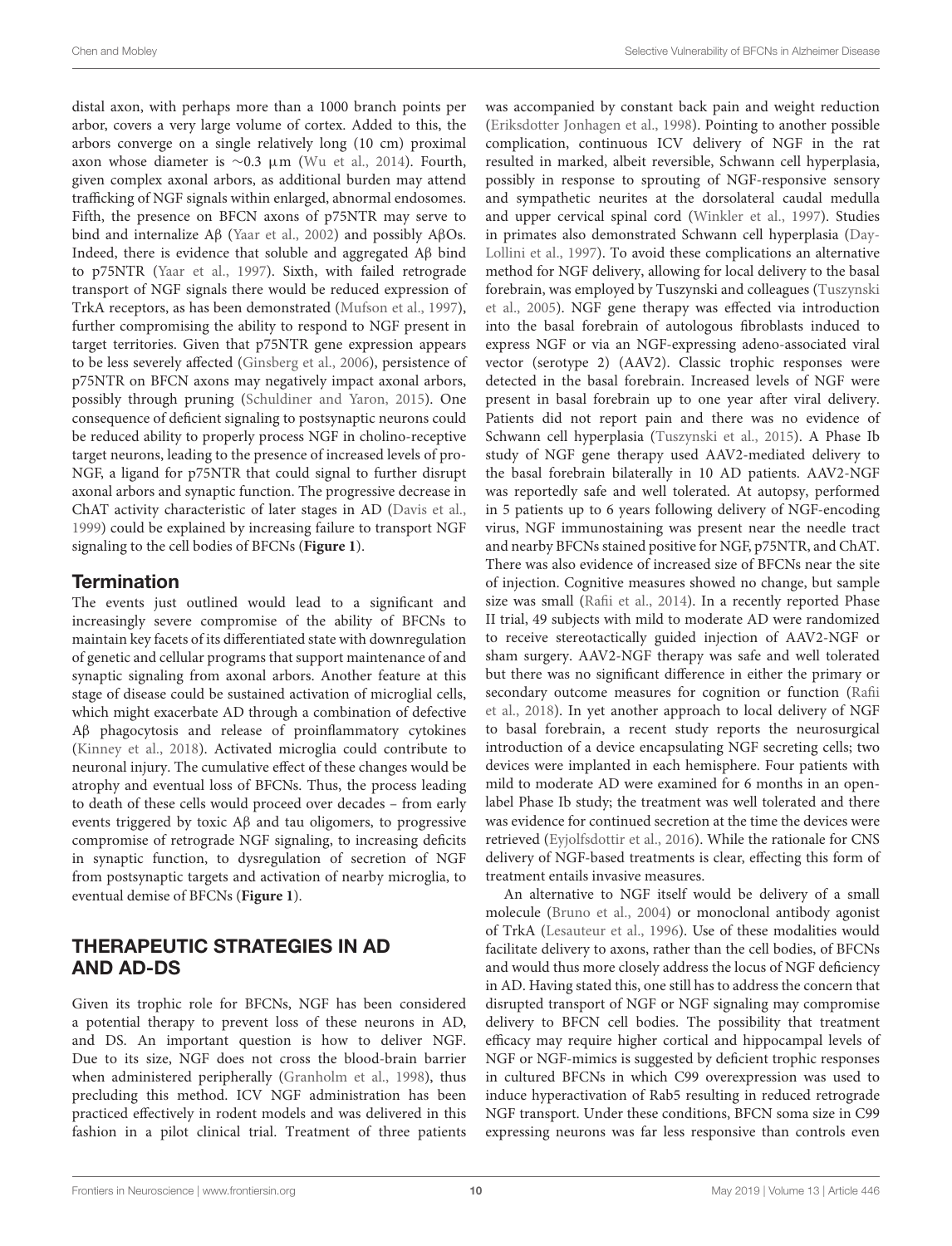when their axons were bathed in much higher than physiological levels of NGF [\(Xu et al.,](#page-18-4) [2016\)](#page-18-4). Finally, a small molecule antagonist of p75NTR (LM11A-31-BHS) aimed at improving synaptic function is in a Phase II trial (NCT03069014).

Addressing more generally the use of treatments directed at the pathogenesis of AD and AD-DS, and in view of increased APP gene dose in DS as well as changes in the processing of APP with absolute or relative increases in Aβ42 in the brain in all forms of AD, a focus on reducing the levels of APP and its products is rational. In DS, reducing the levels of APP mRNA and protein may prove effective and could be delivered well before the onset of AD pathogenesis. One potential strategy for DS is the use of RNA-based treatments [e.g., antisense oligonucleotides (ASOs)] to reduce APP mRNA levels [\(Sawa](#page-16-30) [et al.,](#page-16-30) [2018\)](#page-16-30). ASOs have been reported to modestly lower APP protein in AD mouse models [\(Kumar et al.,](#page-15-34) [2000;](#page-15-34) [Erickson](#page-14-37) [et al.,](#page-14-37) [2012;](#page-14-37) [Farr et al.,](#page-14-38) [2014\)](#page-14-38). Given restricted CNS access of peripherally administered ASOs, intrathecal delivery of ASOs may be required; this mode of delivery has recently been shown to be effective in treating neurodegenerative disorders [\(Schoch](#page-17-33) [and Miller,](#page-17-33) [2017\)](#page-17-33). Another RNA-based approach is suggested by a study using nanoparticles containing siRNAs against APP [\(Shyam et al.,](#page-17-34) [2015\)](#page-17-34). Alternatively, small molecules that interfere with translation of APP mRNA may prove useful. Posiphen is one such molecule; it reduced the levels of APP and its products, including Aβ42, in a translation-dependent manner in AD mouse models [\(Lahiri et al.,](#page-15-35) [2007;](#page-15-35) [Teich et al.,](#page-17-35) [2018\)](#page-17-35). In studies on a small number of MCI patients, treatment with Posiphen for 10 days reduced in CSF the secreted amino terminal fragments of APP (i.e., sAPPα and sAPPβ), total tau, p-tau, and showed a trend toward reduced Aβ42 [\(Maccecchini et al.,](#page-16-31) [2012\)](#page-16-31). Posiphen was also shown to reduce App protein in the Ts65Dn mouse model of DS [\(Salehi et al.,](#page-16-32) [2008\)](#page-16-32).

At present the pipeline of AD treatments lists 112 different agents, of which 63% aim at disease modification, 22% address cognitive symptoms, and 12% focus on psychiatric and behavioral symptoms [\(Cummings et al.,](#page-13-37) [2018\)](#page-13-37). To date there is no convincing evidence of efficacy for diseasemodifying approaches, many of which have targeted APP processing [\(Cummings et al.,](#page-13-37) [2018\)](#page-13-37). Inhibiting the synthesis of Aβ through use β-secretase inhibitors generated a great deal of interest resulting in development and clinical testing of several compounds. Recent Phase III trials of three such drugs (Verubecestat, Atabecestat, and Lanabecestat), examining patient cohorts ranging from those at risk for AD to those with MCI, demonstrated not only lack of efficacy but evidence of worsened cognition [\(Panza et al.,](#page-16-33) [2019\)](#page-16-33). Equally disappointing were studies of γ-secretase inhibitors, including Begacestat, Semagacestat, and Avagacestat. Clinical trials showed lack of efficacy and worsened cognition [\(Panza et al.,](#page-16-33) [2019\)](#page-16-33). A much more promising rationale focuses on enhancing the processing of APP to reduce the levels of Aβ42. Several well-tolerated small molecule modulators of γ-secretases (GSMs), which act to enhance processivity of the enzyme complex, significantly reduced Aβ42 as well as Aβ40 in vitro and in vivo and reduced amyloid burden in mouse models of AD [\(Kounnas et al.,](#page-15-36) [2010;](#page-15-36) [Wagner et al.,](#page-17-36) [2017\)](#page-17-36). The possibility that GSMs impact both the endopeptidase as well as the

exopeptidase (i.e., carboxypeptidase-like) activity of γ-secretases suggests that GSMs might also reduce the levels of C99, a topic that deserves additional study to counter the C99-mediated increase in activation of Rab5 and endosomal dysfunction.

There is a great deal of interest in the immune approach to Aβ through vaccination and passive immunization. These efforts followed considerable success using the immune approach in animal models of AD [\(Schenk et al.,](#page-17-37) [1999;](#page-17-37) [Das et al.,](#page-13-38) [2001;](#page-13-38) [Spencer and Masliah,](#page-17-38) [2014\)](#page-17-38). An early vaccine trial was complicated by sub-acute meningoencephalitis [\(Hock et al.,](#page-15-37) [2003;](#page-15-37) [Orgogozo et al.,](#page-16-34) [2003\)](#page-16-34). This led to changes in vaccine design, including use of the N-terminus of the Aβ peptide and different adjuvants or display platforms [\(Muhs et al.,](#page-16-35) [2007;](#page-16-35) [Van](#page-17-39) [Dyck,](#page-17-39) [2018\)](#page-17-39). Several vaccine trials are ongoing [\(Castro et al.,](#page-13-39) [2017\)](#page-13-39). Considerable effort has focused on the use of monoclonal antibodies against Aβ. No fewer than seven such antibodies have been evaluated; clinical trials continue for solanezumab, gantenerumab, crenezumab, aducanumab, and BAN2401. The different epitopes used to generate antibodies, and the different Aβ species targeted, are noteworthy. The lack of understanding of which Aβ species, and in particular which toxic species, should be targeted, may limit success using the immune approach. Indeed, given data for a role for Aβ oligomers in AD pathogenesis it is noteworthy that at least 2 of the antibodies currently being evaluated are stated to not interact with oligomers [\(Van](#page-17-39) [Dyck,](#page-17-39) [2018\)](#page-17-39). In spite of the excitement generated by these trials, immune-based trials are yet to demonstrate efficacy. Nevertheless, the hope remains that antibody and vaccine approaches will show promise.

To achieve therapeutic efficacy without compromising neuronal function immune-based approaches may need to be informed by a detailed evaluation of all the Aβ targets addressed by antibodies. Indeed, Aβ monomers may be important for normal neuronal function. Aβ1-42 monomers were shown to be critical in maintaining neuronal survival and glucose homeostasis [\(Giuffrida et al.,](#page-14-39) [2009,](#page-14-39) [2015\)](#page-14-40). It has been suggested that both the gain of toxicity of Aβ oligomers and loss of the normal physiological function of the Aβ monomer may contribute to the pathogenesis of AD [\(Copani,](#page-13-40) [2017\)](#page-13-40). Aducanumab, a human monoclonal antibody that selectively targets aggregated Aβ without binding to soluble Aβ monomers, may represent an agent that selectively targets toxic species [\(Sevigny et al.,](#page-17-40) [2016\)](#page-17-40). Unfortunately, two Phase III trials of Aducanumab in AD were recently halted due to the conclusion by an independent data monitoring committee that the trials were unlikely to meet their primary endpoints, which included measures of cognition [\(Servick,](#page-17-41) [2019\)](#page-17-41). Use of advanced trial designs and the conduct of trials in presymptomatic or early symptomatic AD may support further developments. Equally or more important may be immune approaches informed by defining the structure of toxic Aβ conformers. Given the shared Aβ-related pathology between AD and DS, successful trials of vaccines and monoclonal antibodies in AD trials would support their use in DS. A recent study of vaccine targeting Aβ showed relative preservation of BFCNs in Ts65Dn mice without obvious side effects [\(Belichenko et al.,](#page-13-41) [2016\)](#page-13-41). A vaccine trial is underway in adults with DS (NCT02738450).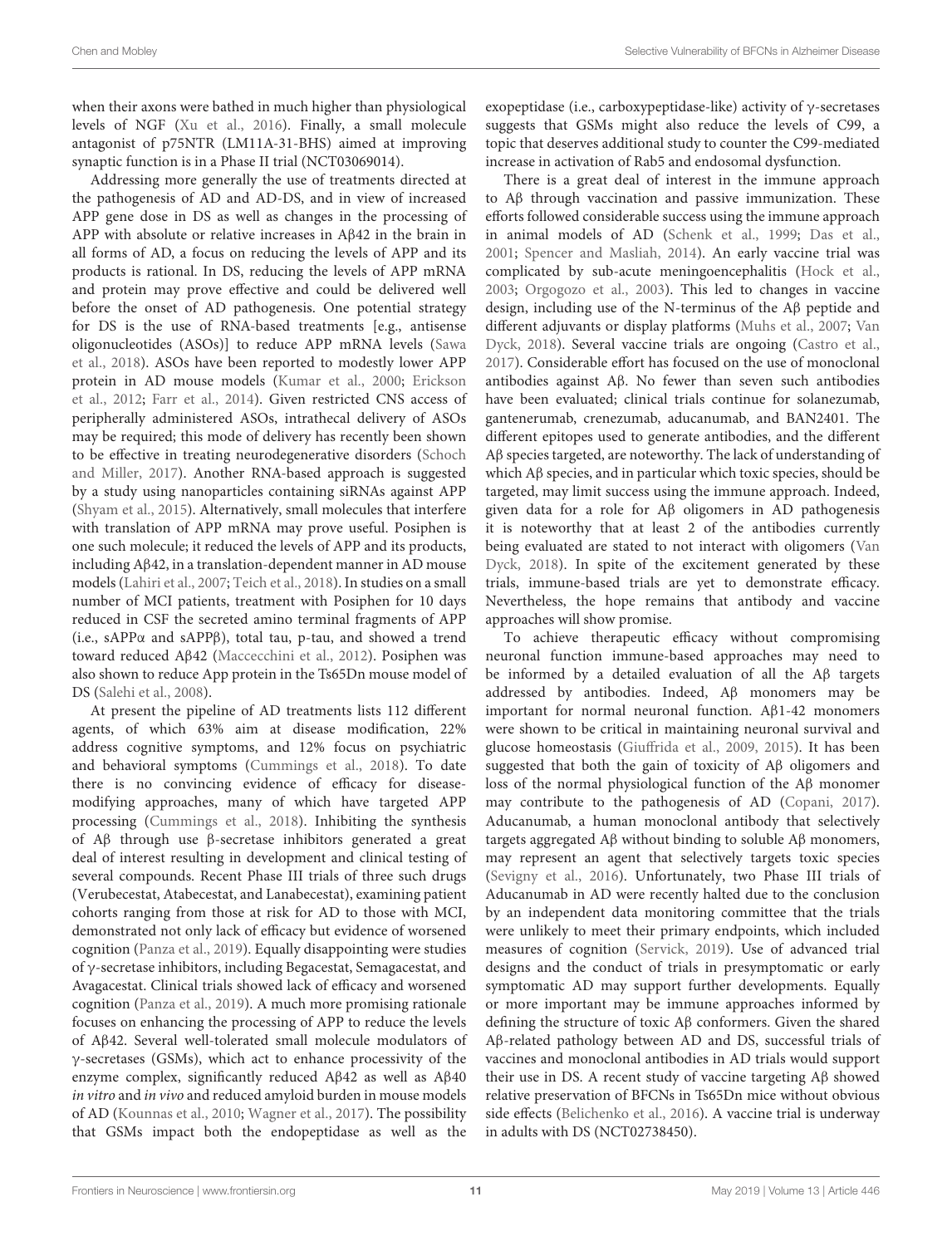Together with increased interest in a role for tau in AD pathogenesis, efforts have also been directed to tau-directed therapeutics. Diverse approaches have been suggested [\(Holtzman](#page-15-38) [et al.,](#page-15-38) [2016\)](#page-15-38). Among them, multiple tau-based immunotherapy strategies have been successfully tested in AD animal models, pointing to this as an option for treating AD [\(Asuni et al.,](#page-12-12) [2007;](#page-12-12) [Boutajangout et al.,](#page-13-42) [2011;](#page-13-42) [Pedersen and Sigurdsson,](#page-16-36) [2015\)](#page-16-36). Several tau-based immunotherapies have entered clinical trials in AD. Active immunotherapies, including AADvac-1 and ACI-35, target misfolded tau or p-tau epitopes in Phase II and Ib trials, respectively. Anti-tau antibodies, including ABBV-8E12 and RG6100, are in Phase II trials [\(Medina,](#page-16-37) [2018\)](#page-16-37). As for Aβ, successfully targeting tau may benefit from defining the structure of toxic tau species. Future trials may also explore other facets of tau pathology, including the role that DYRK1A plays in priming tau for phosphorylation by other kinases [\(Wegiel et al.,](#page-17-42) [2011\)](#page-17-42).

The hyperactivation of Rab5 resulting in early endosomal enlargement serves as one of the earliest manifestations of AD and AD-DS. The link to decreased retrograde axonal transport and signaling of NGF, and atrophy of BFCNs [\(Xu et al.,](#page-18-4) [2016\)](#page-18-4) points to regulation of Rab5 activity as a rational treatment target. A Rab5-based strategy would benefit AD and AD-DS by restoring axonal transport of NGF-containing signaling endosomes as well as transport of other axonal cargoes impacted by excessive activation of Rab5. A number of approaches can be considered, including the discovery of small molecules that impact GTP loading of Rab5 as well as RNA-based approaches, including CNS delivery of specific ASOs.

#### **SUMMARY**

The foregoing makes clear the complexity of AD. In spite of this, we are of the optimistic view that existing insights may be sufficient for launching a first wave of disease-modifying treatments. Nevertheless, advances in genetics and cellular biology will be needed to further enhance our understanding of pathogenesis and the mechanisms that must be targeted

#### **REFERENCES**

- <span id="page-12-8"></span>Anand, P., and Singh, B. (2013). A review on cholinesterase inhibitors for Alzheimer's disease. Arch. Pharm. Res. 36, 375–399.
- <span id="page-12-6"></span>Anden, N. E., Carlsson, A., Dahlstroem, A., Fuxe, K., Hillarp, N. A., and Larsson, K. (1964). Demonstration and mapping out of nigroneostriatal dopamine neurons. Life Sci. 3, 523–530. [doi: 10.1016/0024-3205\(64\)](https://doi.org/10.1016/0024-3205(64)90161-4) [90161-4](https://doi.org/10.1016/0024-3205(64)90161-4)
- <span id="page-12-7"></span>Anden, N. E., Hfuxe, K., Hamberger, B., and Hokfelt, T. (1966). A quantitative study on the nigro-neostriatal dopamine neuron system in the rat. Acta Physiol. Scand. 67, 306–312. [doi: 10.1111/j.1748-1716.1966.tb03317.x](https://doi.org/10.1111/j.1748-1716.1966.tb03317.x)
- <span id="page-12-4"></span>Andrade-Moraes, C. H., Oliveira-Pinto, A. V., Castro-Fonseca, E., Da Silva, C. G., Guimaraes, D. M., Szczupak, D., et al. (2013). Cell number changes in Alzheimer's disease relate to dementia, not to plaques and tangles. Brain 136, 3738–3752.
- <span id="page-12-1"></span>Antonarakis, S. E. (2017). Down syndrome and the complexity of genome dosage imbalance. Nat. Rev. Genet. 18, 147–163. [doi: 10.1038/nrg.2016.154](https://doi.org/10.1038/nrg.2016.154)

<span id="page-12-0"></span>Apostolova, L. G. (2016). Alzheimer disease. Continuum 22, 419–434.

<span id="page-12-9"></span>Appel, S. H. (1981). A unifying hypothesis for the cause of amyotrophic lateral sclerosis, parkinsonism, and Alzheimer disease. Ann. Neurol. 10, 499–505. [doi:](https://doi.org/10.1002/ana.410100602) [10.1002/ana.410100602](https://doi.org/10.1002/ana.410100602)

for the most robustly effective treatments. Especially important will be efforts to define the structure, function and location of toxic species of Aβ and tau, including biomarkers to announce their presence and interventions to combat their production, accumulation, or actions. A focus on detecting the earliest manifestations in selectively vulnerable populations, including BFCNs, would augment progress. In particular, we are intrigued by the intersection of Aβ- and tau-mediated pathology in dysregulation of the endosomal pathway and disordered transport of neurotrophic factor signaling as playing a defining role in neuron dysfunction and death. Finally, we anticipate continued benefit from asking how the various hypotheses for AD interact and reinforce one another.

### AUTHOR CONTRIBUTIONS

X-QC and WM wrote and edited the manuscript and approved it for publication.

### FUNDING

Support for WM was provided by NIH: P01NS092525, R01AG055523; Alzheimer's Association: DSAD-15-363207; Cure Alzheimer's Fund: 2018-1301; DH Chen Foundation: R-86U55A; Ono Pharma Foundation: UCSD 2019-0742; and Lumind: Establishing a Clinical Trials Network for Down Syndrome.

#### ACKNOWLEDGMENTS

We thank our laboratory members and colleagues for their many helpful discussions. Special thanks go to Mariko Sawa, Chengbiao Wu, Larry Goldstein, Larry Squire, Ralph Nixon, Claudio Cuello, Elizabeth Head, Ira Lott, Michael Rafii, Andreas Muhs, Andrea Pfeifer, Douglas Galasko, Maria Maccecchini, Steve Wagner, Rudy Tanzi, Kevin Rynerson, Steve Dowdy, and Chris Glass.

- <span id="page-12-2"></span>Arriagada, P. V., Growdon, J. H., Hedley-Whyte, E. T., and Hyman, B. T. (1992). Neurofibrillary tangles but not senile plaques parallel duration and severity of Alzheimer's disease. Neurology 42, 631–639.
- <span id="page-12-12"></span>Asuni, A. A., Boutajangout, A., Quartermain, D., and Sigurdsson, E. M. (2007). Immunotherapy targeting pathological tau conformers in a tangle mouse model reduces brain pathology with associated functional improvements. J. Neurosci. 27, 9115–9129. [doi: 10.1523/jneurosci.2361-07.2007](https://doi.org/10.1523/jneurosci.2361-07.2007)
- <span id="page-12-10"></span>Ayer-Lelievre, C., Olson, L., Ebendal, T., Seiger, A., and Persson, H. (1988). Expression of the beta-nerve growth factor gene in hippocampal neurons. Science 240, 1339–1341. [doi: 10.1126/science.2897715](https://doi.org/10.1126/science.2897715)
- <span id="page-12-11"></span>Baker-Nigh, A., Vahedi, S., Davis, E. G., Weintraub, S., Bigio, E. H., Klein, W. L., et al. (2015). Neuronal amyloid-beta accumulation within cholinergic basal forebrain in ageing and Alzheimer's disease. Brain 138, 1722–1737. [doi: 10.1093/](https://doi.org/10.1093/brain/awv024) [brain/awv024](https://doi.org/10.1093/brain/awv024)
- <span id="page-12-3"></span>Ball, M. J. (1977). Neuronal loss, neurofibrillary tangles and granulovacuolar degeneration in the hippocampus with ageing and dementia. A quantitative study. Acta Neuropathol. 37, 111–118. [doi: 10.1007/bf00692056](https://doi.org/10.1007/bf00692056)
- <span id="page-12-5"></span>Ball, M. J. (1978). Topographic distribution of neurofibrillary tangles and granulovacuolar degeneration in hippocampal cortex of aging and demented patients. A quantitative study. Acta Neuropathol. 42, 73–80. [doi: 10.1007/](https://doi.org/10.1007/bf00690970) [bf00690970](https://doi.org/10.1007/bf00690970)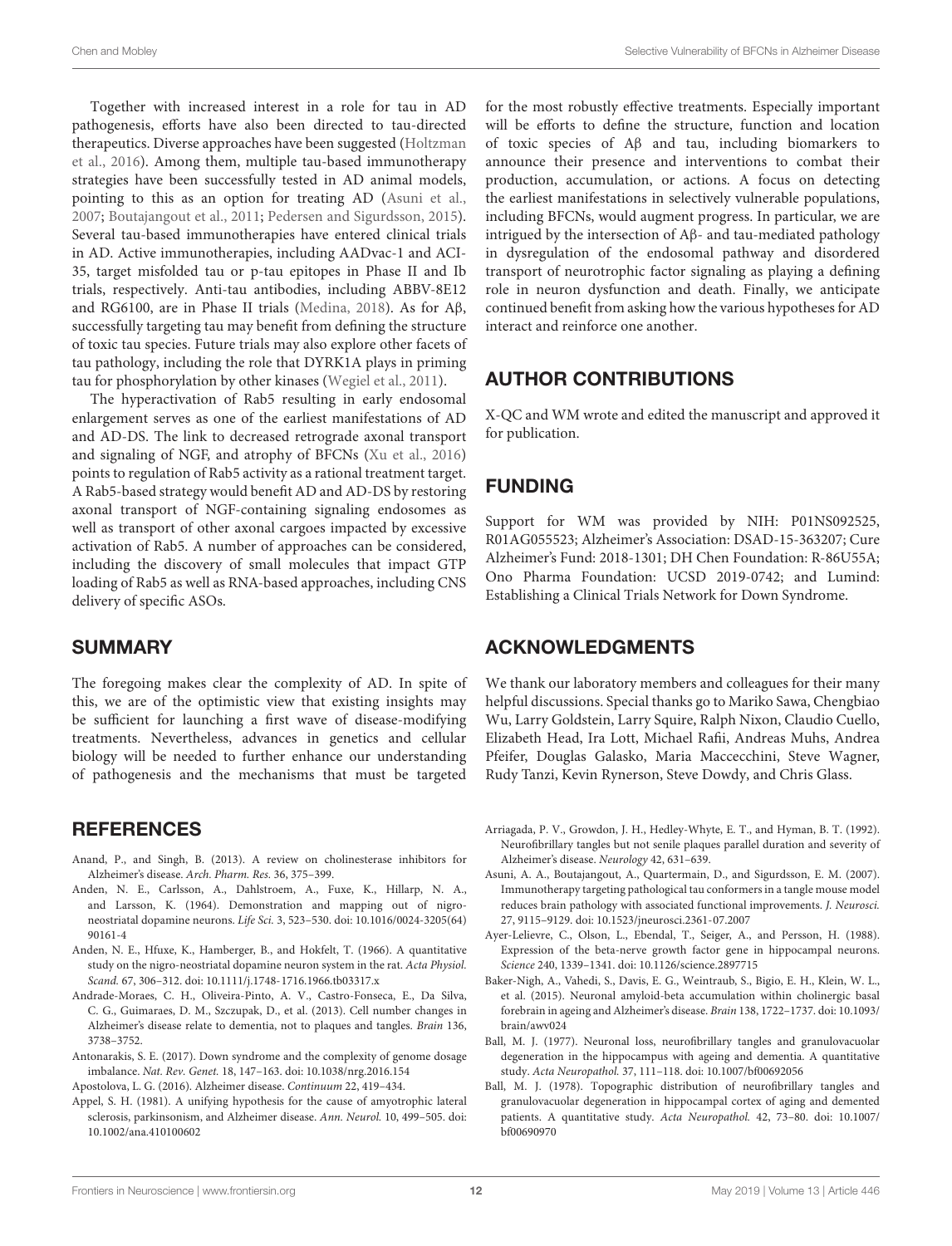- <span id="page-13-3"></span>Ballard, C., Mobley, W., Hardy, J., Williams, G., and Corbett, A. (2016). Dementia in Down's syndrome. Lancet Neurol. 15, 622–636.
- <span id="page-13-17"></span>Ballinger, E. C., Ananth, M., Talmage, D. A., and Role, L. W. (2016). Basal forebrain cholinergic circuits and signaling in cognition and cognitive decline. Neuron 91, 1199–1218. [doi: 10.1016/j.neuron.2016.09.006](https://doi.org/10.1016/j.neuron.2016.09.006)
- <span id="page-13-0"></span>Bartus, R. T., Dean, R. L. III, Beer, B., and Lippa, A. S. (1982). The cholinergic hypothesis of geriatric memory dysfunction. Science 217, 408–414. [doi: 10.1126/](https://doi.org/10.1126/science.7046051) [science.7046051](https://doi.org/10.1126/science.7046051)
- <span id="page-13-2"></span>Bateman, R. J., Aisen, P. S., De Strooper, B., Fox, N. C., Lemere, C. A., Ringman, J. M., et al. (2011). Autosomal-dominant Alzheimer's disease: a review and proposal for the prevention of Alzheimer's disease. Alzheimers Res. Ther. 3:1.
- <span id="page-13-41"></span>Belichenko, P. V., Madani, R., Rey-Bellet, L., Pihlgren, M., Becker, A., Plassard, A., et al. (2016). An anti-beta-amyloid vaccine for treating cognitive deficits in a mouse model of down syndrome. PLoS One 11:e0152471. [doi: 10.1371/journal.](https://doi.org/10.1371/journal.pone.0152471) [pone.0152471](https://doi.org/10.1371/journal.pone.0152471)
- <span id="page-13-29"></span>Belliveau, D. J., Krivko, I., Kohn, J., Lachance, C., Pozniak, C., Rusakov, D., et al. (1997). NGF and neurotrophin-3 both activate TrkA on sympathetic neurons but differentially regulate survival and neuritogenesis. J. Cell Biol. 136, 375–388. [doi: 10.1083/jcb.136.2.375](https://doi.org/10.1083/jcb.136.2.375)
- <span id="page-13-14"></span>Bennett, M. R. (2000). The concept of transmitter receptors: 100 years on. Neuropharmacology 39, 523–546. [doi: 10.1016/s0028-3908\(99\)00137-9](https://doi.org/10.1016/s0028-3908(99)00137-9)
- <span id="page-13-28"></span>Bibel, M., Hoppe, E., and Barde, Y. A. (1999). Biochemical and functional interactions between the neurotrophin receptors trk and p75NTR. EMBO J. 18, 616–622. [doi: 10.1093/emboj/18.3.616](https://doi.org/10.1093/emboj/18.3.616)
- <span id="page-13-4"></span>Bierer, L. M., Hof, P. R., Purohit, D. P., Carlin, L., Schmeidler, J., Davis, K. L., et al. (1995). Neocortical neurofibrillary tangles correlate with dementia severity in Alzheimer's disease. Arch. Neurol. 52, 81–88. [doi: 10.1001/archneur.1995.](https://doi.org/10.1001/archneur.1995.00540250089017) [00540250089017](https://doi.org/10.1001/archneur.1995.00540250089017)
- <span id="page-13-23"></span>Bjerre, B., Bjorklund, A., Mobley, W., and Rosengren, E. (1975). Short- and longterm effects of nerve growth factor on the sympathetic nervous system in the adult mouse. Brain Res. 94, 263–277. [doi: 10.1016/0006-8993\(75\)90061-x](https://doi.org/10.1016/0006-8993(75)90061-x)
- <span id="page-13-8"></span>Blaschko, H. (1942). The activity of l(-)-dopa decarboxylase. J. Physiol. 101, 337–349. [doi: 10.1113/jphysiol.1942.sp003988](https://doi.org/10.1113/jphysiol.1942.sp003988)
- <span id="page-13-34"></span>Boissiere, F., Faucheux, B., Ruberg, M., Agid, Y., and Hirsch, E. C. (1997). Decreased TrkA gene expression in cholinergic neurons of the striatum and basal forebrain of patients with Alzheimer's disease. Exp. Neurol. 145, 245–252. [doi: 10.1006/exnr.1997.6443](https://doi.org/10.1006/exnr.1997.6443)
- <span id="page-13-26"></span>Boskovic, Z., Alfonsi, F., Rumballe, B. A., Fonseka, S., Windels, F., and Coulson, E. J. (2014). The role of p75NTR in cholinergic basal forebrain structure and function. J. Neurosci. 34, 13033–13038. [doi: 10.1523/jneurosci.2364-14.2014](https://doi.org/10.1523/jneurosci.2364-14.2014)
- <span id="page-13-19"></span>Boskovic, Z., Milne, M. R., Qian, L., Clifton, H. D., Mcgovern, A. E., Turnbull, M. T., et al. (2018). Cholinergic basal forebrain neurons regulate fear extinction consolidation through p75 neurotrophin receptor signaling. Transl. Psychiatry 8:199.
- <span id="page-13-25"></span>Bothwell, M. (2016). Recent advances in understanding neurotrophin signaling. F1000Res. 5:F1000 Faculty Rev-1885.
- <span id="page-13-42"></span>Boutajangout, A., Ingadottir, J., Davies, P., and Sigurdsson, E. M. (2011). Passive immunization targeting pathological phospho-tau protein in a mouse model reduces functional decline and clears tau aggregates from the brain. J. Neurochem. 118, 658–667. [doi: 10.1111/j.1471-4159.2011.07337.x](https://doi.org/10.1111/j.1471-4159.2011.07337.x)
- <span id="page-13-5"></span>Braak, H., and Braak, E. (1991). Neuropathological stageing of Alzheimer-related changes. Acta Neuropathol. 82, 239–259. [doi: 10.1007/bf00308809](https://doi.org/10.1007/bf00308809)
- <span id="page-13-13"></span>Brown, G. L., Dale, H. H., and Feldberg, W. (1936). Reactions of the normal mammalian muscle to acetylcholine and to eserine. J. Physiol. 87, 394–424. [doi: 10.1113/jphysiol.1936.sp003414](https://doi.org/10.1113/jphysiol.1936.sp003414)
- <span id="page-13-36"></span>Bruno, M. A., Clarke, P. B., Seltzer, A., Quirion, R., Burgess, K., Cuello, A. C., et al. (2004). Long-lasting rescue of age-associated deficits in cognition and the CNS cholinergic phenotype by a partial agonist peptidomimetic ligand of TrkA. J. Neurosci. 24, 8009–8018. [doi: 10.1523/jneurosci.1508-04.2004](https://doi.org/10.1523/jneurosci.1508-04.2004)
- <span id="page-13-30"></span>Bruno, M. A., Leon, W. C., Fragoso, G., Mushynski, W. E., Almazan, G., and Cuello, A. C. (2009). Amyloid beta-induced nerve growth factor dysmetabolism in Alzheimer disease. J. Neuropathol. Exp. Neurol. 68, 857–869. [doi: 10.1097/](https://doi.org/10.1097/nen.0b013e3181aed9e6) [nen.0b013e3181aed9e6](https://doi.org/10.1097/nen.0b013e3181aed9e6)
- <span id="page-13-7"></span>Calderon-Garciduenas, A. L., and Duyckaerts, C. (2017). Alzheimer disease. Handb. Clin. Neurol. 145, 325–337.
- <span id="page-13-9"></span>Carlsson, A., Lindqvist, M., Magnusson, T., and Waldeck, B. (1958). On the presence of 3-hydroxytyramine in brain. Science 127:471. [doi: 10.1126/science.](https://doi.org/10.1126/science.127.3296.471) [127.3296.471](https://doi.org/10.1126/science.127.3296.471)
- <span id="page-13-39"></span>Castro, P., Zaman, S., and Holland, A. (2017). Alzheimer's disease in people with Down's syndrome: the prospects for and the challenges of developing preventative treatments. J. Neurol. 264, 804–813. [doi: 10.1007/s00415-016-](https://doi.org/10.1007/s00415-016-8308-8) [8308-8](https://doi.org/10.1007/s00415-016-8308-8)
- <span id="page-13-24"></span>Chao, M. V. (2003). Neurotrophins and their receptors: a convergence point for many signalling pathways. Nat. Rev. Neurosci. 4, 299–309. [doi: 10.1038/nrn1078](https://doi.org/10.1038/nrn1078)
- <span id="page-13-21"></span>Chen, K. S., Nishimura, M. C., Armanini, M. P., Crowley, C., Spencer, S. D., and Phillips, H. S. (1997). Disruption of a single allele of the nerve growth factor gene results in atrophy of basal forebrain cholinergic neurons and memory deficits. J. Neurosci. 17, 7288–7296. [doi: 10.1523/jneurosci.17-19-07288.1997](https://doi.org/10.1523/jneurosci.17-19-07288.1997)
- <span id="page-13-1"></span>Chen, X. Q., Sawa, M., and Mobley, W. C. (2018). Dysregulation of neurotrophin signaling in the pathogenesis of Alzheimer disease and of Alzheimer disease in Down syndrome. Free Radic. Biol. Med. 114, 52–61. [doi: 10.1016/j.](https://doi.org/10.1016/j.freeradbiomed.2017.10.341) [freeradbiomed.2017.10.341](https://doi.org/10.1016/j.freeradbiomed.2017.10.341)
- <span id="page-13-6"></span>Cline, E. N., Bicca, M. A., Viola, K. L., and Klein, W. L. (2018). The amyloidbeta oligomer hypothesis: beginning of the third decade. J. Alzheimers Dis. 64, S567–S610.
- <span id="page-13-18"></span>Conner, J. M., Culberson, A., Packowski, C., Chiba, A. A., and Tuszynski, M. H. (2003). Lesions of the Basal forebrain cholinergic system impair task acquisition and abolish cortical plasticity associated with motor skill learning. Neuron 38, 819–829. [doi: 10.1016/s0896-6273\(03\)00288-5](https://doi.org/10.1016/s0896-6273(03)00288-5)
- <span id="page-13-22"></span>Cooper, J. D., Salehi, A., Delcroix, J. D., Howe, C. L., Belichenko, P. V., Chua-Couzens, J., et al. (2001). Failed retrograde transport of NGF in a mouse model of Down's syndrome: reversal of cholinergic neurodegenerative phenotypes following NGF infusion. Proc. Natl. Acad. Sci. U.S.A. 98, 10439–10444. [doi: 10.1073/pnas.181219298](https://doi.org/10.1073/pnas.181219298)
- <span id="page-13-40"></span>Copani, A. (2017). The underexplored question of beta-amyloid monomers. Eur. J. Pharmacol. 817, 71–75. [doi: 10.1016/j.ejphar.2017.05.057](https://doi.org/10.1016/j.ejphar.2017.05.057)
- <span id="page-13-31"></span>Cosker, K. E., and Segal, R. A. (2014). Neuronal signaling through endocytosis. Cold Spring Harb. Perspect. Biol. 6:a020669.
- <span id="page-13-11"></span>Cotzias, G. C., Papavasiliou, P. S., and Gellene, R. (1969). Modification of Parkinsonism–chronic treatment with L-dopa. N. Engl. J. Med. 280, 337–345. [doi: 10.1056/nejm196902132800701](https://doi.org/10.1056/nejm196902132800701)
- <span id="page-13-35"></span>Counts, S. E., and Mufson, E. J. (2005). The role of nerve growth factor receptors in cholinergic basal forebrain degeneration in prodromal Alzheimer disease. J. Neuropathol. Exp. Neurol. 64, 263–272. [doi: 10.1093/jnen/64.4.263](https://doi.org/10.1093/jnen/64.4.263)
- <span id="page-13-16"></span>Coyle, J. T., Price, D. L., and Delong, M. R. (1983). Alzheimer's disease: a disorder of cortical cholinergic innervation. Science 219, 1184–1190. [doi: 10.1126/science.](https://doi.org/10.1126/science.6338589) [6338589](https://doi.org/10.1126/science.6338589)
- <span id="page-13-20"></span>Crowley, C., Spencer, S. D., Nishimura, M. C., Chen, K. S., Pitts-Meek, S., Armanini, M. P., et al. (1994). Mice lacking nerve growth factor display perinatal loss of sensory and sympathetic neurons yet develop basal forebrain cholinergic neurons. Cell 76, 1001–1011. [doi: 10.1016/0092-8674\(94\)90378-6](https://doi.org/10.1016/0092-8674(94)90378-6)
- <span id="page-13-33"></span>Crutcher, K. A., Scott, S. A., Liang, S., Everson, W. V., and Weingartner, J. (1993). Detection of NGF-like activity in human brain tissue: increased levels in Alzheimer's disease. J. Neurosci. 13, 2540–2550. [doi: 10.1523/jneurosci.13-](https://doi.org/10.1523/jneurosci.13-06-02540.1993) [06-02540.1993](https://doi.org/10.1523/jneurosci.13-06-02540.1993)
- <span id="page-13-32"></span>Cui, B., Wu, C., Chen, L., Ramirez, A., Bearer, E. L., Li, W. P., et al. (2007). One at a time, live tracking of NGF axonal transport using quantum dots. Proc. Natl. Acad. Sci. U.S.A. 104, 13666–13671. [doi: 10.1073/pnas.0706192104](https://doi.org/10.1073/pnas.0706192104)
- <span id="page-13-37"></span>Cummings, J., Lee, G., Ritter, A., and Zhong, K. (2018). Alzheimer's disease drug development pipeline: 2018. Alzheimers Dement. 4, 195–214.
- <span id="page-13-10"></span>Dahlstroem, A., and Fuxe, K. (1964). Evidence for the existence of monoaminecontaining neurons in the central nervous system. I. Demonstration of monoamines in the cell bodies of brain stem neurons. Acta Physiol. Scand. Suppl. 232, 231–255.
- <span id="page-13-12"></span>Dale, H. H., Feldberg, W., and Vogt, M. (1936). Release of acetylcholine at voluntary motor nerve endings. J. Physiol. 86, 353–380. [doi: 10.1113/jphysiol.](https://doi.org/10.1113/jphysiol.1936.sp003371) [1936.sp003371](https://doi.org/10.1113/jphysiol.1936.sp003371)
- <span id="page-13-38"></span>Das, P., Murphy, M. P., Younkin, L. H., Younkin, S. G., and Golde, T. E. (2001). Reduced effectiveness of Abeta1-42 immunization in APP transgenic mice with significant amyloid deposition. Neurobiol. Aging 22, 721–727. [doi: 10.1016/](https://doi.org/10.1016/s0197-4580(01)00245-7) [s0197-4580\(01\)00245-7](https://doi.org/10.1016/s0197-4580(01)00245-7)
- <span id="page-13-27"></span>Davies, A. M., Lee, K. F., and Jaenisch, R. (1993). p75-deficient trigeminal sensory neurons have an altered response to NGF but not to other neurotrophins. Neuron 11, 565–574. [doi: 10.1016/0896-6273\(93\)90069-4](https://doi.org/10.1016/0896-6273(93)90069-4)
- <span id="page-13-15"></span>Davies, P. (1979). Neurotransmitter-related enzymes in senile dementia of the Alzheimer type. Brain Res. 171, 319–327. [doi: 10.1016/0006-8993\(79\)90336-6](https://doi.org/10.1016/0006-8993(79)90336-6)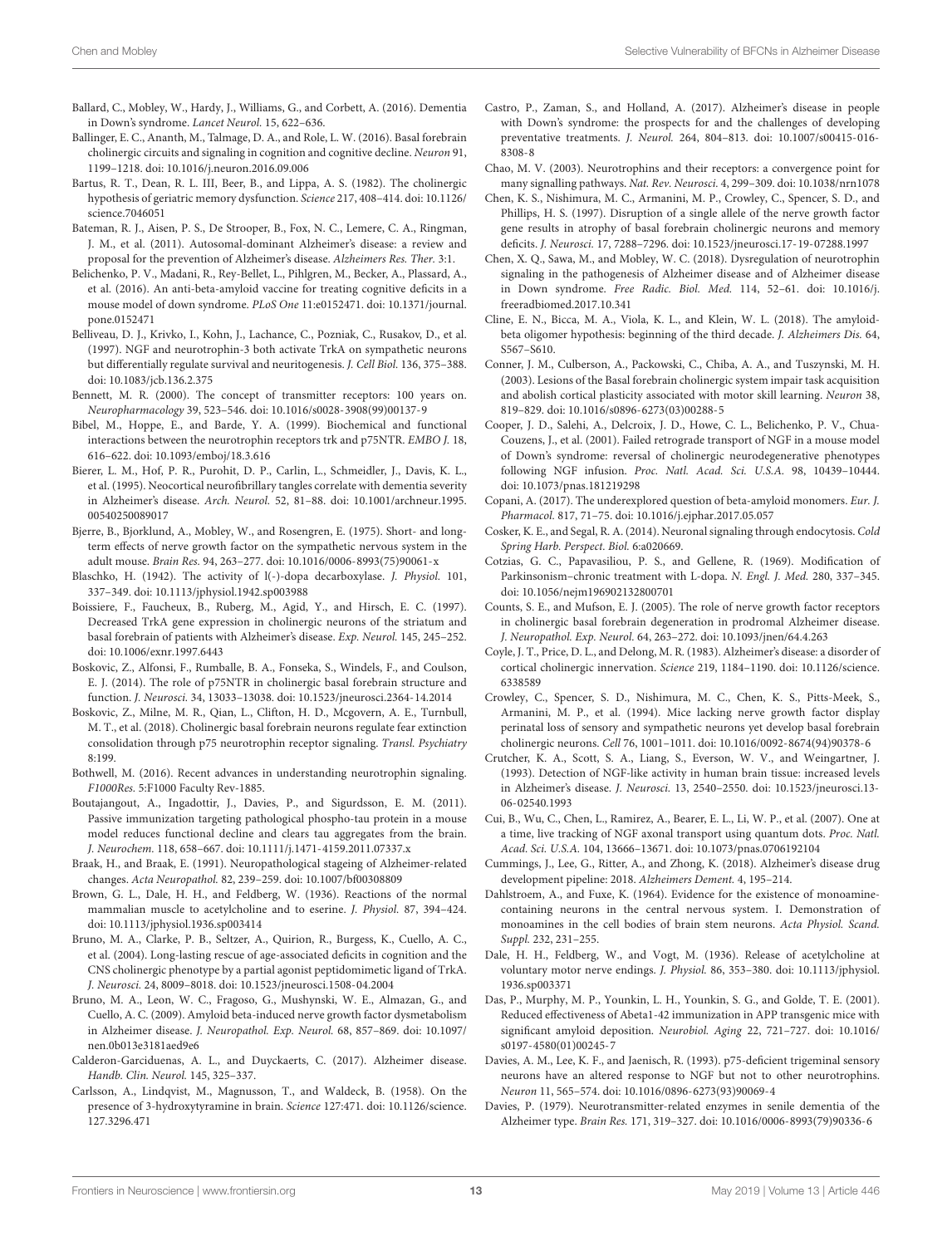- <span id="page-14-16"></span>Davies, P., and Maloney, A. J. (1976). Selective loss of central cholinergic neurons in Alzheimer's disease. Lancet 2:1403. [doi: 10.1016/s0140-6736\(76\)91936-x](https://doi.org/10.1016/s0140-6736(76)91936-x)
- <span id="page-14-32"></span>Davis, K. L., Mohs, R. C., Marin, D., Purohit, D. P., Perl, D. P., Lantz, M., et al. (1999). Cholinergic markers in elderly patients with early signs of Alzheimer disease. JAMA 281, 1401–1406.
- <span id="page-14-35"></span>Day-Lollini, P. A., Stewart, G. R., Taylor, M. J., Johnson, R. M., and Chellman, G. J. (1997). Hyperplastic changes within the leptomeninges of the rat and monkey in response to chronic intracerebroventricular infusion of nerve growth factor. Exp. Neurol. 145, 24–37. [doi: 10.1006/exnr.1997.6448](https://doi.org/10.1006/exnr.1997.6448)
- <span id="page-14-17"></span>Deardorff, W. J., Feen, E., and Grossberg, G. T. (2015). The use of cholinesterase inhibitors across all stages of Alzheimer's disease. Drugs Aging 32, 537–547. [doi: 10.1007/s40266-015-0273-x](https://doi.org/10.1007/s40266-015-0273-x)
- <span id="page-14-24"></span>Debeir, T., Saragovi, H. U., and Cuello, A. C. (1999). A nerve growth factor mimetic TrkA antagonist causes withdrawal of cortical cholinergic boutons in the adult rat. Proc. Natl. Acad. Sci. U.S.A. 96, 4067–4072. [doi: 10.1073/pnas.96.7.4067](https://doi.org/10.1073/pnas.96.7.4067)
- <span id="page-14-28"></span>Deinhardt, K., Salinas, S., Verastegui, C., Watson, R., Worth, D., Hanrahan, S., et al. (2006). Rab5 and Rab7 control endocytic sorting along the axonal retrograde transport pathway. Neuron 52, 293–305. [doi: 10.1016/j.neuron.2006.08.018](https://doi.org/10.1016/j.neuron.2006.08.018)
- <span id="page-14-6"></span>Dekosky, S. T., and Scheff, S. W. (1990). Synapse loss in frontal cortex biopsies in Alzheimer's disease: correlation with cognitive severity. Ann. Neurol. 27, 457–464. [doi: 10.1002/ana.410270502](https://doi.org/10.1002/ana.410270502)
- <span id="page-14-27"></span>Delcroix, J. D., Valletta, J. S., Wu, C., Hunt, S. J., Kowal, A. S., and Mobley, W. C. (2003). NGF signaling in sensory neurons: evidence that early endosomes carry NGF retrograde signals. Neuron 39, 69–84.
- <span id="page-14-14"></span>Deutsch, J. A. (1971). The cholinergic synapse and the site of memory. Science 174, 788–794. [doi: 10.1126/science.174.4011.788](https://doi.org/10.1126/science.174.4011.788)
- <span id="page-14-3"></span>Doran, E., Keator, D., Head, E., Phelan, M. J., Kim, R., Totoiu, M., et al. (2017). Down syndrome, partial trisomy 21, and absence of Alzheimer's disease: the role of APP. J. Alzheimers Dis. 56, 459–470. [doi: 10.3233/jad-160836](https://doi.org/10.3233/jad-160836)
- <span id="page-14-0"></span>Dorszewska, J., Prendecki, M., Oczkowska, A., Dezor, M., and Kozubski, W. (2016). Molecular basis of familial and sporadic Alzheimer's disease. Curr. Alzheimer Res. 13, 952–963. [doi: 10.2174/1567205013666160314150501](https://doi.org/10.2174/1567205013666160314150501)
- <span id="page-14-15"></span>Drachman, D. A., and Leavitt, J. (1974). Human memory and the cholinergic system. A relationship to aging? Arch. Neurol. 30, 113–121.
- <span id="page-14-12"></span>Ehringer, H., and Hornykiewicz, O. (1960). [Distribution of noradrenaline and dopamine (3-hydroxytyramine) in the human brain and their behavior in diseases of the extrapyramidal system]. Klin. Wochenschr. 38, 1236–1239.
- <span id="page-14-37"></span>Erickson, M. A., Niehoff, M. L., Farr, S. A., Morley, J. E., Dillman, L. A., Lynch, K. M., et al. (2012). Peripheral administration of antisense oligonucleotides targeting the amyloid-beta protein precursor reverses AbetaPP and LRP-1 overexpression in the aged SAMP8 mouse brain. J. Alzheimers Dis. 28, 951–960. [doi: 10.3233/jad-2011-111517](https://doi.org/10.3233/jad-2011-111517)
- <span id="page-14-34"></span>Eriksdotter Jonhagen, M., Nordberg, A., Amberla, K., Backman, L., Ebendal, T., Meyerson, B., et al. (1998). Intracerebroventricular infusion of nerve growth factor in three patients with Alzheimer's disease. Dement. Geriatr. Cogn. Disord. 9, 246–257. [doi: 10.1159/000017069](https://doi.org/10.1159/000017069)
- <span id="page-14-36"></span>Eyjolfsdottir, H., Eriksdotter, M., Linderoth, B., Lind, G., Juliusson, B., Kusk, P., et al. (2016). Targeted delivery of nerve growth factor to the cholinergic basal forebrain of Alzheimer's disease patients: application of a second-generation encapsulated cell biodelivery device. Alzheimers Res. Ther. 8:30.
- <span id="page-14-25"></span>Fagan, A. M., Garber, M., Barbacid, M., Silos-Santiago, I., and Holtzman, D. M. (1997). A role for TrkA during maturation of striatal and basal forebrain cholinergic neurons in vivo. J. Neurosci. 17, 7644–7654. [doi: 10.1523/jneurosci.](https://doi.org/10.1523/jneurosci.17-20-07644.1997) [17-20-07644.1997](https://doi.org/10.1523/jneurosci.17-20-07644.1997)
- <span id="page-14-9"></span>Fahn, S. (2018). The 200-year journey of Parkinson disease: reflecting on the past and looking towards the future. Parkinsonism Relat. Disord. 46(Suppl. 1), S1–S5.
- <span id="page-14-29"></span>Fahnestock, M., Scott, S. A., Jette, N., Weingartner, J. A., and Crutcher, K. A. (1996). Nerve growth factor mRNA and protein levels measured in the same tissue from normal and Alzheimer's disease parietal cortex. Brain Res. Mol. Brain Res. 42, 175–178. [doi: 10.1016/s0169-328x\(96\)00193-3](https://doi.org/10.1016/s0169-328x(96)00193-3)
- <span id="page-14-38"></span>Farr, S. A., Erickson, M. A., Niehoff, M. L., Banks, W. A., and Morley, J. E. (2014). Central and peripheral administration of antisense oligonucleotide targeting amyloid-beta protein precursor improves learning and memory and reduces neuroinflammatory cytokines in Tg2576 (AbetaPPswe) mice. J. Alzheimers Dis. 40, 1005–1016. [doi: 10.3233/jad-131883](https://doi.org/10.3233/jad-131883)
- <span id="page-14-13"></span>Feldberg, W., and Gaddum, J. H. (1934). The chemical transmitter at synapses in a sympathetic ganglion. J. Physiol. 81, 305–319. [doi: 10.1113/jphysiol.1934.](https://doi.org/10.1113/jphysiol.1934.sp003137) [sp003137](https://doi.org/10.1113/jphysiol.1934.sp003137)
- <span id="page-14-23"></span>Figueiredo, B. C., Hu, L., Bedard, A. M., Tetzlaff, W., and Cuello, A. C. (1996). NGF prevents further atrophy of cholinergic cells of the nucleus basalis due to cortical infarction in adult post-hypothyroid rats but does not restore cell size compared to euthyroid [correction of euthroid] rats. J. Chem. Neuroanat. 12, 15–27. [doi: 10.1016/s0891-0618\(96\)00171-8](https://doi.org/10.1016/s0891-0618(96)00171-8)
- <span id="page-14-10"></span>Fuxe, K. (1965a). Evidence for the existence of monoamine neurons in the central nervous system. 3. the monoamine nerve terminal. Z. Zellforsch. Mikrosk. Anat. 65, 573–596. [doi: 10.1007/bf00337069](https://doi.org/10.1007/bf00337069)
- <span id="page-14-11"></span>Fuxe, K. (1965b). Evidence for the existence of monoamine neurons in the central nervous system. IV. Distribution of monoamine nerve terminals in the central nervous system. Acta Physiol. Scand. Suppl. 247, 237.
- <span id="page-14-4"></span>Giannakopoulos, P., Herrmann, F. R., Bussiere, T., Bouras, C., Kovari, E., Perl, D. P., et al. (2003). Tangle and neuron numbers, but not amyloid load, predict cognitive status in Alzheimer's disease. Neurology 60, 1495–1500. [doi: 10.1212/](https://doi.org/10.1212/01.wnl.0000063311.58879.01) [01.wnl.0000063311.58879.01](https://doi.org/10.1212/01.wnl.0000063311.58879.01)
- <span id="page-14-30"></span>Ginsberg, S. D., Che, S., Wuu, J., Counts, S. E., and Mufson, E. J. (2006). Down regulation of trk but not p75NTR gene expression in single cholinergic basal forebrain neurons mark the progression of Alzheimer's disease. J. Neurochem. 97, 475–487. [doi: 10.1111/j.1471-4159.2006.03764.x](https://doi.org/10.1111/j.1471-4159.2006.03764.x)
- <span id="page-14-39"></span>Giuffrida, M. L., Caraci, F., Pignataro, B., Cataldo, S., De Bona, P., Bruno, V., et al. (2009). Beta-amyloid monomers are neuroprotective. J. Neurosci. 29, 10582–10587.
- <span id="page-14-40"></span>Giuffrida, M. L., Tomasello, M. F., Pandini, G., Caraci, F., Battaglia, G., Busceti, C., et al. (2015). Monomeric ss-amyloid interacts with type-1 insulin-like growth factor receptors to provide energy supply to neurons. Front. Cell. Neurosci. 9:297. [doi: 10.3389/fncel.2015.00297](https://doi.org/10.3389/fncel.2015.00297)
- <span id="page-14-19"></span>Gnahn, H., Hefti, F., Heumann, R., Schwab, M. E., and Thoenen, H. (1983). NGF-mediated increase of choline acetyltransferase (ChAT) in the neonatal rat forebrain: evidence for a physiological role of NGF in the brain? Brain Res. 285, 45–52. [doi: 10.1016/0165-3806\(83\)90107-4](https://doi.org/10.1016/0165-3806(83)90107-4)
- <span id="page-14-31"></span>Goedert, M., Fine, A., Dawbarn, D., Wilcock, G. K., and Chao, M. V. (1989). Nerve growth factor receptor mRNA distribution in human brain: normal levels in basal forebrain in Alzheimer's disease. Brain Res. Mol. Brain Res. 5, 1–7. [doi: 10.1016/0169-328x\(89\)90011-9](https://doi.org/10.1016/0169-328x(89)90011-9)
- <span id="page-14-5"></span>Gomez-Isla, T., Hollister, R., West, H., Mui, S., Growdon, J. H., Petersen, R. C., et al. (1997). Neuronal loss correlates with but exceeds neurofibrillary tangles in Alzheimer's disease. Ann. Neurol. 41, 17–24. [doi: 10.1002/ana.410410106](https://doi.org/10.1002/ana.410410106)
- <span id="page-14-7"></span>Gomez-Isla, T., Price, J. L., Mckeel, D. W. Jr., Morris, J. C., Growdon, J. H., et al. (1996). Profound loss of layer II entorhinal cortex neurons occurs in very mild Alzheimer's disease. J. Neurosci. 16, 4491–4500. [doi: 10.1523/jneurosci.16-14-](https://doi.org/10.1523/jneurosci.16-14-04491.1996) [04491.1996](https://doi.org/10.1523/jneurosci.16-14-04491.1996)
- <span id="page-14-33"></span>Granholm, A. C., Albeck, D., Backman, C., Curtis, M., Ebendal, T., Friden, P., et al. (1998). A non-invasive system for delivering neural growth factors across the blood-brain barrier: a review. Rev. Neurosci. 9, 31–55.
- <span id="page-14-21"></span>Hagg, T., Fass-Holmes, B., Vahlsing, H. L., Manthorpe, M., Conner, J. M., and Varon, S. (1989). Nerve growth factor (NGF) reverses axotomy-induced decreases in choline acetyltransferase, NGF receptor and size of medial septum cholinergic neurons. Brain Res. 505, 29–38. [doi: 10.1016/0006-8993\(89\)90112-1](https://doi.org/10.1016/0006-8993(89)90112-1)
- <span id="page-14-18"></span>Hangya, B., Ranade, S. P., Lorenc, M., and Kepecs, A. (2015). Central cholinergic neurons are rapidly recruited by reinforcement feedback. Cell 162, 1155–1168. [doi: 10.1016/j.cell.2015.07.057](https://doi.org/10.1016/j.cell.2015.07.057)
- <span id="page-14-26"></span>Harrington, A. W., and Ginty, D. D. (2013). Long-distance retrograde neurotrophic factor signalling in neurons. Nat. Rev. Neurosci. 14, 177–187. [doi: 10.1038/](https://doi.org/10.1038/nrn3253) [nrn3253](https://doi.org/10.1038/nrn3253)
- <span id="page-14-22"></span>Hefti, F. (1986). Nerve growth factor promotes survival of septal cholinergic neurons after fimbrial transections. J. Neurosci. 6, 2155–2162. [doi: 10.1523/](https://doi.org/10.1523/jneurosci.06-08-02155.1986) [jneurosci.06-08-02155.1986](https://doi.org/10.1523/jneurosci.06-08-02155.1986)
- <span id="page-14-20"></span>Hefti, F., Hartikka, J., Eckenstein, F., Gnahn, H., Heumann, R., and Schwab, M. (1985). Nerve growth factor increases choline acetyltransferase but not survival or fiber outgrowth of cultured fetal septal cholinergic neurons. Neuroscience 14, 55–68. [doi: 10.1016/0306-4522\(85\)90163-0](https://doi.org/10.1016/0306-4522(85)90163-0)
- <span id="page-14-8"></span>Hirano, A. (1994). Hirano bodies and related neuronal inclusions. Neuropathol. Appl. Neurobiol. 20, 3–11. [doi: 10.1111/j.1365-2990.1994.tb00951.x](https://doi.org/10.1111/j.1365-2990.1994.tb00951.x)
- <span id="page-14-1"></span>Hithersay, R., Hamburg, S., Knight, B., and Strydom, A. (2017). Cognitive decline and dementia in Down syndrome. Curr. Opin. Psychiatry 30, 102–107. [doi: 10.1097/yco.0000000000000307](https://doi.org/10.1097/yco.0000000000000307)
- <span id="page-14-2"></span>Hithersay, R., Startin, C. M., Hamburg, S., Mok, K. Y., Hardy, J., Fisher, E. M. C., et al. (2018). Association of dementia with mortality among adults with down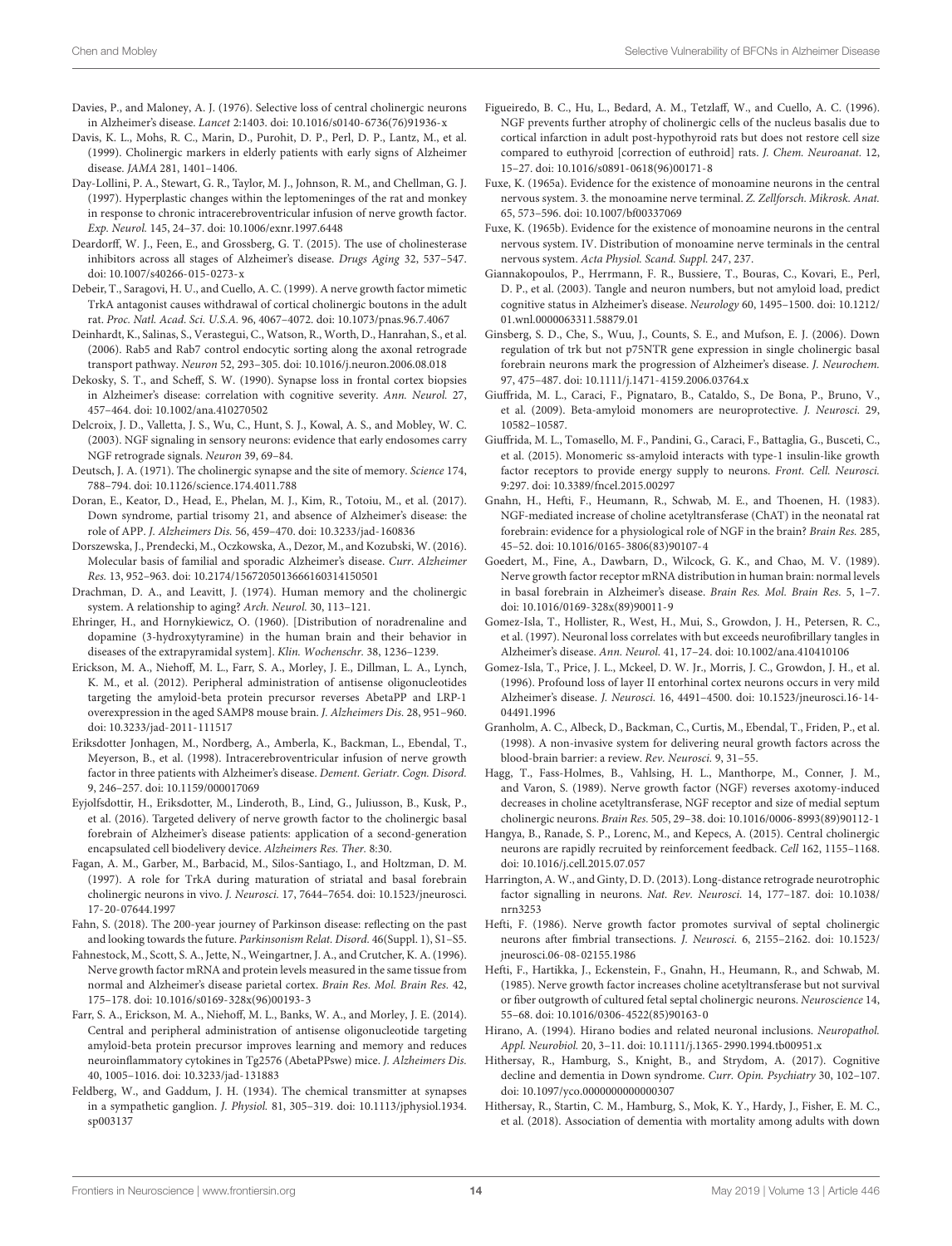syndrome older than 35 years. JAMA Neurol. [doi: 10.1001/jamaneurol.2018.](https://doi.org/10.1001/jamaneurol.2018.3616) [3616](https://doi.org/10.1001/jamaneurol.2018.3616)

- <span id="page-15-28"></span>Hock, C., Heese, K., Hulette, C., Rosenberg, C., and Otten, U. (2000). Regionspecific neurotrophin imbalances in Alzheimer disease: decreased levels of brain-derived neurotrophic factor and increased levels of nerve growth factor in hippocampus and cortical areas. Arch. Neurol. 57, 846–851.
- <span id="page-15-27"></span>Hock, C., Heese, K., Muller-Spahn, F., Hulette, C., Rosenberg, C., and Otten, U. (1998). Decreased trkA neurotrophin receptor expression in the parietal cortex of patients with Alzheimer's disease. Neurosci. Lett. 241, 151–154. [doi: 10.1016/s0304-3940\(98\)00019-6](https://doi.org/10.1016/s0304-3940(98)00019-6)
- <span id="page-15-37"></span>Hock, C., Konietzko, U., Streffer, J. R., Tracy, J., Signorell, A., Muller-Tillmanns, B., et al. (2003). Antibodies against beta-amyloid slow cognitive decline in Alzheimer's disease. Neuron 38, 547–554. [doi: 10.1016/s0896-6273\(03\)00294-0](https://doi.org/10.1016/s0896-6273(03)00294-0)
- <span id="page-15-38"></span>Holtzman, D. M., Carrillo, M. C., Hendrix, J. A., Bain, L. J., Catafau, A. M., Gault, L. M., et al. (2016). Tau: from research to clinical development. Alzheimers Dement. 12, 1033–1039.
- <span id="page-15-19"></span>Holtzman, D. M., Kilbridge, J., Li, Y., Cunningham, E. T. Jr., Lenn, N. J., et al. (1995). TrkA expression in the CNS: evidence for the existence of several novel NGF-responsive CNS neurons. J. Neurosci. 15, 1567–1576. [doi: 10.1523/](https://doi.org/10.1523/jneurosci.15-02-01567.1995) [jneurosci.15-02-01567.1995](https://doi.org/10.1523/jneurosci.15-02-01567.1995)
- <span id="page-15-10"></span>Holtzman, D. M., Li, Y., Chen, K., Gage, F. H., Epstein, C. J., and Mobley, W. C. (1993). Nerve growth factor reverses neuronal atrophy in a Down syndrome model of age-related neurodegeneration. Neurology 43, 2668–2673.
- <span id="page-15-17"></span>Holtzman, D. M., Li, Y., Parada, L. F., Kinsman, S., Chen, C. K., Valletta, J. S., et al. (1992). p140trk mRNA marks NGF-responsive forebrain neurons: evidence that trk gene expression is induced by NGF. Neuron 9, 465–478. [doi: 10.1016/](https://doi.org/10.1016/0896-6273(92)90184-f) [0896-6273\(92\)90184-f](https://doi.org/10.1016/0896-6273(92)90184-f)
- <span id="page-15-29"></span>Hotta, H., Uchida, S., and Kagitani, F. (2007). Stimulation of the nucleus basalis of Meynert produces an increase in the extracellular release of nerve growth factor in the rat cerebral cortex. J. Physiol. Sci. 57, 383–387. [doi: 10.2170/physiolsci.](https://doi.org/10.2170/physiolsci.sc008107) [sc008107](https://doi.org/10.2170/physiolsci.sc008107)
- <span id="page-15-22"></span>Howe, C. L., and Mobley, W. C. (2005). Long-distance retrograde neurotrophic signaling. Curr. Opin. Neurobiol. 15, 40–48. [doi: 10.1016/j.conb.2005.](https://doi.org/10.1016/j.conb.2005.01.010) [01.010](https://doi.org/10.1016/j.conb.2005.01.010)
- <span id="page-15-23"></span>Howe, C. L., Valletta, J. S., Rusnak, A. S., and Mobley, W. C. (2001). NGF signaling from clathrin-coated vesicles: evidence that signaling endosomes serve as a platform for the Ras-MAPK pathway. Neuron 32, 801–814. [doi: 10.1016/s0896-](https://doi.org/10.1016/s0896-6273(01)00526-8) [6273\(01\)00526-8](https://doi.org/10.1016/s0896-6273(01)00526-8)
- <span id="page-15-16"></span>Huang, E. J., and Reichardt, L. F. (2001). Neurotrophins: roles in neuronal development and function. Annu. Rev. Neurosci. 24, 677–736. [doi: 10.1146/](https://doi.org/10.1146/annurev.neuro.24.1.677) [annurev.neuro.24.1.677](https://doi.org/10.1146/annurev.neuro.24.1.677)
- <span id="page-15-20"></span>Iulita, M. F., and Cuello, A. C. (2014). Nerve growth factor metabolic dysfunction in Alzheimer's disease and Down syndrome. Trends Pharmacol. Sci. 35, 338–348. [doi: 10.1016/j.tips.2014.04.010](https://doi.org/10.1016/j.tips.2014.04.010)
- <span id="page-15-21"></span>Iulita, M. F., Do Carmo, S., Ower, A. K., Fortress, A. M., Flores Aguilar, L., Hanna, M., et al. (2014). Nerve growth factor metabolic dysfunction in Down's syndrome brains. Brain 137, 860–872. [doi: 10.1093/brain/awt372](https://doi.org/10.1093/brain/awt372)
- <span id="page-15-26"></span>Jette, N., Cole, M. S., and Fahnestock, M. (1994). NGF mRNA is not decreased in frontal cortex from Alzheimer's disease patients. Brain Res. Mol. Brain Res. 25, 242–250. [doi: 10.1016/0169-328x\(94\)90159-7](https://doi.org/10.1016/0169-328x(94)90159-7)
- <span id="page-15-30"></span>Jiang, Y., Mullaney, K. A., Peterhoff, C. M., Che, S., Schmidt, S. D., Boyer-Boiteau, A., et al. (2010). Alzheimer's-related endosome dysfunction in Down syndrome is Abeta-independent but requires APP and is reversed by BACE-1 inhibition. Proc. Natl. Acad. Sci. U.S.A. 107, 1630–1635. [doi: 10.1073/pnas.090895](https://doi.org/10.1073/pnas.0908953107) [3107](https://doi.org/10.1073/pnas.0908953107)
- <span id="page-15-14"></span>Johnson, D., Lanahan, A., Buck, C. R., Sehgal, A., Morgan, C., Mercer, E., et al. (1986). Expression and structure of the human NGF receptor. Cell 47, 545–554. [doi: 10.1016/0092-8674\(86\)90619-7](https://doi.org/10.1016/0092-8674(86)90619-7)
- <span id="page-15-5"></span>Johnson, D. A., Zambon, N. J., and Gibbs, R. B. (2002). Selective lesion of cholinergic neurons in the medial septum by 192 IgG-saporin impairs learning in a delayed matching to position T-maze paradigm. Brain Res. 943, 132–141. [doi: 10.1016/s0006-8993\(02\)02623-9](https://doi.org/10.1016/s0006-8993(02)02623-9)
- <span id="page-15-3"></span>Johnston, M. V., Mckinney, M., and Coyle, J. T. (1979). Evidence for a cholinergic projection to neocortex from neurons in basal forebrain. Proc. Natl. Acad. Sci. U.S.A. 76, 5392–5396. [doi: 10.1073/pnas.76.10.5392](https://doi.org/10.1073/pnas.76.10.5392)
- <span id="page-15-0"></span>Kametani, F., and Hasegawa, M. (2018). Reconsideration of amyloid hypothesis and tau hypothesis in Alzheimer's disease. Front. Neurosci. 12:25. [doi: 10.3389/](https://doi.org/10.3389/fnins.2018.00025) [fnins.2018.00025](https://doi.org/10.3389/fnins.2018.00025)
- <span id="page-15-15"></span>Kaplan, D. R., Hempstead, B. L., Martin-Zanca, D., Chao, M. V., and Parada, L. F. (1991). The trk proto-oncogene product: a signal transducing receptor for nerve growth factor. Science 252, 554–558. [doi: 10.1126/science.1850549](https://doi.org/10.1126/science.1850549)
- <span id="page-15-25"></span>Karch, C. M., and Goate, A. M. (2015). Alzheimer's disease risk genes and mechanisms of disease pathogenesis. Biol. Psychiatry 77, 43–51. [doi: 10.1016/](https://doi.org/10.1016/j.biopsych.2014.05.006) [j.biopsych.2014.05.006](https://doi.org/10.1016/j.biopsych.2014.05.006)
- <span id="page-15-31"></span>Kim, S., Sato, Y., Mohan, P. S., Peterhoff, C., Pensalfini, A., Rigoglioso, A., et al. (2016). Evidence that the rab5 effector APPL1 mediates APP-betaCTF-induced dysfunction of endosomes in Down syndrome and Alzheimer's disease. Mol. Psychiatry 21, 707–716. [doi: 10.1038/mp.2015.97](https://doi.org/10.1038/mp.2015.97)
- <span id="page-15-32"></span>Kinney, J. W., Bemiller, S. M., Murtishaw, A. S., Leisgang, A. M., Salazar, A. M., and Lamb, B. T. (2018). Inflammation as a central mechanism in Alzheimer's disease. Alzheimers Dement. 4, 575–590.
- <span id="page-15-4"></span>Knapp, M. J., Knopman, D. S., Solomon, P. R., Pendlebury, W. W., Davis, C. S., and Gracon, S. I. (1994). A 30-week randomized controlled trial of high-dose tacrine in patients with Alzheimer's disease. The Tacrine Study Group. JAMA 271, 985–991. [doi: 10.1001/jama.271.13.985](https://doi.org/10.1001/jama.271.13.985)
- <span id="page-15-6"></span>Knox, D. (2016). The role of basal forebrain cholinergic neurons in fear and extinction memory. Neurobiol. Learn. Mem. 133, 39–52. [doi: 10.1016/j.nlm.](https://doi.org/10.1016/j.nlm.2016.06.001) [2016.06.001](https://doi.org/10.1016/j.nlm.2016.06.001)
- <span id="page-15-1"></span>Korbel, J. O., Tirosh-Wagner, T., Urban, A. E., Chen, X. N., Kasowski, M., Dai, L., et al. (2009). The genetic architecture of Down syndrome phenotypes revealed by high-resolution analysis of human segmental trisomies. Proc. Natl. Acad. Sci. U.S.A. 106, 12031–12036. [doi: 10.1073/pnas.0813248106](https://doi.org/10.1073/pnas.0813248106)
- <span id="page-15-18"></span>Kordower, J. H., and Mufson, E. J. (1993). NGF receptor (p75)-immunoreactivity in the developing primate basal ganglia. J. Comp. Neurol. 327, 359–375. [doi: 10.1002/cne.903270305](https://doi.org/10.1002/cne.903270305)
- <span id="page-15-11"></span>Korsching, S., Auburger, G., Heumann, R., Scott, J., and Thoenen, H. (1985). Levels of nerve growth factor and its mRNA in the central nervous system of the rat correlate with cholinergic innervation. EMBO J. 4, 1389–1393. [doi:](https://doi.org/10.1002/j.1460-2075.1985.tb03791.x) [10.1002/j.1460-2075.1985.tb03791.x](https://doi.org/10.1002/j.1460-2075.1985.tb03791.x)
- <span id="page-15-13"></span>Korsching, S., Heumann, R., Thoenen, H., and Hefti, F. (1986). Cholinergic denervation of the rat hippocampus by fimbrial transection leads to a transient accumulation of nerve growth factor (NGF) without change in mRNANGF content. Neurosci. Lett. 66, 175–180. [doi: 10.1016/0304-3940\(86\)90186-2](https://doi.org/10.1016/0304-3940(86)90186-2)
- <span id="page-15-36"></span>Kounnas, M. Z., Danks, A. M., Cheng, S., Tyree, C., Ackerman, E., Zhang, X., et al. (2010). Modulation of gamma-secretase reduces beta-amyloid deposition in a transgenic mouse model of Alzheimer's disease. Neuron 67, 769–780.
- <span id="page-15-9"></span>Kromer, L. F. (1987). Nerve growth factor treatment after brain injury prevents neuronal death. Science 235, 214–216. [doi: 10.1126/science.3798108](https://doi.org/10.1126/science.3798108)
- <span id="page-15-34"></span>Kumar, V. B., Farr, S. A., Flood, J. F., Kamlesh, V., Franko, M., Banks, W. A., et al. (2000). Site-directed antisense oligonucleotide decreases the expression of amyloid precursor protein and reverses deficits in learning and memory in aged SAMP8 mice. Peptides 21, 1769–1775. [doi: 10.1016/s0196-9781\(00\)00339-9](https://doi.org/10.1016/s0196-9781(00)00339-9)
- <span id="page-15-35"></span>Lahiri, D. K., Chen, D., Maloney, B., Holloway, H. W., Yu, Q. S., Utsuki, T., et al. (2007). The experimental Alzheimer's disease drug posiphen [(+)-phenserine] lowers amyloid-beta peptide levels in cell culture and mice. J. Pharmacol. Exp. Ther. 320, 386–396. [doi: 10.1124/jpet.106.112102](https://doi.org/10.1124/jpet.106.112102)
- <span id="page-15-12"></span>Large, T. H., Bodary, S. C., Clegg, D. O., Weskamp, G., Otten, U., and Reichardt, L. F. (1986). Nerve growth factor gene expression in the developing rat brain. Science 234, 352–355. [doi: 10.1126/science.3764415](https://doi.org/10.1126/science.3764415)
- <span id="page-15-33"></span>Lesauteur, L., Maliartchouk, S., Le Jeune, H., Quirion, R., and Saragovi, H. U. (1996). Potent human p140-TrkA agonists derived from an anti-receptor monoclonal antibody. J. Neurosci. 16, 1308–1316. [doi: 10.1523/jneurosci.16-04-](https://doi.org/10.1523/jneurosci.16-04-01308.1996) [01308.1996](https://doi.org/10.1523/jneurosci.16-04-01308.1996)
- <span id="page-15-7"></span>Levi-Montalcini, R., and Hamburger, V. (1951). Selective growth stimulating effects of mouse sarcoma on the sensory and sympathetic nervous system of the chick embryo. J. Exp. Zool. 116, 321–361. [doi: 10.1002/jez.1401160206](https://doi.org/10.1002/jez.1401160206)
- <span id="page-15-8"></span>Li, Y., Holtzman, D. M., Kromer, L. F., Kaplan, D. R., Chua-Couzens, J., Clary, D. O., et al. (1995). Regulation of TrkA and ChAT expression in developing rat basal forebrain: evidence that both exogenous and endogenous NGF regulate differentiation of cholinergic neurons. J. Neurosci. 15, 2888–2905. [doi: 10.1523/](https://doi.org/10.1523/jneurosci.15-04-02888.1995) [jneurosci.15-04-02888.1995](https://doi.org/10.1523/jneurosci.15-04-02888.1995)
- <span id="page-15-24"></span>Liu, J., Lamb, D., Chou, M. M., Liu, Y. J., and Li, G. (2007). Nerve growth factor-mediated neurite outgrowth via regulation of Rab5. Mol. Biol. Cell 18, 1375–1384. [doi: 10.1091/mbc.e06-08-0725](https://doi.org/10.1091/mbc.e06-08-0725)
- <span id="page-15-2"></span>Loewi, O. (1921). Über humorale übertragbarkeit der herznervenwirkung. I.Mitteilung. Pflügers Arch. Gesamte Physiol. Menschen Tiere 189, 239–242.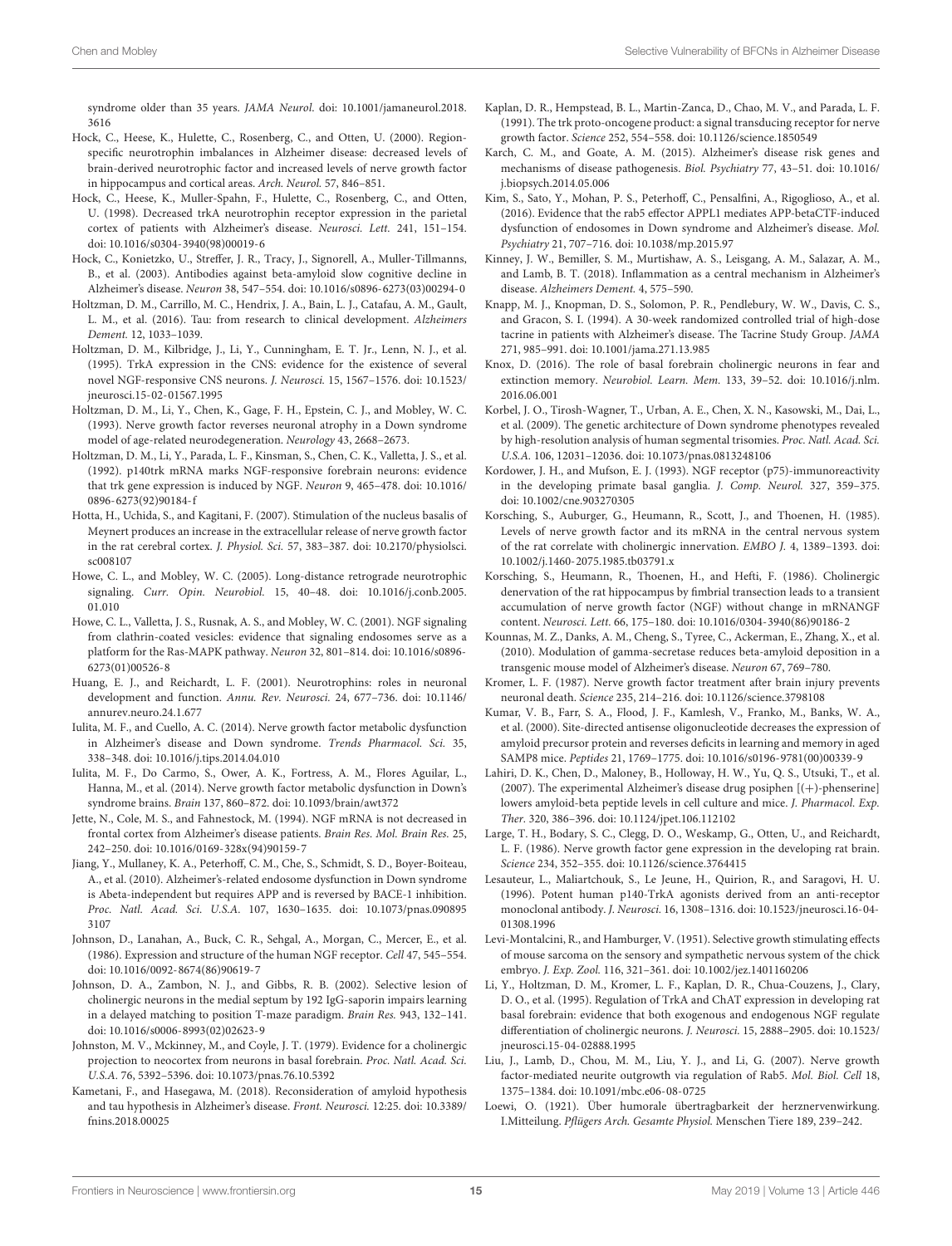- <span id="page-16-7"></span>Loewi, O., and Navratil, E. (1926). Über humorale übertragbarkeit der herznervenwirkung. X.Mitteilung. Über das schicksal des vagusstoffes. Pflügers Arch. Ges. Physiol. 214, 678–688. [doi: 10.1007/bf01741946](https://doi.org/10.1007/bf01741946)
- <span id="page-16-31"></span>Maccecchini, M. L., Chang, M. Y., Pan, C., John, V., Zetterberg, H., and Greig, N. H. (2012). Posiphen as a candidate drug to lower CSF amyloid precursor protein, amyloid-beta peptide and tau levels: target engagement, tolerability and pharmacokinetics in humans. J. Neurol. Neurosurg. Psychiatry 83, 894-902. [doi: 10.1136/jnnp-2012-302589](https://doi.org/10.1136/jnnp-2012-302589)
- <span id="page-16-5"></span>Maurer, K., Volk, S., and Gerbaldo, H. (1997). Auguste D and Alzheimer's disease. Lancet 349, 1546–1549.
- <span id="page-16-0"></span>Mcgeer, P. L., Rogers, J., and Mcgeer, E. G. (2016). Inflammation, antiinflammatory agents, and Alzheimer's disease: the last 22 years. J. Alzheimers Dis. 54, 853–857. [doi: 10.3233/jad-160488](https://doi.org/10.3233/jad-160488)
- <span id="page-16-37"></span>Medina, M. (2018). An overview on the clinical development of tau-based therapeutics. Int. J. Mol. Sci. 19:E1160.
- <span id="page-16-1"></span>Megarbane, A., Ravel, A., Mircher, C., Sturtz, F., Grattau, Y., Rethore, M. O., et al. (2009). The 50th anniversary of the discovery of trisomy 21: the past, present, and future of research and treatment of Down syndrome. Genet. Med. 11, 611–616. [doi: 10.1097/gim.0b013e3181b2e34c](https://doi.org/10.1097/gim.0b013e3181b2e34c)
- <span id="page-16-27"></span>Mesulam, M., Shaw, P., Mash, D., and Weintraub, S. (2004). Cholinergic nucleus basalis tauopathy emerges early in the aging-MCI-AD continuum. Ann. Neurol. 55, 815–828. [doi: 10.1002/ana.20100](https://doi.org/10.1002/ana.20100)
- <span id="page-16-10"></span>Mesulam, M. M., Mufson, E. J., Levey, A. I., and Wainer, B. H. (1983). Cholinergic innervation of cortex by the basal forebrain: cytochemistry and cortical connections of the septal area, diagonal band nuclei, nucleus basalis (substantia innominata), and hypothalamus in the rhesus monkey. J. Comp. Neurol. 214, 170–197. [doi: 10.1002/cne.902140206](https://doi.org/10.1002/cne.902140206)
- <span id="page-16-18"></span>Miller, F. D., Speelman, A., Mathew, T. C., Fabian, J., Chang, E., Pozniak, C., et al. (1994). Nerve growth factor derived from terminals selectively increases the ratio of p75 to trkA NGF receptors on mature sympathetic neurons. Dev. Biol. 161, 206–217. [doi: 10.1006/dbio.1994.1021](https://doi.org/10.1006/dbio.1994.1021)
- <span id="page-16-12"></span>Mobley, W. C., Rutkowski, J. L., Tennekoon, G. I., Buchanan, K., and Johnston, M. V. (1985). Choline acetyltransferase activity in striatum of neonatal rats increased by nerve growth factor. Science 229, 284–287. [doi: 10.1126/science.](https://doi.org/10.1126/science.2861660) [2861660](https://doi.org/10.1126/science.2861660)
- <span id="page-16-13"></span>Mobley, W. C., Rutkowski, J. L., Tennekoon, G. I., Gemski, J., Buchanan, K., and Johnston, M. V. (1986). Nerve growth factor increases choline acetyltransferase activity in developing basal forebrain neurons. Brain Res. 387, 53–62. [doi: 10.](https://doi.org/10.1016/0169-328x(86)90020-3) [1016/0169-328x\(86\)90020-3](https://doi.org/10.1016/0169-328x(86)90020-3)
- <span id="page-16-22"></span>Mufson, E. J., Lavine, N., Jaffar, S., Kordower, J. H., Quirion, R., and Saragovi, H. U. (1997). Reduction in p140-TrkA receptor protein within the nucleus basalis and cortex in Alzheimer's disease. Exp. Neurol. 146, 91–103. [doi: 10.1006/exnr.1997.](https://doi.org/10.1006/exnr.1997.6504) [6504](https://doi.org/10.1006/exnr.1997.6504)
- <span id="page-16-35"></span>Muhs, A., Hickman, D. T., Pihlgren, M., Chuard, N., Giriens, V., Meerschman, C., et al. (2007). Liposomal vaccines with conformation-specific amyloid peptide antigens define immune response and efficacy in APP transgenic mice. Proc. Natl. Acad. Sci. U.S.A. 104, 9810–9815. [doi: 10.1073/pnas.0703137104](https://doi.org/10.1073/pnas.0703137104)
- <span id="page-16-17"></span>Naumann, T., Casademunt, E., Hollerbach, E., Hofmann, J., Dechant, G., Frotscher, M., et al. (2002). Complete deletion of the neurotrophin receptor p75NTR leads to long-lasting increases in the number of basal forebrain cholinergic neurons. J. Neurosci. 22, 2409–2418. [doi: 10.1523/jneurosci.22-07-02409.2002](https://doi.org/10.1523/jneurosci.22-07-02409.2002)
- <span id="page-16-25"></span>Nosheny, R. L., Belichenko, P. V., Busse, B. L., Weissmiller, A. M., Dang, V., Das, D., et al. (2015). Increased cortical synaptic activation of TrkB and downstream signaling markers in a mouse model of Down Syndrome. Neurobiol. Dis. 77, 173–190. [doi: 10.1016/j.nbd.2015.02.022](https://doi.org/10.1016/j.nbd.2015.02.022)
- <span id="page-16-34"></span>Orgogozo, J. M., Gilman, S., Dartigues, J. F., Laurent, B., Puel, M., Kirby, L. C., et al. (2003). Subacute meningoencephalitis in a subset of patients with AD after Abeta42 immunization. Neurology 61, 46–54. [doi: 10.1212/01.wnl.0000073623.](https://doi.org/10.1212/01.wnl.0000073623.84147.a8) [84147.a8](https://doi.org/10.1212/01.wnl.0000073623.84147.a8)
- <span id="page-16-33"></span>Panza, F., Lozupone, M., Seripa, D., and Imbimbo, B. P. (2019). Amyloid-beta immunotherapy for Alzheimer's disease - is it now a long shot? Ann. Neurol. 85, 303–315.
- <span id="page-16-19"></span>Parikh, V., Howe, W. M., Welchko, R. M., Naughton, S. X., D'amore, D. E., Han, D. H., et al. (2013). Diminished trkA receptor signaling reveals cholinergicattentional vulnerability of aging. Eur. J. Neurosci. 37, 278–293. [doi: 10.1111/](https://doi.org/10.1111/ejn.12090) [ejn.12090](https://doi.org/10.1111/ejn.12090)
- <span id="page-16-16"></span>Pathak, A., Stanley, E. M., Hickman, F. E., Wallace, N., Brewer, B., Li, D., et al. (2018). Retrograde degenerative signaling mediated by the p75 neurotrophin

receptor requires p150(glued) deacetylation by axonal HDAC1. Dev. Cell 46, 376–387.e7. [doi: 10.1016/j.devcel.2018.07.001](https://doi.org/10.1016/j.devcel.2018.07.001)

- <span id="page-16-36"></span>Pedersen, J. T., and Sigurdsson, E. M. (2015). Tau immunotherapy for Alzheimer's disease. Trends Mol. Med. 21, 394–402.
- <span id="page-16-26"></span>Pera, M., Alcolea, D., Sanchez-Valle, R., Guardia-Laguarta, C., Colom-Cadena, M., Badiola, N., et al. (2013). Distinct patterns of APP processing in the CNS in autosomal-dominant and sporadic Alzheimer disease. Acta Neuropathol. 125, 201–213. [doi: 10.1007/s00401-012-1062-9](https://doi.org/10.1007/s00401-012-1062-9)
- <span id="page-16-8"></span>Perry, E. K., Perry, R. H., Blessed, G., and Tomlinson, B. E. (1977). Necropsy evidence of central cholinergic deficits in senile dementia. Lancet 1:189. [doi: 10.1016/s0140-6736\(77\)91780-9](https://doi.org/10.1016/s0140-6736(77)91780-9)
- <span id="page-16-9"></span>Perry, E. K., Tomlinson, B. E., Blessed, G., Bergmann, K., Gibson, P. H., and Perry, R. H. (1978). Correlation of cholinergic abnormalities with senile plaques and mental test scores in senile dementia. Br. Med. J. 2, 1457–1459. [doi: 10.1136/](https://doi.org/10.1136/bmj.2.6150.1457) [bmj.2.6150.1457](https://doi.org/10.1136/bmj.2.6150.1457)
- <span id="page-16-21"></span>Phillips, H. S., Hains, J. M., Armanini, M., Laramee, G. R., Johnson, S. A., and Winslow, J. W. (1991). BDNF mRNA is decreased in the hippocampus of individuals with Alzheimer's disease. Neuron 7, 695–702. [doi: 10.1016/0896-](https://doi.org/10.1016/0896-6273(91)90273-3) [6273\(91\)90273-3](https://doi.org/10.1016/0896-6273(91)90273-3)
- <span id="page-16-4"></span>Poirier, L. J., and Sourkes, T. L. (1965). Influence of the substantia nigra on the catecholamine content of the striatum. Brain 88, 181–192. [doi: 10.1093/brain/](https://doi.org/10.1093/brain/88.1.181) [88.1.181](https://doi.org/10.1093/brain/88.1.181)
- <span id="page-16-2"></span>Prasher, V. P., Farrer, M. J., Kessling, A. M., Fisher, E. M., West, R. J., Barber, P. C., et al. (1998). Molecular mapping of Alzheimer-type dementia in Down's syndrome. Ann. Neurol. 43, 380–383.
- <span id="page-16-11"></span>Price, D. L., Whitehouse, P. J., and Struble, R. G. (1985). Alzheimer's disease. Annu. Rev. Med. 36, 349–356.
- <span id="page-16-15"></span>Radeke, M. J., Misko, T. P., Hsu, C., Herzenberg, L. A., and Shooter, E. M. (1987). Gene transfer and molecular cloning of the rat nerve growth factor receptor. Nature 325, 593–597. [doi: 10.1038/325593a0](https://doi.org/10.1038/325593a0)
- <span id="page-16-28"></span>Rafii, M. S., Baumann, T. L., Bakay, R. A., Ostrove, J. M., Siffert, J., Fleisher, A. S., et al. (2014). A phase1 study of stereotactic gene delivery of AAV2-NGF for Alzheimer's disease. Alzheimers Dement. 10, 571–581. [doi: 10.1016/j.jalz.2013.](https://doi.org/10.1016/j.jalz.2013.09.004) [09.004](https://doi.org/10.1016/j.jalz.2013.09.004)
- <span id="page-16-29"></span>Rafii, M. S., Tuszynski, M. H., Thomas, R. G., Barba, D., Brewer, J. B., Rissman, R. A., et al. (2018). Adeno-associated viral vector (serotype 2)-nerve growth factor for patients with alzheimer disease: a randomized clinical trial. JAMA Neurol. 75, 834–841.
- <span id="page-16-6"></span>Reitz, C., and Mayeux, R. (2014). Alzheimer disease: epidemiology, diagnostic criteria, risk factors and biomarkers. Biochem. Pharmacol. 88, 640–651. [doi: 10.1016/j.bcp.2013.12.024](https://doi.org/10.1016/j.bcp.2013.12.024)
- <span id="page-16-14"></span>Rocamora, N., Pascual, M., Acsady, L., De Lecea, L., Freund, T. F., and Soriano, E. (1996). Expression of NGF and NT3 mRNAs in hippocampal interneurons innervated by the GABAergic septohippocampal pathway. J. Neurosci. 16, 3991–4004. [doi: 10.1523/jneurosci.16-12-03991.1996](https://doi.org/10.1523/jneurosci.16-12-03991.1996)
- <span id="page-16-24"></span>Salehi, A., Delcroix, J. D., Belichenko, P. V., Zhan, K., Wu, C., Valletta, J. S., et al. (2006). Increased App expression in a mouse model of Down's syndrome disrupts NGF transport and causes cholinergic neuron degeneration. Neuron 51, 29–42. [doi: 10.1016/j.neuron.2006.05.022](https://doi.org/10.1016/j.neuron.2006.05.022)
- <span id="page-16-32"></span>Salehi, A., Faizi, M., Takimoto, R., Valletta, J., Danks, A., and Mobley, W. C. (2008). "Posiphen treatment is able to reduce APP levels in Ts65Dn mouse model of Down syndrome," in Proceedings of the Alzheimer's Association International Conference on Alzheimer's Disease, Chicago, IL.
- <span id="page-16-23"></span>Salehi, A., Ocampo, M., Verhaagen, J., and Swaab, D. F. (2000). P75 neurotrophin receptor in the nucleus basalis of meynert in relation to age, sex, and Alzheimer's disease. Exp. Neurol. 161, 245–258. [doi: 10.1006/exnr.1999.](https://doi.org/10.1006/exnr.1999.7252) [7252](https://doi.org/10.1006/exnr.1999.7252)
- <span id="page-16-30"></span>Sawa, M., Zhao, H., Kordasiewicz, H., Fitzsimmons, B., Derse, D., Becker, A., et al. (2018). "APP-directed antisense oligonucleotides reduced APP gene expression in mouse models of Down Syndrome," In Proceedings of the 48th annual meeting Society for Neuroscience's, San Diego, CA.
- <span id="page-16-20"></span>Saxena, S., Bucci, C., Weis, J., and Kruttgen, A. (2005). The small GTPase Rab7 controls the endosomal trafficking and neuritogenic signaling of the nerve growth factor receptor TrkA. J. Neurosci. 25, 10930–10940. [doi: 10.1523/](https://doi.org/10.1523/jneurosci.2029-05.2005) [jneurosci.2029-05.2005](https://doi.org/10.1523/jneurosci.2029-05.2005)
- <span id="page-16-3"></span>Scheff, S. W., Dekosky, S. T., and Price, D. A. (1990). Quantitative assessment of cortical synaptic density in Alzheimer's disease. Neurobiol. Aging 11, 29–37. [doi: 10.1016/0197-4580\(90\)90059-9](https://doi.org/10.1016/0197-4580(90)90059-9)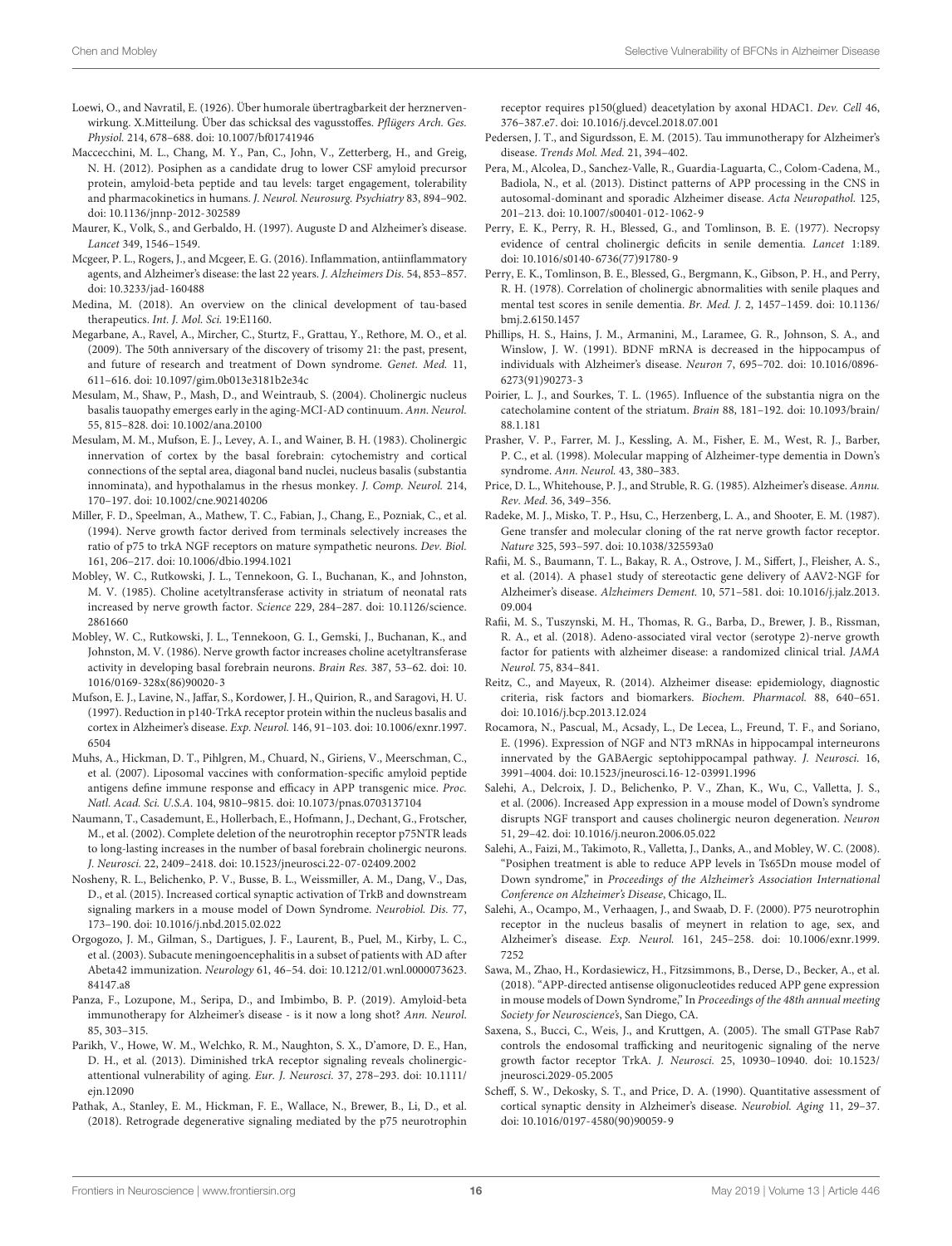- <span id="page-17-10"></span>Scheff, S. W., and Price, D. A. (1993). Synapse loss in the temporal lobe in Alzheimer's disease. Ann. Neurol. 33, 190–199. [doi: 10.1002/ana.410330209](https://doi.org/10.1002/ana.410330209)
- <span id="page-17-9"></span>Scheff, S. W., Price, D. A., Schmitt, F. A., Dekosky, S. T., and Mufson, E. J. (2007). Synaptic alterations in CA1 in mild Alzheimer disease and mild cognitive impairment. Neurology 68, 1501–1508. [doi: 10.1212/01.wnl.0000260698.46517.](https://doi.org/10.1212/01.wnl.0000260698.46517.8f) [8f](https://doi.org/10.1212/01.wnl.0000260698.46517.8f)
- <span id="page-17-8"></span>Scheff, S. W., Price, D. A., Schmitt, F. A., and Mufson, E. J. (2006). Hippocampal synaptic loss in early Alzheimer's disease and mild cognitive impairment. Neurobiol. Aging 27, 1372–1384. [doi: 10.1016/j.neurobiolaging.2005.09.012](https://doi.org/10.1016/j.neurobiolaging.2005.09.012)
- <span id="page-17-1"></span>Scheltens, P., Blennow, K., Breteler, M. M., De Strooper, B., Frisoni, G. B., Salloway, S., et al. (2016). Alzheimer's disease. Lancet 388, 505–517.
- <span id="page-17-37"></span>Schenk, D., Barbour, R., Dunn, W., Gordon, G., Grajeda, H., Guido, T., et al. (1999). Immunization with amyloid-beta attenuates Alzheimer-disease-like pathology in the PDAPP mouse. Nature 400, 173–177. [doi: 10.1038/22124](https://doi.org/10.1038/22124)
- <span id="page-17-33"></span>Schoch, K. M., and Miller, T. M. (2017). Antisense oligonucleotides: translation from mouse models to human neurodegenerative diseases. Neuron 94, 1056–1070. [doi: 10.1016/j.neuron.2017.04.010](https://doi.org/10.1016/j.neuron.2017.04.010)
- <span id="page-17-30"></span>Schuldiner, O., and Yaron, A. (2015). Mechanisms of developmental neurite pruning. Cell. Mol. Life Sci. 72, 101–119. [doi: 10.1007/s00018-014-1729-6](https://doi.org/10.1007/s00018-014-1729-6)
- <span id="page-17-23"></span>Scott, S. A., Mufson, E. J., Weingartner, J. A., Skau, K. A., and Crutcher, K. A. (1995). Nerve growth factor in Alzheimer's disease: increased levels throughout the brain coupled with declines in nucleus basalis. J. Neurosci. 15, 6213–6221. [doi: 10.1523/jneurosci.15-09-06213.1995](https://doi.org/10.1523/jneurosci.15-09-06213.1995)
- <span id="page-17-22"></span>Scott-Solomon, E., and Kuruvilla, R. (2018). Mechanisms of neurotrophin trafficking via Trk receptors. Mol. Cell. Neurosci. 91, 25–33. [doi: 10.1016/j.mcn.](https://doi.org/10.1016/j.mcn.2018.03.013) [2018.03.013](https://doi.org/10.1016/j.mcn.2018.03.013)
- <span id="page-17-17"></span>Seiler, M., and Schwab, M. E. (1984). Specific retrograde transport of nerve growth factor (NGF) from neocortex to nucleus basalis in the rat. Brain Res. 300, 33–39. [doi: 10.1016/0006-8993\(84\)91338-6](https://doi.org/10.1016/0006-8993(84)91338-6)
- <span id="page-17-0"></span>Selkoe, D. J., and Hardy, J. (2016). The amyloid hypothesis of Alzheimer's disease at 25 years. EMBO Mol. Med. 8, 595–608.
- <span id="page-17-25"></span>Sendera, T. J., Ma, S. Y., Jaffar, S., Kozlowski, P. B., Kordower, J. H., Mawal, Y., et al. (2000). Reduction in TrkA-immunoreactive neurons is not associated with an overexpression of galaninergic fibers within the nucleus basalis in Down's syndrome. J. Neurochem. 74, 1185–1196. [doi: 10.1046/j.1471-4159.2000.741](https://doi.org/10.1046/j.1471-4159.2000.741185.x) [185.x](https://doi.org/10.1046/j.1471-4159.2000.741185.x)
- <span id="page-17-4"></span>Serrano-Pozo, A., Frosch, M. P., Masliah, E., and Hyman, B. T. (2011a). Neuropathological alterations in Alzheimer disease. Cold Spring Harb. Perspect. Med. 1:a006189. [doi: 10.1101/cshperspect.a006189](https://doi.org/10.1101/cshperspect.a006189)
- <span id="page-17-11"></span>Serrano-Pozo, A., Mielke, M. L., Gomez-Isla, T., Betensky, R. A., Growdon, J. H., Frosch, M. P., et al. (2011b). Reactive glia not only associates with plaques but also parallels tangles in Alzheimer's disease. Am. J. Pathol. 179, 1373–1384. [doi: 10.1016/j.ajpath.2011.05.047](https://doi.org/10.1016/j.ajpath.2011.05.047)
- <span id="page-17-41"></span>Servick, K. (2019) Another major drug candidate targeting the brain plaques of Alzheimer's disease has failed. What's left? Science [doi: 10.1126/science.aax4236](https://doi.org/10.1126/science.aax4236)
- <span id="page-17-40"></span>Sevigny, J., Chiao, P., Bussiere, T., Weinreb, P. H., Williams, L., Maier, M., et al. (2016). The antibody aducanumab reduces Abeta plaques in Alzheimer's disease. Nature 537, 50–56.
- <span id="page-17-6"></span>Shafiei, S. S., Guerrero-Munoz, M. J., and Castillo-Carranza, D. L. (2017). Tau oligomers: cytotoxicity, propagation, and mitochondrial damage. Front. Aging Neurosci. 9:83. [doi: 10.3389/fnagi.2017.00083](https://doi.org/10.3389/fnagi.2017.00083)
- <span id="page-17-19"></span>Shelton, D. L., and Reichardt, L. F. (1986). Studies on the expression of the beta nerve growth factor (NGF) gene in the central nervous system: level and regional distribution of NGF mRNA suggest that NGF functions as a trophic factor for several distinct populations of neurons. Proc. Natl. Acad. Sci. U.S.A. 83, 2714–2718. [doi: 10.1073/pnas.83.8.2714](https://doi.org/10.1073/pnas.83.8.2714)
- <span id="page-17-34"></span>Shyam, R., Ren, Y., Lee, J., Braunstein, K. E., Mao, H. Q., and Wong, P. C. (2015). Intraventricular delivery of siRNA nanoparticles to the central nervous system. Mol. Ther. Nucleic Acids 4:e242. [doi: 10.1038/mtna.2015.15](https://doi.org/10.1038/mtna.2015.15)
- <span id="page-17-24"></span>Siegel, G. J., and Chauhan, N. B. (2000). Neurotrophic factors in Alzheimer's and Parkinson's disease brain. Brain Res. Brain Res. Rev. 33, 199–227.
- <span id="page-17-21"></span>Sofroniew, M. V., Howe, C. L., and Mobley, W. C. (2001). Nerve growth factor signaling, neuroprotection, and neural repair. Annu. Rev. Neurosci. 24, 1217–1281. [doi: 10.1146/annurev.neuro.24.1.1217](https://doi.org/10.1146/annurev.neuro.24.1.1217)
- <span id="page-17-38"></span>Spencer, B., and Masliah, E. (2014). Immunotherapy for Alzheimer's disease: past, present and future. Front. Aging Neurosci. 6:114. [doi: 10.3389/fnagi.2014.00114](https://doi.org/10.3389/fnagi.2014.00114)
- <span id="page-17-13"></span>Squire, L. R. (1982). The neuropsychology of human memory. Annu. Rev. Neurosci. 5, 241–273.
- <span id="page-17-16"></span>Staib, J. M., Della Valle, R., and Knox, D. K. (2018). Disruption of medial septum and diagonal bands of Broca cholinergic projections to the ventral hippocampus disrupt auditory fear memory. Neurobiol. Learn. Mem. 152, 71–79. [doi: 10.1016/](https://doi.org/10.1016/j.nlm.2018.05.009) [j.nlm.2018.05.009](https://doi.org/10.1016/j.nlm.2018.05.009)
- <span id="page-17-29"></span>Stoothoff, W. H., and Johnson, G. V. (2005). Tau phosphorylation: physiological and pathological consequences. Biochim. Biophys. Acta 1739, 280–297. [doi:](https://doi.org/10.1016/j.bbadis.2004.06.017) [10.1016/j.bbadis.2004.06.017](https://doi.org/10.1016/j.bbadis.2004.06.017)
- <span id="page-17-15"></span>Summers, W. K., Majovski, L. V., Marsh, G. M., Tachiki, K., and Kling, A. (1986). Oral tetrahydroaminoacridine in long-term treatment of senile dementia, Alzheimer type. N. Engl. J. Med. 315, 1241–1245. [doi: 10.1056/](https://doi.org/10.1056/nejm198611133152001) [nejm198611133152001](https://doi.org/10.1056/nejm198611133152001)
- <span id="page-17-26"></span>Szaruga, M., Munteanu, B., Lismont, S., Veugelen, S., Horre, K., Mercken, M., et al. (2017). Alzheimer's-causing mutations shift abeta length by destabilizing gamma-secretase-abetan interactions. Cell 170, 443-456.e14.
- <span id="page-17-35"></span>Teich, A. F., Sharma, E., Barnwell, E., Zhang, H., Staniszewksi, A., Utsuki, T., et al. (2018). Translational inhibition of APP by Posiphen: efficacy, pharmacodynamics, and pharmacokinetics in the APP/PS1 mouse. Alzheimers Dement. Transl. Res. Clin. Interv. 4, 37–45. [doi: 10.1016/j.trci.2017.12.001](https://doi.org/10.1016/j.trci.2017.12.001)
- <span id="page-17-5"></span>Thal, D. R., Rub, U., Orantes, M., and Braak, H. (2002). Phases of A beta-deposition in the human brain and its relevance for the development of AD. Neurology 58, 1791–1800. [doi: 10.1212/wnl.58.12.1791](https://doi.org/10.1212/wnl.58.12.1791)
- <span id="page-17-3"></span>Thinakaran, G., and Koo, E. H. (2008). Amyloid precursor protein trafficking, processing, and function. J. Biol. Chem. 283, 29615–29619. [doi: 10.1074/jbc.](https://doi.org/10.1074/jbc.r800019200) [r800019200](https://doi.org/10.1074/jbc.r800019200)
- <span id="page-17-12"></span>Toodayan, N. (2016). Professor alois Alzheimer (1864-1915): lest we forget. J. Clin. Neurosci. 31, 47–55. [doi: 10.1016/j.jocn.2015.12.032](https://doi.org/10.1016/j.jocn.2015.12.032)
- <span id="page-17-31"></span>Tuszynski, M. H., Thal, L., Pay, M., Salmon, D. P., Bakay, R., Patel, P., et al. (2005). A phase 1 clinical trial of nerve growth factor gene therapy for Alzheimer disease. Nat. Med. 11, 551–555. [doi: 10.1038/nm1239](https://doi.org/10.1038/nm1239)
- <span id="page-17-32"></span>Tuszynski, M. H., Yang, J. H., Barba, D., Bakay, R. A., Pay, M. M., Masliah, E., et al. (2015). Nerve growth factor gene therapy: activation of neuronal responses in Alzheimer disease. JAMA Neurol. 72, 1139–1147.
- <span id="page-17-2"></span>Van Cauwenberghe, C., Van Broeckhoven, C., and Sleegers, K. (2016). The genetic landscape of Alzheimer disease: clinical implications and perspectives. Genet. Med. 18, 421–430. [doi: 10.1038/gim.2015.117](https://doi.org/10.1038/gim.2015.117)
- <span id="page-17-39"></span>Van Dyck, C. H. (2018). Anti-amyloid-beta monoclonal antibodies for alzheimer's disease: pitfalls and promise. Biol. Psychiatry 83, 311–319. [doi: 10.1016/j.](https://doi.org/10.1016/j.biopsych.2017.08.010) [biopsych.2017.08.010](https://doi.org/10.1016/j.biopsych.2017.08.010)
- <span id="page-17-28"></span>Vossel, K. A., Xu, J. C., Fomenko, V., Miyamoto, T., Suberbielle, E., Knox, J. A., et al. (2015). Tau reduction prevents Abeta-induced axonal transport deficits by blocking activation of GSK3beta. J. Cell Biol. 209, 419–433. [doi: 10.1083/jcb.](https://doi.org/10.1083/jcb.201407065) [201407065](https://doi.org/10.1083/jcb.201407065)
- <span id="page-17-27"></span>Vossel, K. A., Zhang, K., Brodbeck, J., Daub, A. C., Sharma, P., Finkbeiner, S., et al. (2010). Tau reduction prevents Abeta-induced defects in axonal transport. Science 330:198. [doi: 10.1126/science.1194653](https://doi.org/10.1126/science.1194653)
- <span id="page-17-36"></span>Wagner, S. L., Rynearson, K. D., Duddy, S. K., Zhang, C., Nguyen, P. D., Becker, A., et al. (2017). Pharmacological and toxicological properties of the potent oral gamma-secretase modulator BPN-15606. J. Pharmacol. Exp. Ther. 362, 31–44. [doi: 10.1124/jpet.117.240861](https://doi.org/10.1124/jpet.117.240861)
- <span id="page-17-42"></span>Wegiel, J., Gong, C. X., and Hwang, Y. W. (2011). The role of DYRK1A in neurodegenerative diseases. FEBS J. 278, 236–245. [doi: 10.1111/j.1742-4658.](https://doi.org/10.1111/j.1742-4658.2010.07955.x) [2010.07955.x](https://doi.org/10.1111/j.1742-4658.2010.07955.x)
- <span id="page-17-7"></span>Whitehouse, P. J., Price, D. L., Clark, A. W., Coyle, J. T., and Delong, M. R. (1981). Alzheimer disease: evidence for selective loss of cholinergic neurons in the nucleus basalis. Ann. Neurol. 10, 122–126. [doi: 10.1002/ana.410100203](https://doi.org/10.1002/ana.410100203)
- <span id="page-17-14"></span>Whitehouse, P. J., Price, D. L., Struble, R. G., Clark, A. W., Coyle, J. T., and Delon, M. R. (1982). Alzheimer's disease and senile dementia: loss of neurons in the basal forebrain. Science 215, 1237–1239. [doi: 10.1126/science.705](https://doi.org/10.1126/science.7058341) [8341](https://doi.org/10.1126/science.7058341)
- <span id="page-17-20"></span>Whittemore, S. R., Ebendal, T., Larkfors, L., Olson, L., Seiger, A., Stromberg, I., et al. (1986). Development and regional expression of beta nerve growth factor messenger RNA and protein in the rat central nervous system. Proc. Natl. Acad. Sci. U.S.A. 83, 817–821. [doi: 10.1073/pnas.83.](https://doi.org/10.1073/pnas.83.3.817) [3.817](https://doi.org/10.1073/pnas.83.3.817)
- <span id="page-17-18"></span>Williams, L. R., Varon, S., Peterson, G. M., Wictorin, K., Fischer, W., Bjorklund, A., et al. (1986). Continuous infusion of nerve growth factor prevents basal forebrain neuronal death after fimbria fornix transection. Proc. Natl. Acad. Sci. U.S.A. 83, 9231–9235. [doi: 10.1073/pnas.83.23.9231](https://doi.org/10.1073/pnas.83.23.9231)